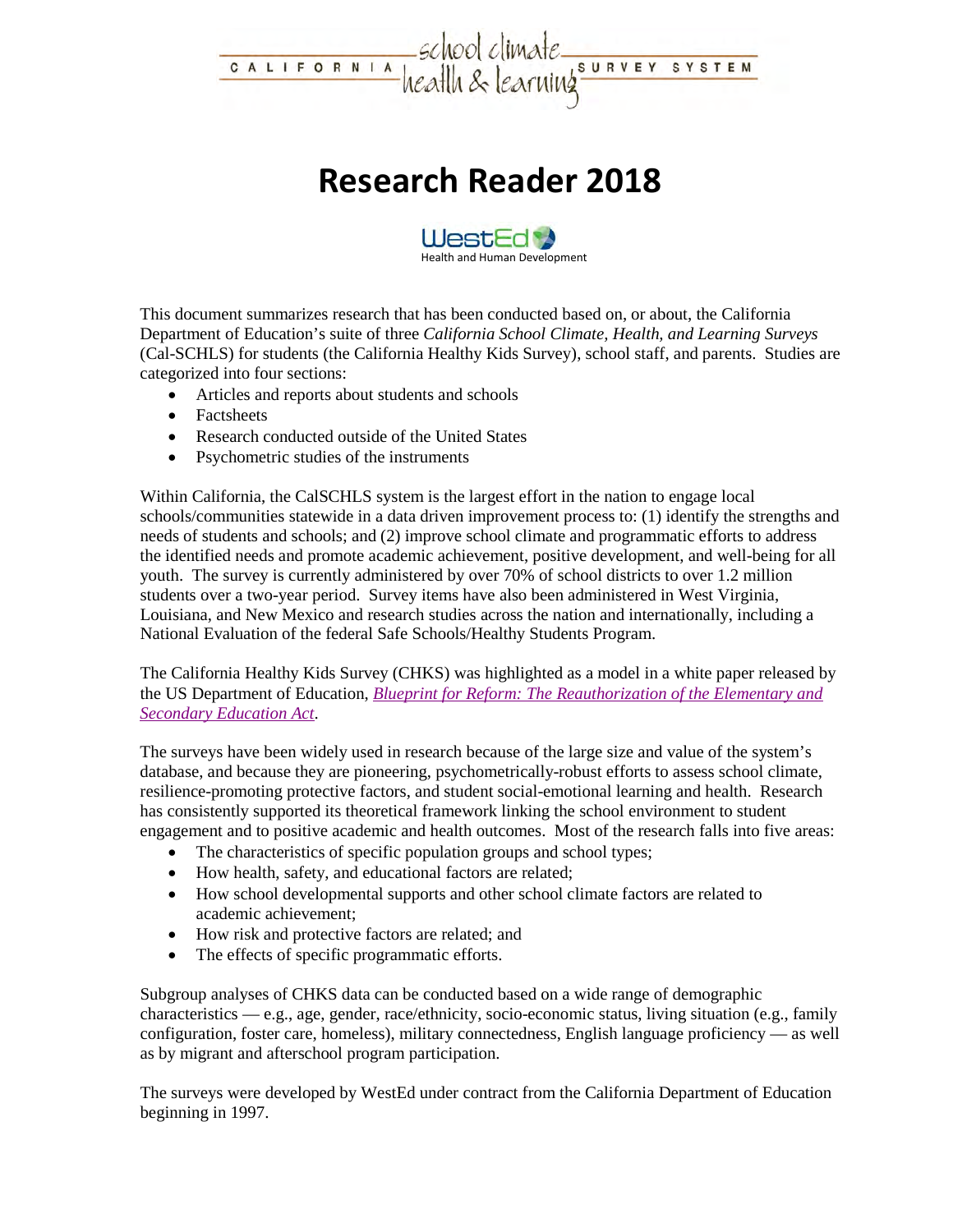# **Variables Assessed**

# **School Climate**

- Student, teacher, and parental engagement in learning
- Academic mindset, expectations, and rigor
- School safety (social-emotional & physical), violence, victimization (bullying)
- Discipline and order; clarity of rules and expectations
- Student connectedness to school (belonging), engagement, and motivation
- Positive interpersonal relationships among and between students, staff, and parents.
- Opportunities for meaningful participation, decision-making, and engagement in the school.
- Substance use on campus
- Respect for diversity
- School supports for staff and parents; staff professional development needs
- Physical environment
- Practices, policies, programs, and services related to student performance, behavior, and health.

#### **Social-Emotional Learning/Health and Resiliency Factors**

#### **Developmental Supports / Resilience-promoting Protective Factors**

- Caring Relationships Scales (school, home, community, peers)
- High Expectations Scales (school, home, community, peers)
- Opportunities for Meaningful Participation (school, home, community)

#### **Self-Awareness and Self-Efficacy**

- Self-Efficacy Scale
- Self-Awareness Scale

#### **Self-Management**

- Persistence Scale
- Inventory of Student Motivation
- Emotional Regulation Scale
- Behavioral Self-Control Scale
- Goals and Aspirations Scale

#### **Relationship Skills and Supports**

- Positive Peer Relationships Scale
- Cooperation and Communication Scale

#### **Social Awareness**

- Empathy Scale
- Respect for Diversity Scale

#### **Responsible Decision Making**

• Problem Solving Scale

# **Risk Factors**

- Substance Use
- Depression risk, suicide contemplate, and emotional health
- Physical health
- Gang involvement
- Relationship violence and cyber bullying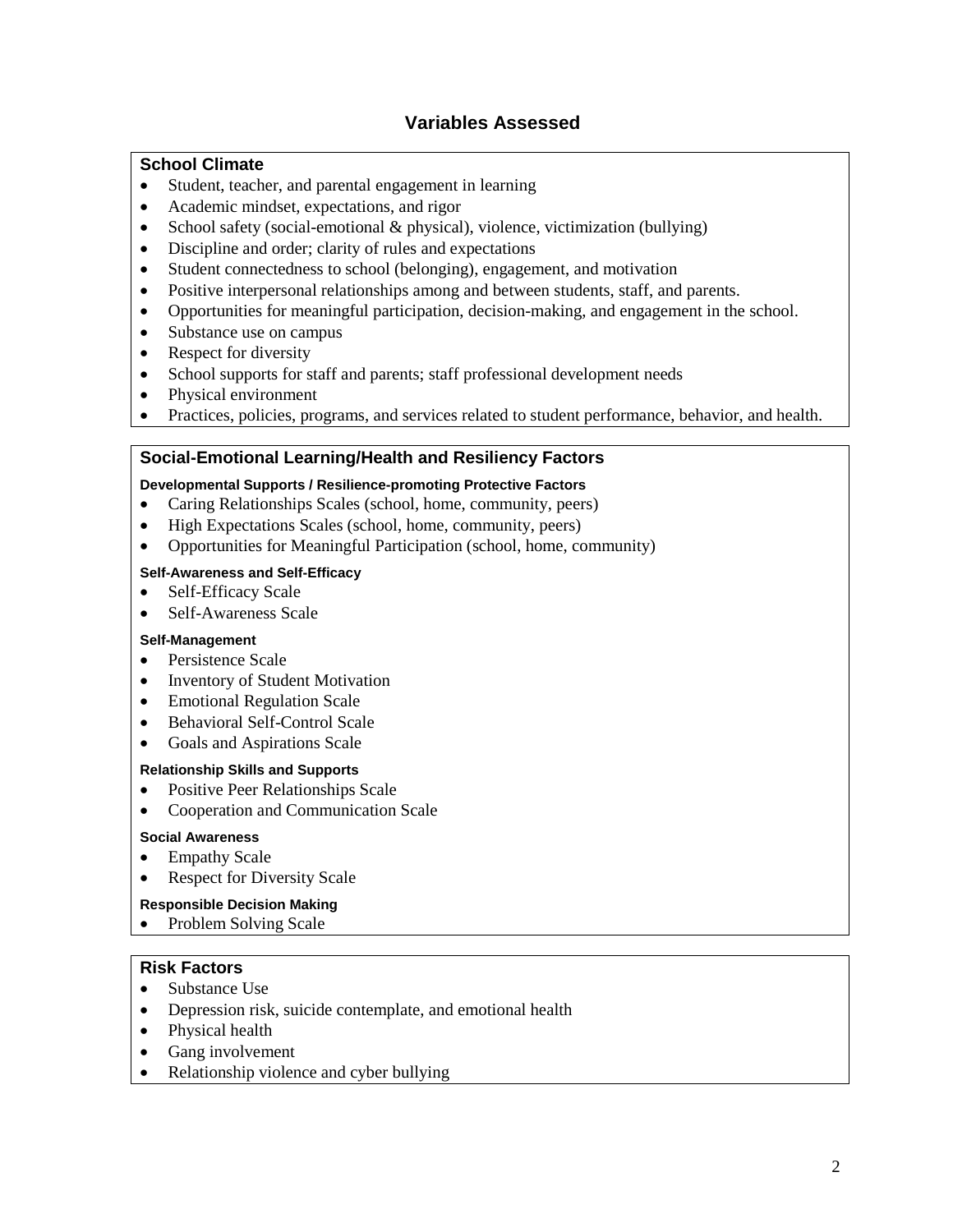# **CHKS Research by Topics**

#### **Academic Performance**

Benbenishty et al. 2016, 2018; Berkowitz et al. 2017; CalS3 factsheets 1-5; CHKS factsheets 2, 3, 8, 9, 13, 14; Hanson et al. 2003, 2004, 2005, 2011; Jennings 2003; Juvonen 2010; O'Malley et al. 2015; Vought et al. 2013; Wormington et al. 2012, 2016.

#### **Alcohol and Drug Use**

DePedro et al. 2017; Ferguson & Xie 2012; Gilreath et al. 2013, 2014; Kim & McCarthy 2006; Lewis & Ferguson 2014; Shekhtmeyster et al. 2011; Shih et al. 2010; Sullivan et al. 2015; Wong et al. 2004; Wormington et al. 2016).

#### **Alternative Education**

Austin et al. 2008; Ruiz de Velasco et al. 2008

#### **Attendance, School (Absenteeism, Truancy)**

Baams et al. 2017; CHKS factsheets 4, 6, 10, 11; Ferguson & Xie 20013; Yang et al. 2013

#### **Bullying and Harassment**

Baams et al. 2017; CHKS factsheets 4, 10; Day et al. 2016; Felix et al. 2009; Felix & You 2010; Fullchange & Furlong 2016; Gilreath et al. 2013b; Hirschtritt et al. 2015; Juvonen 2010; Lenzi et al. 2015; Lewis et al. 2017; O'Brennan & Furlong 2010: O'Shaughnessy et al. 2004; Russell et al. 2011, 2012, 2015; Wormington et al. 2016; You et al. 2008. *See also Safety & Violence*.

#### **Dating Violence**

Loeb et al. 2014

#### **Foster Youth**

Benbenishty et al. 2018; CHKS factsheet 6; Davidson-Arad & Navaro-Bittin 2015; Lynch 2007; O'Malley et al 2015

#### **Gang Membership**

Estrada et al. 2013, 2014, 2017; Ferguson 7 Xie 2012; Lenzi et al. 2015

#### **Homeless Youth**

Ferguson & Xie 2012; Lewis & Ferguson 2014; O'Malley et al. 2015

#### **Military-connected Students**

Cederbaum et al. 2013; DePedro et al. 2015; Estrada et al. 2017; Gilreath, T.D., et al. 2013, 2013b; Sullivan et al 2015.

#### **Physical Health**

Amaral et al. 2011; Anon et al. 2014; California Dept of Health Services 2004 (Asthma); Davis et al. 2006, 2007 (Asthma); Davis & Carpenter 2009 (Nutrition/Obesity); Grier & Davis 2013 (Nutrition/Obesity); Madsen et al. 2011; Stone et al. 2013; Yang et al. 2014

#### **Pregnancy**

McDonell et al. 2007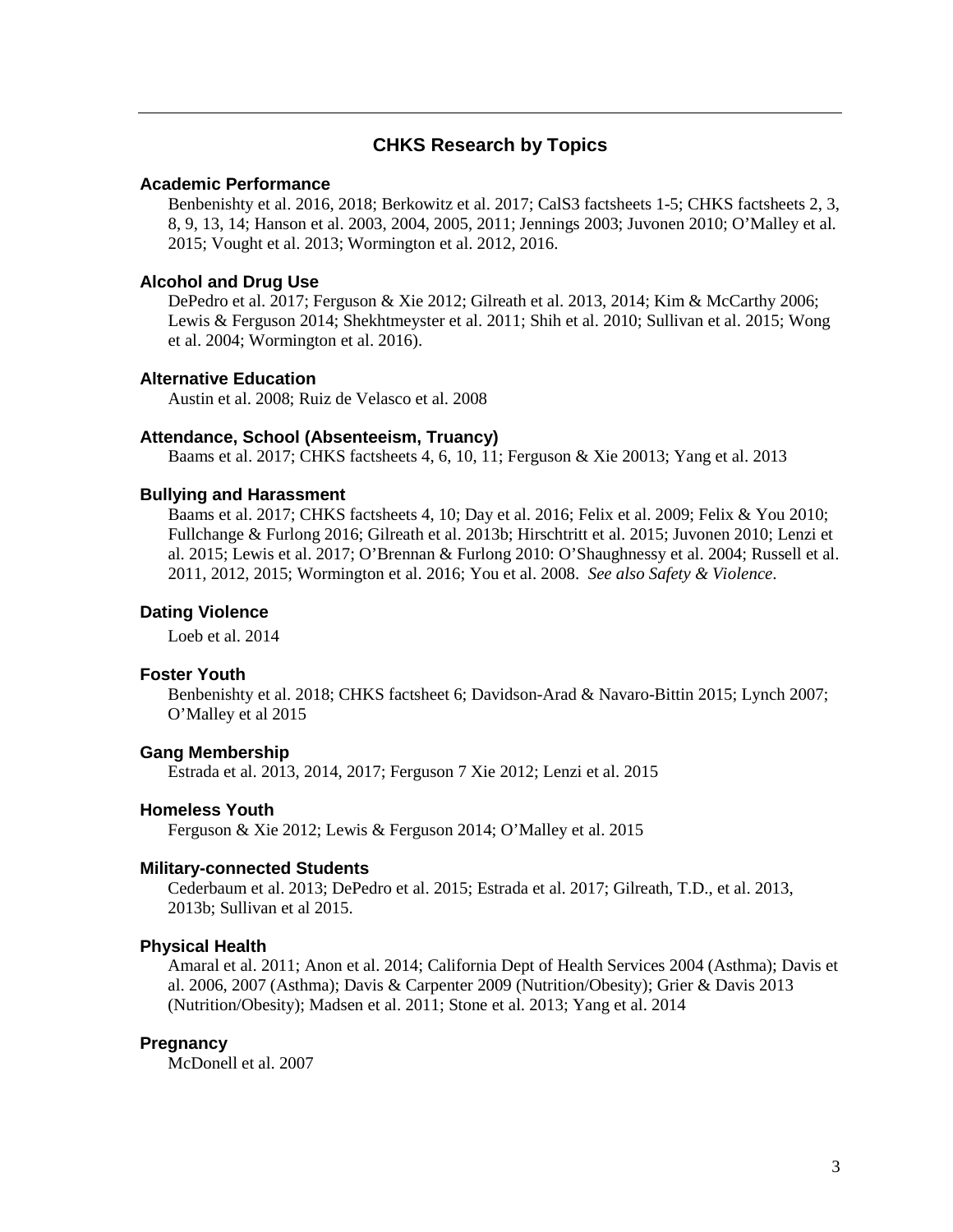#### **Protective Factors**

Anon et al. 2014; Depedro et al, 20015, 2016, 2017; Estrada et al. 2013; Ferguson & Xie 2012; Hanson et al. 2008; Lenzi et al. 2015c; Madsen et al. 2011; O'Malley et al. 2015; Stone et al. 2013; Whitaker et al. 2016; Yang et al. 2014.

#### **Racial/ethnic group differences**

Anon et al. 2014; CHKS Factsheets 8, 9, 13, 14; CSCS Factsheets 1, 2; DePedro et al. 2016; Gandara 2011; Hanson & Trinidad 2003; Hanson et al. 2011; Kim & McCarthy 2006; Le et al. 2009; McCarthy et al. 2003; Shih et al. 2010; Yang et al. 2014; Voight 2013; Wong et al. 2004; Yang et al. 2013)

#### **Relationships**

Guhn et al. 2012, Hanson et al. 2004, 2011; Jennings 2003; Le et al. 2009; Stone et al. 2013; Whitiker et al. 2016; Worthington et al. 2012, 2016

#### **Resilience and Youth Development**

Benard & Slade 2009; CalS3 factsheets 1, 2; Castro-Olivo et al. 2013; Eisman et al. 2017; Estrada 2010; Davidson-Arad & Navaro-Bittin 2015; DePedro et al. 2017; Guhn et al. 2012; Hirschtritt et al. 2015; Jennings 2003; Le et al. 2009; Lenzi et al. 2015b, 2015c; Madsen et al. 2011; Oberle et al. 2014; Sharkey et al. 2008; You et al. 2008; Zheng et al. 2003

#### **Risk Behaviors (General)**

Dowdy et al. 2013; Estrada et al. 2013; Hanson et al. 2004, 2005; Sullivan et al. 2015; Yang et al. 2014

#### **Safety & Violence, School**

Benbenishty et al. 2016; Berkowitz et al. 2015; Castro-Olivo et al. 2013; Estrada et al. 2013, 2017; Furlong et al. 2001; Gilreath et al. 2013b. See also Bullying & Harassment.

#### **School Climate**

Benbenishty et al. 2016; Berkowitz et al. 2017; CalS3 factsheets 1-6; CSCS factsheets 1-2; Hanson, Austin & Lee Bayha 2004; DePedro et al. 2015; Hanson, Austin & Zheng 2011; O'Malley et al. 2015; Stone et al. 2013; Voight, Austin & Hanson 2013; Ward & Gersten 2013; Whitaker et al. 2016)

#### **School-based Health Centers**

Anon et al. 2014; Amaral et al. 2011; Lewis et al. 2017; Stone et al. 2013

#### **Socio-economic Differences**

Berkowitz et al. 2017; Oberle et al. 2014

#### **Sexual Orientation and Gender Identity**

Day et al. 2016; DePedro et al. 2017; Perez et al. 2017; Russell et al. 2011, 2012, 2015; Whitaker et al. 2016.

#### **Social-emotional Learning and Mental Health**

Amaral et al. 2011; Anon et al. 2014; Cederbaum et al. 2013; CHKS factsheets 11, 12; DePedro et al. 2015; Dowdy et al. 2013; Fullchange & Furlong 2016; Furlong et al. 2009; Hirschtritt et al. 2015; Lenzi et al. 2015b; Perez et al. 2017; Rhee et al. 2001; You et al. 2008; Whitaker et al. 2016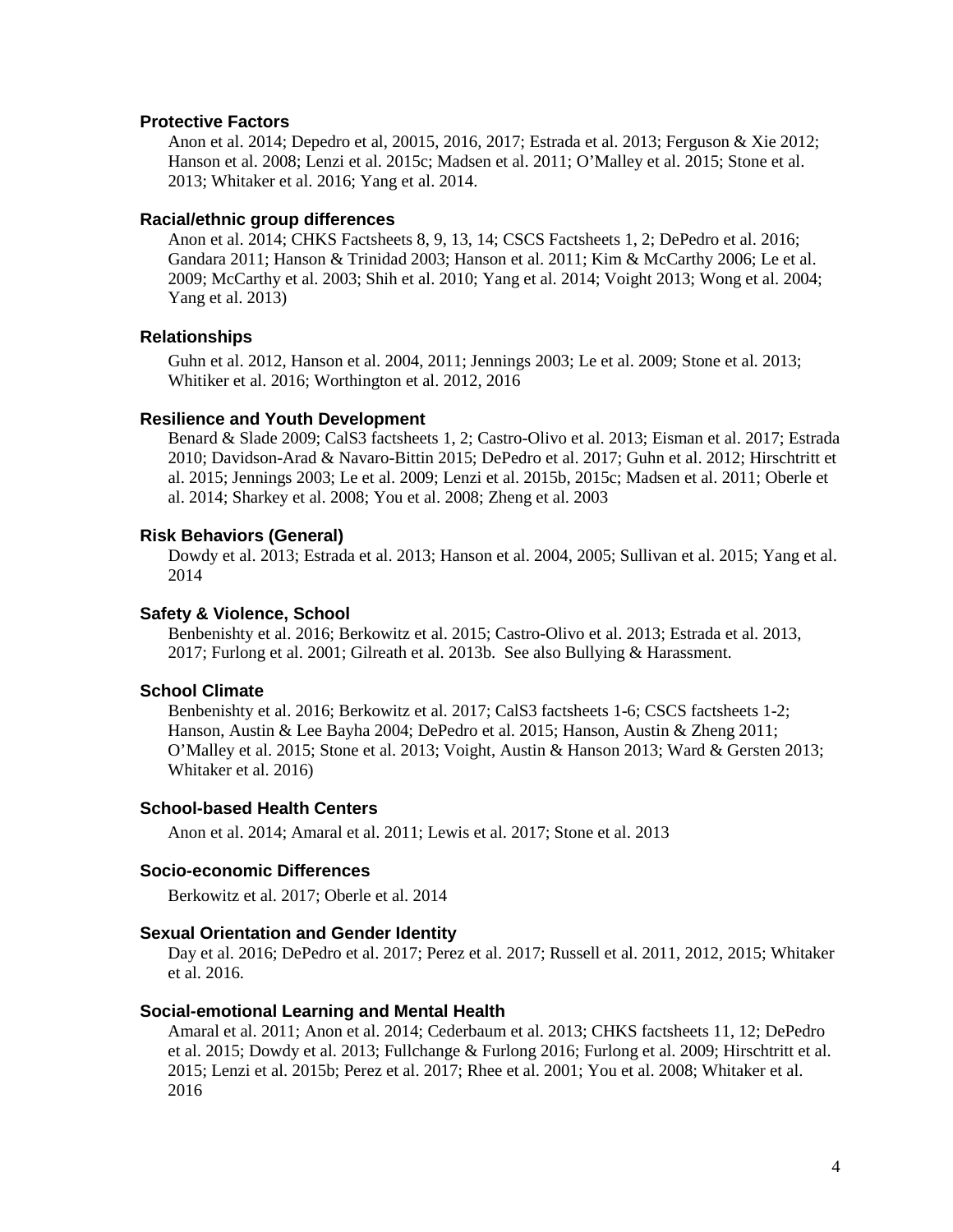# **Student Engagement and School Connectedness**

Day et al. 2016; DePedro et al. 2016, 2017; Jennings 2003; Oberle et al. 2009; O'Brennan & Furlong 2010; Sharkey et al. 2008; Smith et al. 2010; Wormington et al. 2012, 2016; Yang et al. 2014; You et al. 2008; CalS3 Factsheet #5)

#### **Tobacco & E-cigarette Use**

Bostean et al. 2015; CHKS factsheets 2, 5; Kim & McCarthy 2006; McCarthy et al. 2003; Wong et al. 2004; Yang et al. 2018)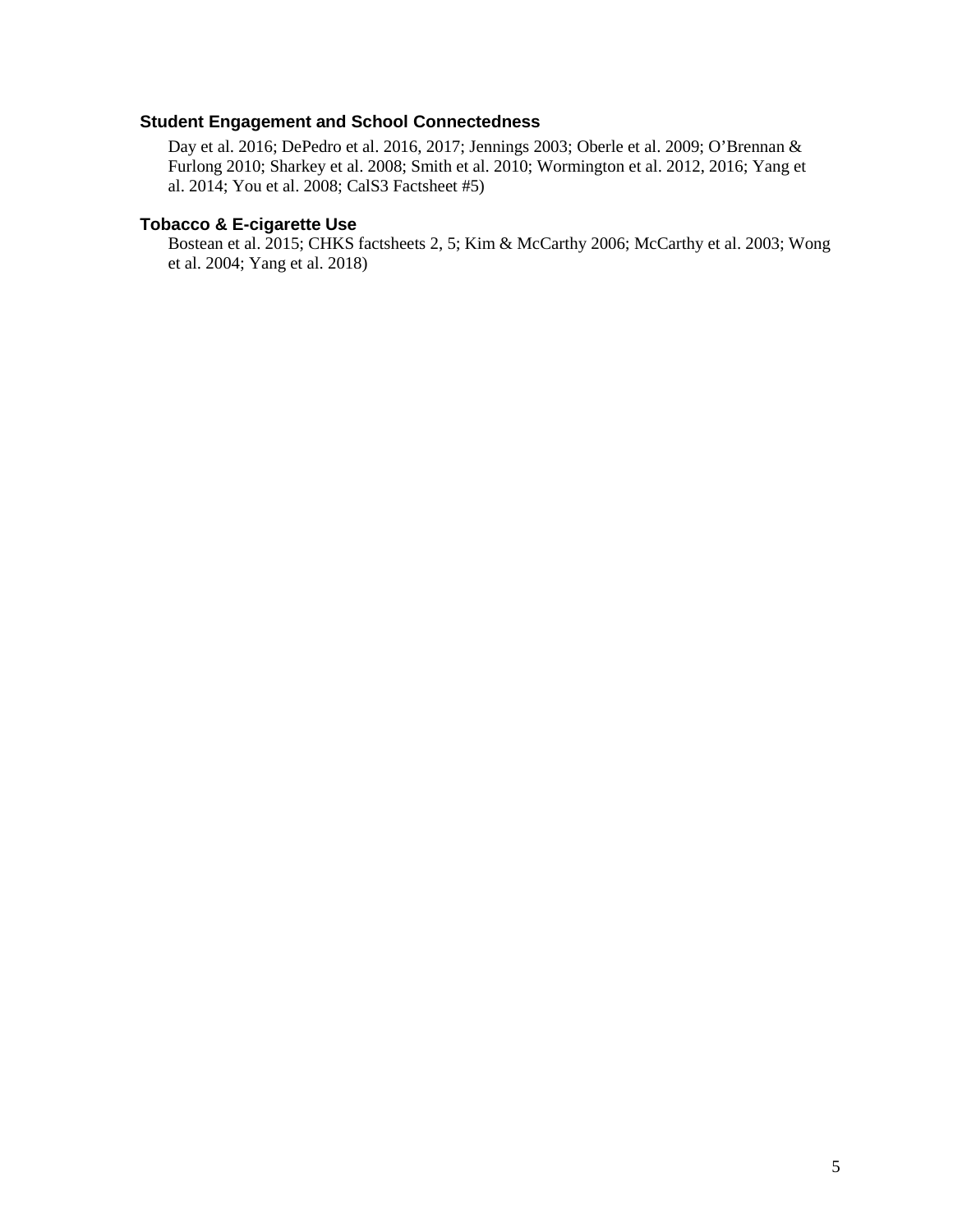# **I. CHKS RESEARCH**

#### **Amaral, G., et al. (2011). Mental health characteristics and health-seeking behaviors of adolescent school-based health center users and nonusers.** *Journal of School Health, 81***, 138- 145.**

Using the CHKS a survey was conducted among 4640 studies in grades 9 and 11 to compare the mental health risk profile and health utilization behaviors of adolescent school-based health center (SBHC) users and nonusers. Controlling for demographic variables and general health status, students who reported feelings of sadness, trouble sleeping, suicide ideation, alcohol or marijuana use, the recent loss of a close friend or relationships, or other difficult life event were significantly more likely to seek SBHC services than their peers. These findings suggest that SBHCs are able to attract students with the most serious mental health concerns and can play an important role in meeting needs that might otherwise go unmet.

#### **Anon, Y., Ong, S., & Whitaker, K. (2014). School-based mental health prevention for Asian American adolescents: Risk behaviors, protective factors, and service use.** *Asian American Journal of Psychology, 5***(2), 134-144.**

This study drew on epidemiological data from the California Healthy Kids Survey administered in a large urban school district to evaluate the implementation of a school-based mental health (SBMH) prevention initiative at 15 high schools. The purpose of this research was to measure the prevalence of student risk factors and protective factors by race and ethnicity and assess the engagement of Asian youth in prevention services. Results indicated statistically significant racial and ethnic group differences in the prevalence of risk factors (self-reported depressive symptoms, substance use, externalizing behavior at school, failing grades, truancy, and discrimination by school adults and peers), and protective factors (school, home, and peer assets). Controlling for gender, family structure, risk behaviors, protective factors, and school composition, Black (OR  $\geq 2.31$ , p  $\geq .001$ ), Latino (OR  $\quad 1.36, \, p \quad .05$ ), and multiracial (OR  $\quad 1.42, \, p \quad .01$ ) students had significantly higher odds of using their SBMH program than Asian students. Among Asian ethnic subgroups, Cambodian youth (OR  $\_$  .62, p  $\_$  .01), were the only group that had lower odds of accessing school-based services than their Chinese peers. Findings suggest that, to reach underserved Asian American adolescents, prevention programs must address cultural and contextual influences on adolescent help seeking when program outreach and enrollment strategies are being developed. Additional research in the field of prevention science is needed to understand the mechanisms driving patterns of prevention service use by race and ethnicity.

#### **Armstrong, K., Bush, H., & Jones, J. (2010). Television and video game viewing and its association with substance sue by Kentucky elementary school students, 2006.** *Public Health Reports 125***(3), 433-440.**

We sought to determine if the number of hours elementary school students viewed television (TV) and video games is associated with substance use. We distributed the California Healthy Kids Survey Elementary School Questionnaire to elementary schools in Kentucky in 2006. A total of 4,691 students, primarily fourth and fifth graders, completed the survey. The students provided responses to questions on topics such as drug use, alcohol use, TV and video game viewing time, and their home life. We analyzed the survey using Chi-square tests and logistic regression. Approximately one-third of respondents indicated substance use, which was defined as alcohol use, illegal drug use, smoking/tobacco use, or sniffing solvents. Significantly more children (28% of those watching  $\geq$ 3 hours of TV/video games compared with 20% of those watching greater than zero but ≤2 hours of TV/video games) reported alcohol use (*p*<0.05). Similar results were seen for sniffing solvents, with 9% of those watching ≥3 hours of TV/video games reporting they sniffed solvents compared with 4% who watched TV/video games for greater than zero but  $\leq 2$  hours ( $p \leq 0.05$ ). The results of the logistic regression indicated that the odds of drinking alcohol (odds ratio  $[OR] = 1.48, 95\%$  confidence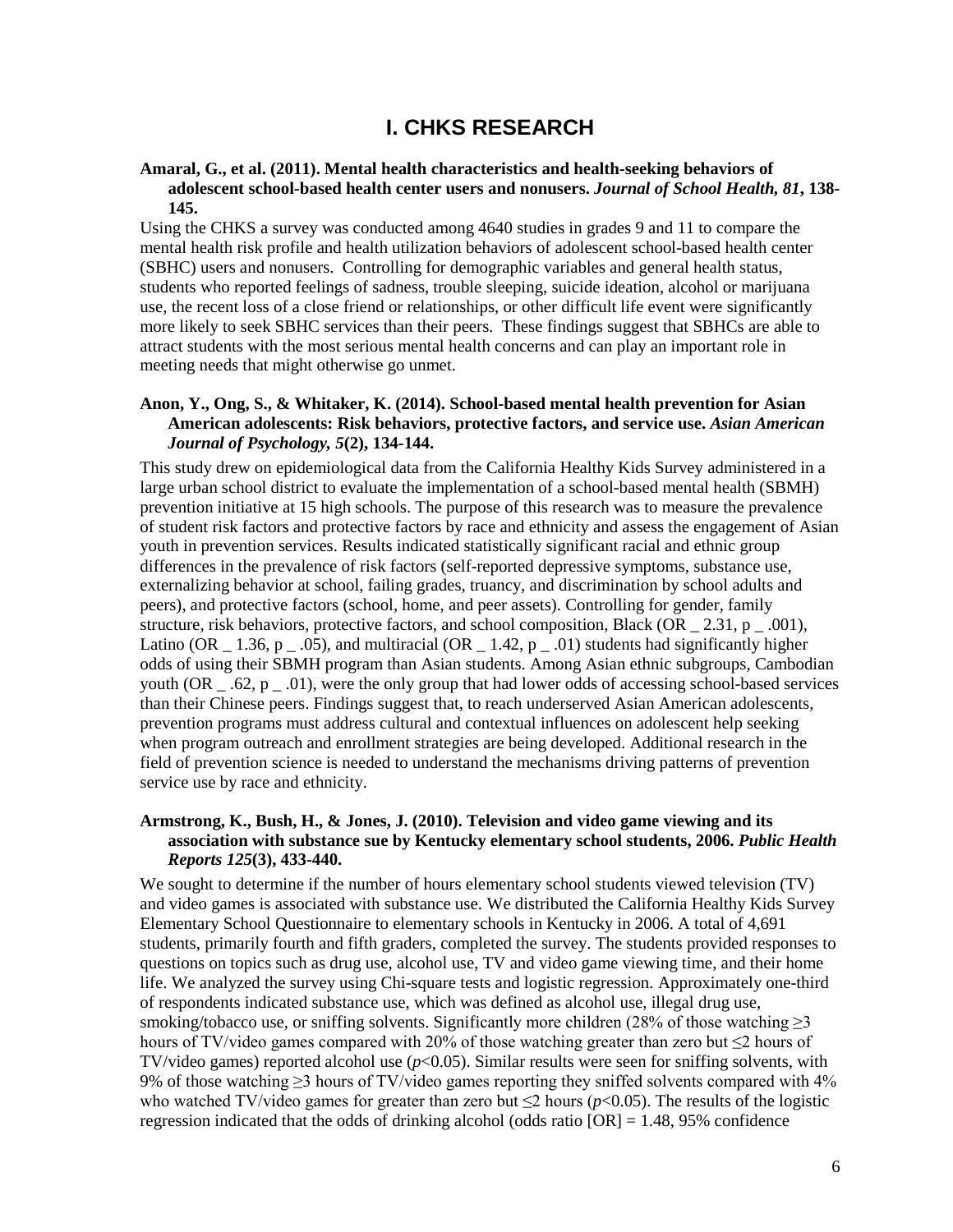interval [CI] 1.23, 1.79) and sniffing solvents  $(OR=1.97, 95\%$  CI 1.42, 2.75) were significantly higher for those watching ≥3 hours of TV/video games compared with those who watched TV/video games for greater than zero but ≤2 hours. The hours of TV and video games viewed were associated with alcohol use and sniffing solvents for our sample. However, limitations exist due to the inability to separate TV viewing from video game viewing.

#### **Baams, L., Talmage, C., & Russell, S. (2017). Economic costs of bias-based bullying. School Psychology Quarterly 32(3), 422-433.**

Because many school districts receive funding based on student attendance, absenteeism results in a high cost for the public education system. This study shows the direct links between bias-based bullying, school absenteeism because of feeling unsafe at school, and loss of funds for school districts in California. Data from the 2011–2013 California Healthy Kids Survey and the California Department of Education were utilized. Results indicate that annually, California school districts lose an estimated \$276 million of unallocated funds because of student absences resulting from feeling unsafe at school. Experiences of bias-based bullying were significantly associated with student absenteeism, and the combination of these experiences resulted in a loss of funds to school districts. For example, the absence of students who experienced bullying based on their race or ethnicity resulted in a projected loss of \$78 million in unallocated funds. These data indicate that in addition to fostering student safety and well-being, schools have the societal obligation and economic responsibility to prevent bias-based bullying and related absenteeism.

#### **Benbenishty, R., et al. (2016). Testing the causal links between school climate, school violence, and school academic performance: A cross-lagged panel autoregressive model.** *Educational Researcher***,** *45***(3), 197-206.**

The present study explores the causal link between school climate, school violence, and a school's general academic performance over time using a school-level, cross-lagged panel autoregressive modeling design. We hypothesized that reductions in school violence and climate improvement would lead to schools' overall improved academic performance. School-level secondary analysis of the California Healthy Kids Survey was conducted at three points in time. Findings offer credible evidence that a school's overall improvement in academic performance is a central causal factor in reducing violence and enhancing a school's climate. In the discussion, we suggest that when strong efforts to improve academics are taken, schools may tend to include issues of climate and victimization as part of those academic reform efforts.

#### **Benbenishty, R., Siegel, Al, and Astor, R. (2018). School-related experiences of adolescent in foster care: A comparison with their high-school peers.** *American Journal of Orthopsychiatry 88***(3), 261-268.**

Although adolescents in foster care are known to be more at risk for school-related academic challenges, there is a paucity of research on their school-related experiences, such as victimization and relationships with teachers, compared with their same-age peers not in care. The aim of this article is to compare foster-care adolescents and their schoolmates on data that was drawn from the statewide representative California Healthy Kids survey and includes 165,815 nonfoster youth and 706 foster youth in 9th and 11th grades. Findings indicate a consistent pattern: After controlling for age, gender and race, adolescents in foster care have lower (self-reported) academic achievements and experiences that are more negative in school compared with their peers. However, hierarchical regression equations indicate that after controlling for background and school experiences, there were no significant differences in academic achievements between foster care youth and their high school peers. This finding may reflect that in-school experiences are responsible for many of the more negative academic outcomes experienced by foster youth.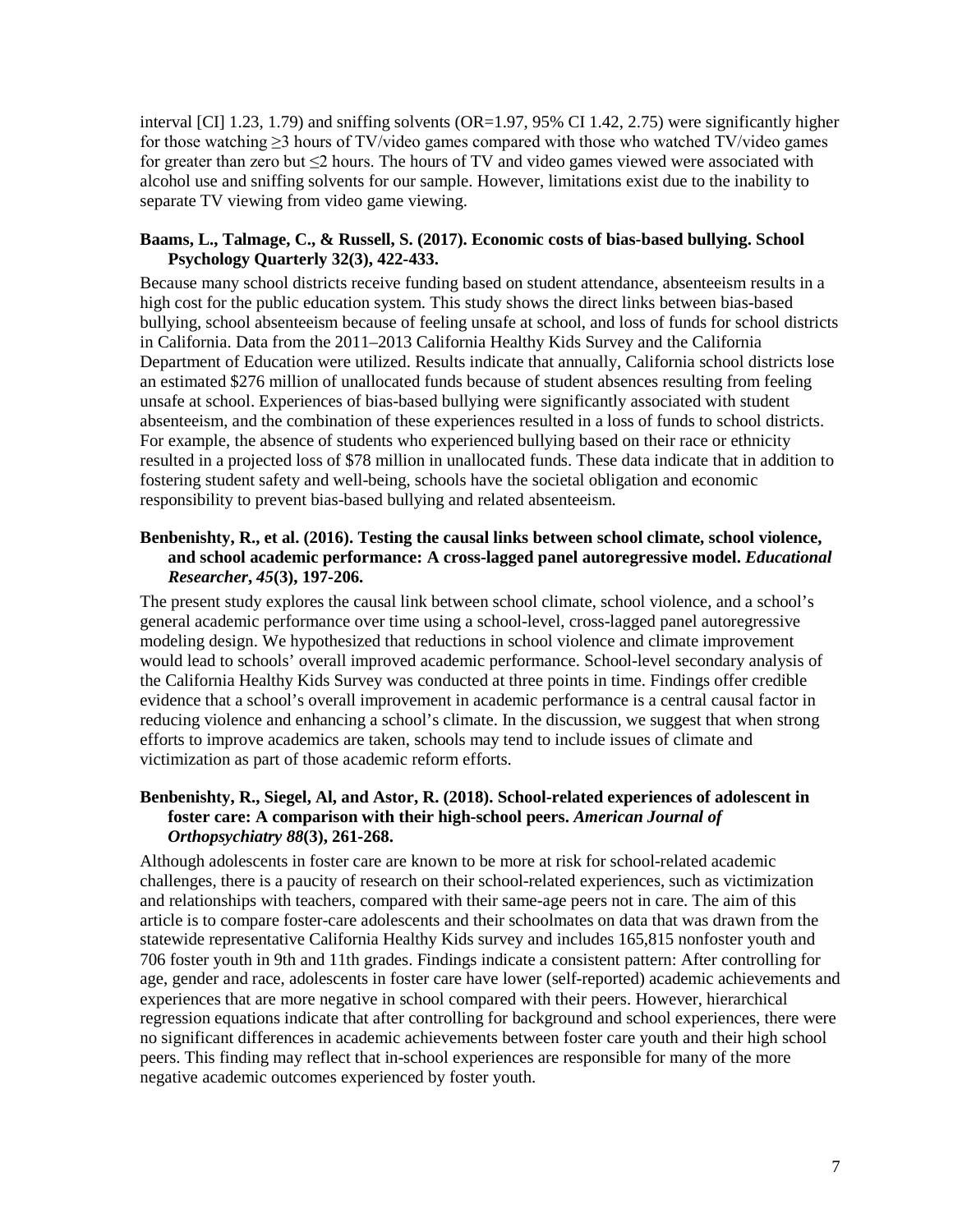#### **Benard, B., & Slade, S. (2009). Listening to students. In M. Furlong, R. Gilman, and Heubner, S., eds.** *Moving from resilience research to youth development practice and school connectedness***. Chapter 26.**

A process is described for improving schools by moving them from a deficit perspective to a position of resilience-promotion using youth development as a practice in which students become partners. This approach involves facilitated discussions with students about their school and how it can be improved, making optimal use of strengths-based survey data from the California Healthy Kids Survey grounded in resilience theory and research. The paper highlights how the resiliency framework is effective in interactions with all students and not only those deemed by some to be "atrisk." The underlying theme is that everyone harbors resilience and is able to learn and develop the skills and understandings associated with resilience theory. When this approach is taken, everyone benefits—the individual, the school setting, and the community.

#### **Berkowitz, R., De Pedro, K.T., & Gilreath, T. (2015) A Latent Class Analysis of Victimization Among Middle and High School Students in California.** *Journal of School Violence, 14***(3), 316-333.**

School victimization is associated with negative social-emotional outcomes and risky behaviors. Most studies have provided definitions and measures of victimization, depicting a limited characterization of victimization in schools. More nuanced analyses of school victimization are needed to assess the heterogeneous pattern of victimization in schools. The current study, using data from the California Healthy Kids Survey, explored distinct victimization configurations in a diverse sample of 418,483 middle and high school students in California, utilizing latent class analyses to account for type and frequency of victimization. The results uncover four classes of victimization, including frequent verbal, physical, and sexual victimization; occasional verbal and physical victimization; verbal and sexual victimization; and no victimization. Older age was associated with a lower likelihood of frequent verbal, sexual, and physical victimization and African American youth were more likely to be classified in this class. Females were more likely to be in the verbal and sexual victimization class than males.

#### **Berkowitz, R., et al. (2017). A research synthesis of the associations between socioeconomic background, inequality, school climate, and academic achievement. Review of Educational Research, 87(2), 425-469.**

Educational researchers and practitioners assert that supportive school and classroom climates can positively influence the academic outcomes of students, thus potentially reducing academic achievement gaps between students and schools of different socioeconomic status (SES) backgrounds. Nonetheless, scientific evidence establishing directional links and mechanisms between SES, school climate, and academic performance is inconclusive. This comprehensive review of studies dating back to the year 2000 examined whether a positive climate can successfully disrupt the associations between low SES and poor academic achievement. Positive climate was found to mitigate the negative contribution of weak SES background on academic achievement; however, most studies do not provide a basis for deducing a directional influence and causal relations. Additional research is encouraged to establish the nature of impact positive climate has on academic achievement and a multifaceted body of knowledge regarding the multilevel climate dimensions related to academic achievement.

#### **Bostean, G., Trinidad, D., & McCarthy, W. (2015). E-cigarette use among never-smoking California Students.** *American Journal of Public Health, 105***(12), 2423-2425.**

We determined the extent to which adolescents who have never used tobacco try e-cigarettes. Data on the prevalence and correlates of e-cigarette use among 482179 California middle and high school students are from the 2013–2014California Healthy Kids Survey. Overall, 24.4% had ever usede cigarettes (13.4%have neverusedtobaccoand11.0% have used tobacco), and12.9% were current e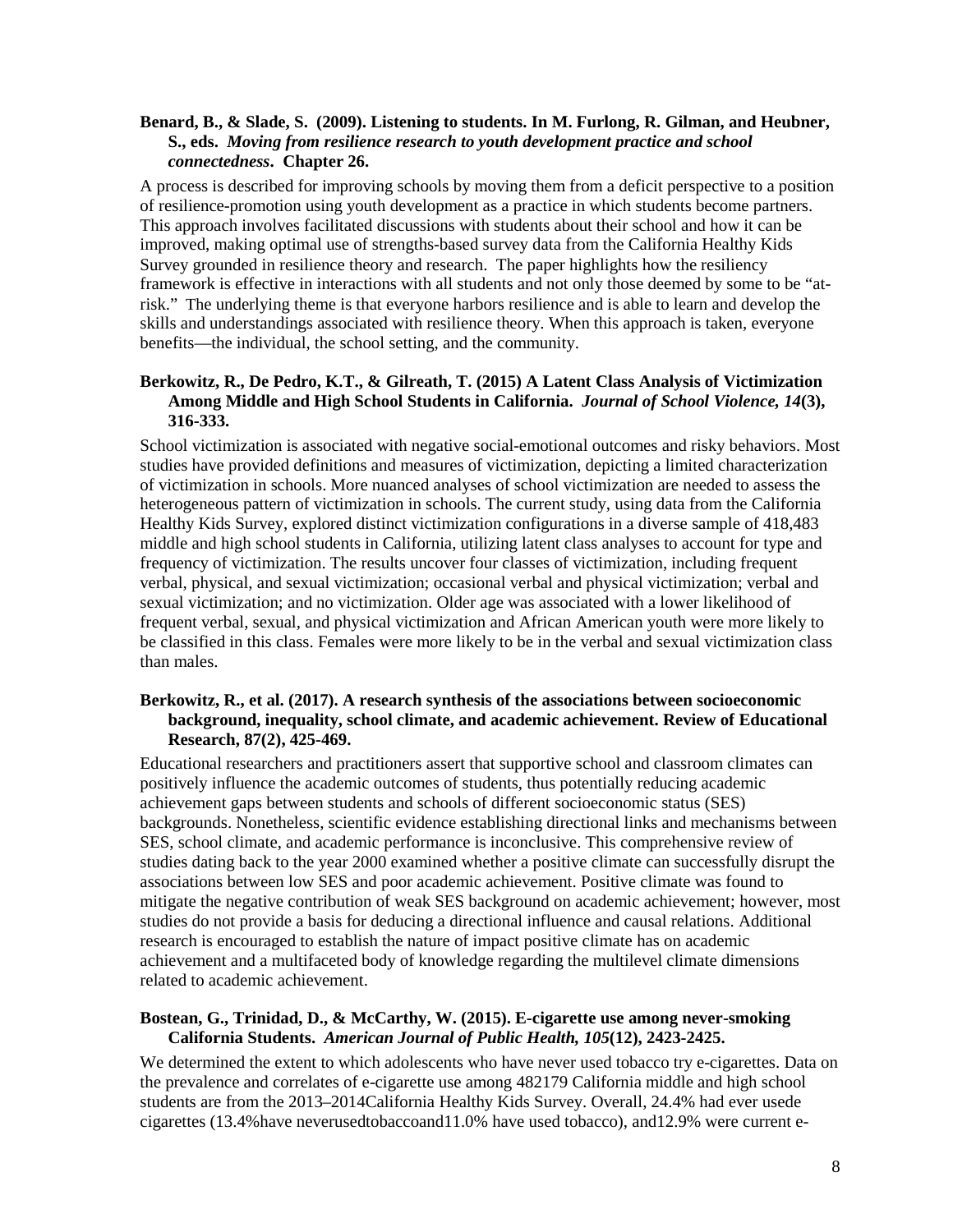cigarette users (5.9% have never used tobacco). Among those who have never used tobacco, males and older students were more likely to use e-cigarettes than females and younger students. Hispanics (odds ratio  $[OR] = 1.60$ ; confidence interval  $[CI] = 1.53, 1.67$ ) and those of other races  $(OR = 1.24; CI)$  $= 1.19, 1.29$ ) were more likely than Whites to have ever used e-cigarettes, but only among those who had never used smokeless tobacco and never smoked a whole cigarette. E-cigarette use is very prevalent among California students who have never smoked tobacco, especially among Hispanic and other race students, males, and older students.

#### **California Department of Health Services. (2004). Asthma in schools: Results from the California Healthy Kids Survey.** *California Asthma Facts, 2***(3), October 2004.**

Asthma is the most prevalent chronic disease among children. Results from the California Healthy Kids Survey (CHKS) indicate that nearly one in five students have asthma. Asthma prevalence rates were highest among Black students. Also, one-third of students experienced one or more asthma-like symptoms during the last year.

#### **Castro-Olivo, S.M., et al. (2013). A comprehensive model for promoting resiliency and preventing violence in schools.** *Contemporary School Psychology 17***(1), 23-34.**

Implementing violence prevention programs has become a priority for schools; however, most programs used for this purpose are limited in the skills they teach. In this study, two different resiliency building/violence prevention models were evaluated to assess their effectiveness at preventing violent and maladaptive behaviors in youth. Data from the California Healthy Kids Survey (CHKS) was used to compare a narrow versus a comprehensive/ecological approach for resiliency building. Structural equation modeling was employed to test the preventive impact of both resiliency building approaches. The results showed that the comprehensive/ ecological approach is much stronger than the traditional narrow approach for preventing violent and maladaptive behaviors. Implications for program development and implementation are discussed.

#### **Cederbaum, J.A., Gilreath, T.D., Benbenishty, R., Astor, R.A., & Pineda, D., De Pedro, K.T., Esqueda, M.C., & Atuel, H.R. (2013). Wellbeing and suicidal ideation of public middle/high school students by military-connectedness.** *Journal of Adolescent Health, pp. 1-6*

To better understand the influence of parental military connectedness and parental deployment on adolescent mental health, **d**ata from the 2011 California Healthy Kids Survey examined feeling sad/hopeless, suicidal ideation, well-being, and depressive symptoms by military connectedness in a subsample  $(n = 14,299)$  of 7th-, 9th-, and 11th-grade California adolescents. Cross-classification tables and multiple logistic regression analyses were used.

More than 13% of the sample had a parent or sibling in the military. Those with military connections were more likely to report depressive symptoms and suicidal ideation. Controlling for grade, gender, and race/ethnicity, reporting any familial deployment compared to no deployments was associated with increasing odds of experiencing sadness/hopelessness, depressive symptoms, and suicidal ideation.

Findings emphasize the increased risk of mental health issues among youth with parents (and siblings) in the military. Although deployment-related mental health stressors are less likely during peace, during times of war there is a need for increased screening in primary care and school settings. Systematic referral systems and collaboration with community-based mental health centers will bolster screening and services.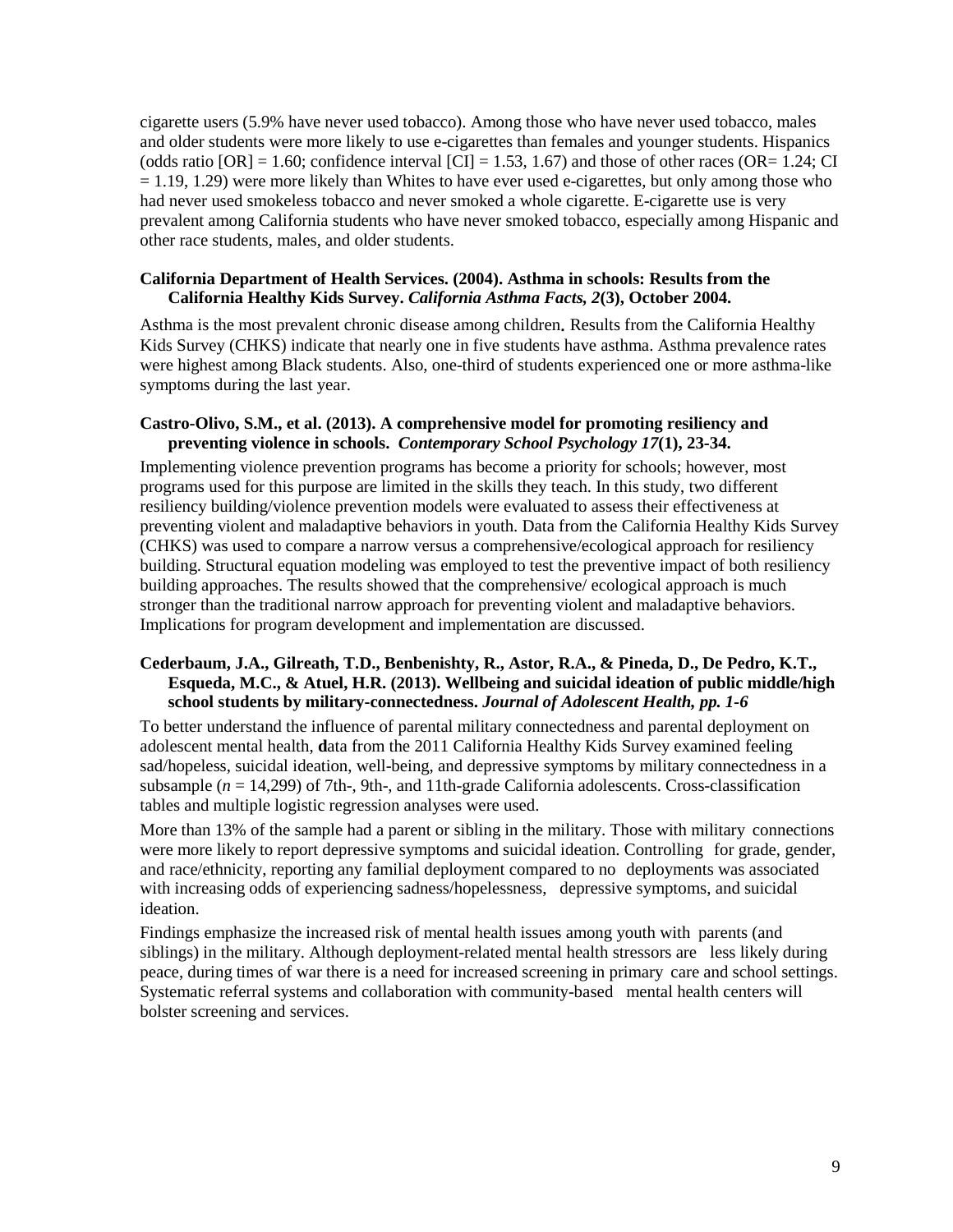**Davis, Adam; Kreutzer, R., Lipsett, M., King, G., & Shaikh, N. (2006). Asthma prevalence in Hispanic and Asian American ethnic subgroups: Results from the California Healthy Kids Survey.** *Pediatrics, 118,* **363–370.** 

#### **Davis, Adam, et al. (2007). As association between asthma and BMI in adolescents: Results from the California Healthy Kids Survey.** *Journal of Asthma, 44***(1), 873-879.**

The relationship between asthma prevalence and BMI is examined in a cross-sectional survey of 471,969 adolescents. The size of the survey allowed us to investigate this relationship with much greater resolution than previously possible. Both lifetime and current asthma prevalence increased monotonically with increasing BMI, starting with individuals as low as the 45th to 55th percentiles of BMI. The pattern was similar between males and females and among six racial/ethnic groups. The results suggest that weight reduction even among persons not classified as overweight or obese may be an important component of asthma management.

#### **Davis, B., & Carpenter, C. (2009). Proximity of fast-food restaurants to schools and adolescent obesity.** *American Journal of Public Health, 99***(3), 505-510.**

Exposure to poor-quality food environments has important effects on adolescent eating patterns and overweight. Policy interventions limiting the proximity of fast-food restaurants to schools could help reduce adolescent obesity. This study examined the relationship between fast-food restaurants near schools and obesity among middle and high school students in California using used geocoded data (obtained from the California Healthy Kids Survey) on over 500,000 youths and multivariate regression models to estimate associations between adolescent obesity and proximity of fast-food restaurants to schools. Students with fast-food restaurants near (within one half mile of) their schools (1) consumed fewer servings of fruits and vegetables, (2) consumed more servings of soda, and (3) were more likely to be overweight (odds ratio  $[OR] = 1.06$ ; 95% confidence interval  $[CI] = 1.02$ , 1.10) or obese (OR=1.07; 95% CI = 1.02, 1.12) than were youths whose schools were not near fastfood restaurants, after we controlled for student- and school-level characteristics. The result was unique to eating at fast-food restaurants (compared with other nearby establishments) and was not observed for another risky behavior (smoking). The study shows, despite these limitations, that exposure to poor-quality food environments has important effects on adolescent eating patterns and overweight. Policy interventions limiting the proximity of fast-food restaurants to schools could help reduce adolescent obesity.

#### **Davidson-Arad, B., & Navaro-Bitton, I. (2015). Resilience among adolescents in foster care.**  *Children and Youth Services Review, 59***, 63-70.**

The study compares the levels and predictors of resilience of maltreated adolescents in foster care with those of maltreated adolescents in residential and community care. Resilience was measured by the resilience subscale (RYDM) of the California Healthy Kids Survey, which defines the concept in terms of the existences of internal and external resources that enable healthy development. All three groups of youngsters reported relatively high resilience (2 on a scale ranging from 0 to 3), of all three types: internal, external, and general. The predictors of resilience tested in the study were type of placement, age, gender, acceptance and rejection by mother and father, and autonomy and control by mother and father. Only three variables contributed to the youngsters' resilience, all of them positively: being a girl, being older, and acceptance by the father. The study has two practical implications. One is that the adolescents' sense of themselves as resilient and possessing resources can be used in interventions aimed at helping them to overcome difficulties stemming from their maltreatment. The other is that the key role of parental acceptance, especially paternal acceptance, in the youngsters' resilience can be used in the work with both the biological and foster parents of maltreated youngsters.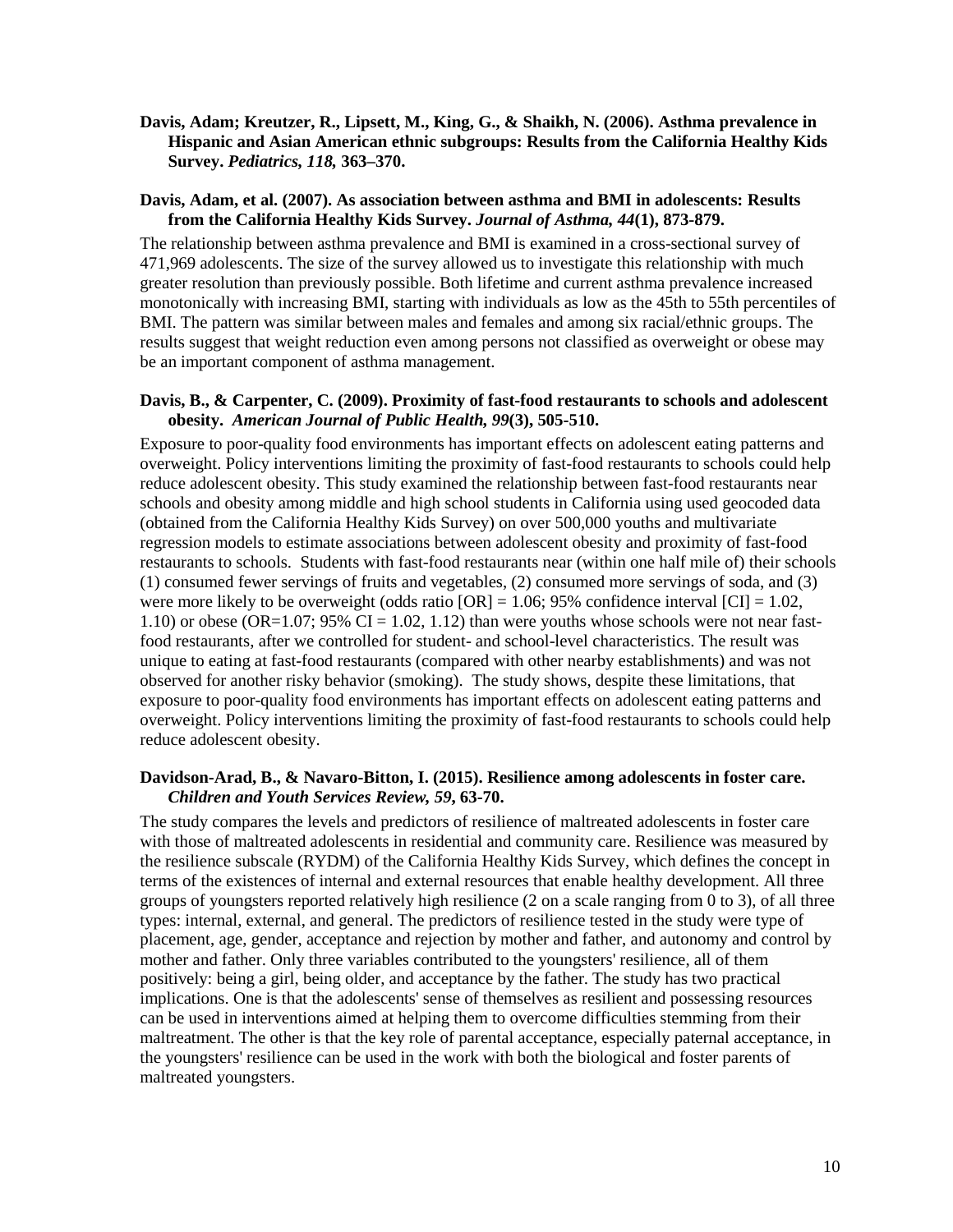#### **Day, J. K., Snapp, S. D., & Russell, S. T. (2016, August 29). Supportive, not punitive, practices reduce homophobic bullying and improve school connectedness. Psychology of Sexual Orientation and Gender Diversity. Advance online publication. Download:**  <http://dx.doi.org/10.1037/sgd0000195>**.**

Homophobic bullying is a pervasive issue in U.S. schools. Broadly, two distinct approaches to address bullying include punitive versus supportive practices. Few studies have considered these approaches in the context of school connectedness in relation to homophobic bullying. Drawing from theories of social support and control, we argue that supportive practices should reduce homophobic bullying and promote school connectedness. Further, although punitive practices may deter homophobic bullying, they also compromise school connectedness, except perhaps among students who have been bullied. Supportive practices could be especially important for promoting school connectedness for students who experience homophobic bullying. Using teacher (n \_ 62,448) and student (n - 337,945) data from 745 high schools that participated in the California School Climate Survey and the California Healthy Kids Survey, our study examines the association between teacher reports of punitive versus supportive practices, and student experiences of homophobic bullying and school connectedness. We also interrogate differential effects of punitive and supportive practices on school connectedness for students who have and have not experienced homophobic bullying. Results indicate that supportive, but not punitive, practices are associated with less homophobic bullying and higher school connectedness. Supportive practices also serve as a protective factor for students who have experienced homophobic bullying. Additionally, students in schools with less supportive practices, and who have not experienced homophobic bullying, report low levels of school connectedness comparable with students who have been bullied. Implications for school policy related to supporting students at risk for being bullied and school disconnectedness are discussed.

#### **DePedro, K.T., et al. (2015). School climate, deployment, and mental health among students in military-connected schools. Youth & Society, 1-23.**

Research has found that when compared with civilian students, military-connected students in the United States have more negative mental health outcomes, stemming from the stress of military life events (i.e., deployment). To date, studies on military-connected youth have not examined the role of protective factors within the school environment, such as school climate, in the mental health and well-being of military-connected adolescents. Given this gap in the research on military adolescents, this study draws from a large sample of military and non-military secondary adolescents in militaryconnected schools  $(N = 14,943)$  and examines associations between school climate, military connection, deployment, and mental health. Findings show that multiple components of school climate are associated with a lower likelihood of depressive symptoms and suicidal ideation and increased likelihood of well-being among students in military-connected schools, after controlling for student demographics, military connection, and deployments. The authors conclude with a discussion of school climate interventions for military-connected youth.

#### **DePedro, K.T., Gilreath, T., & Berkowitz, R. (2016). A latent class analysis of school climate among middle and high school students in California public schools.** *Children and Youth Services Review, 63***, 10-15.**

Research has shown that a positive school climate plays a protective role in the social, emotional, and academic development of adolescent youth. Researchers have utilized variable centered measures to assess school climate, which is limited in capturing heterogeneous patterns of school climate. In addition, few studies have systematically explored the role of race and gender in perceived school climate. This study utilizes a latent class approach to assess whether there are discrete classes of school climate in a diverse statewide sample of middle and high school youth. Drawing from the 2009–2011 California Healthy Kids Survey, this study identified four latent classes of school climate: Some caring, connectedness, and safe; negative climate; high caring, participation, and safe; and positive climate. The findings indicated that race and grade level significantly predicted school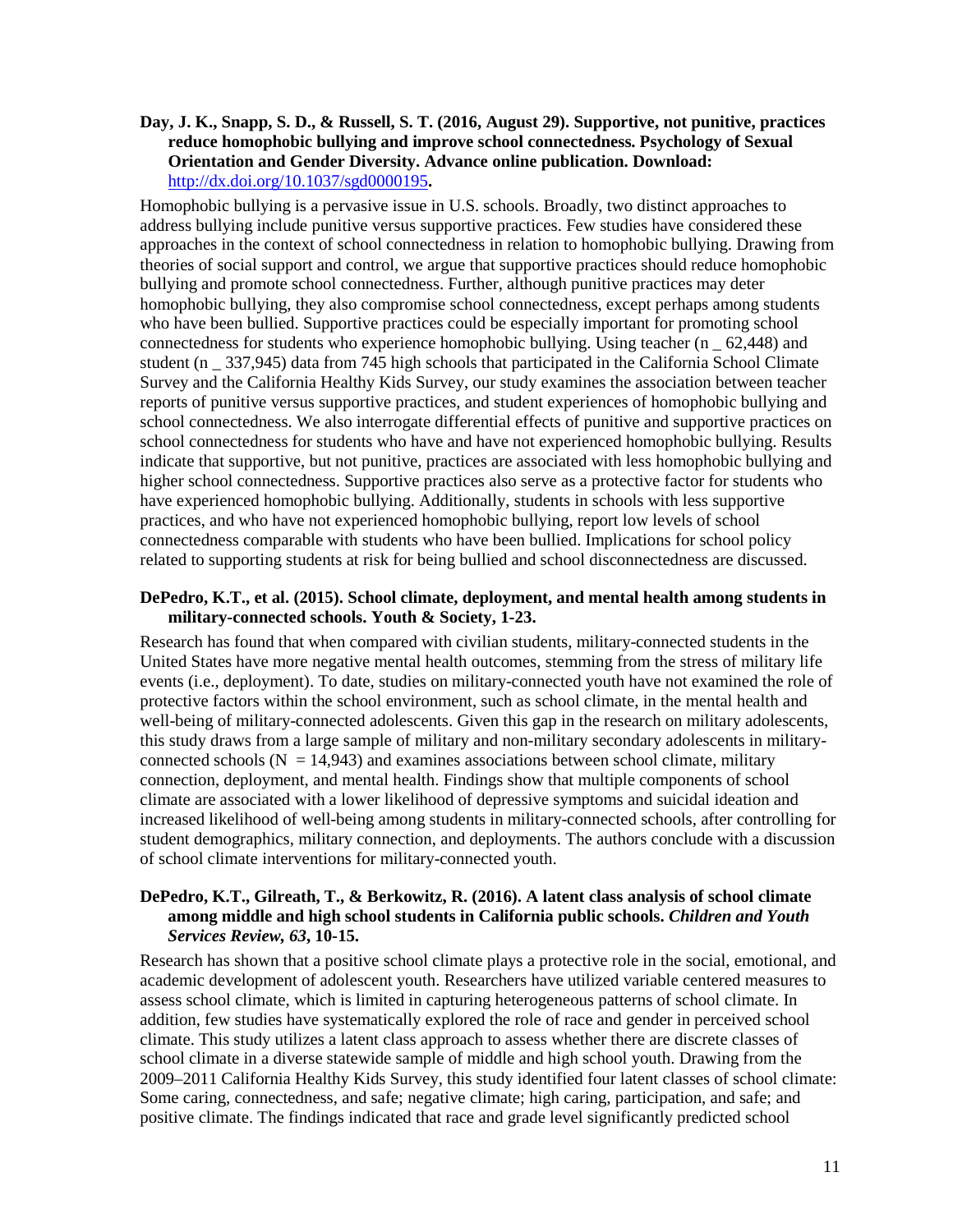climate class membership. Black students were three times more likely to be members of the negative school climate class, when compared to White students. Gender did not significantly predict school climate class membership. The results of this study provide school climate researchers and educators with a nuanced picture of school climate patterns among middle and high school students.

#### **DePedro, K.T., Esqueda, M., and Gilreath, T. (2017). School protective factors and substance use among lesbian, gay, and bisexual adolescents in California public schools.** *LGBT Health, 4***(3). Published online.**

The majority of studies examining substance use among lesbian, gay, and bisexual (LGB) youth have focused on a wide array of risk factors (e.g., victimization). Few studies have explored the protective role of schools. This study aims to fill this gap in the literature and inform programs aimed at reducing substance use among LGB youth. More specifically, this study explores the extent to which school connectedness and support from teachers and other adults at school are associated with substance use among LGB youth in school and within the past 30 days.

A secondary analysis of the 2013–2015 California Healthy Kids Survey (CHKS) was conducted to examine associations between school protective factors (i.e., school connectedness and adult support) and substance use among LGB youth, above and beyond a key risk factor, school victimization. The study outcomes were past 30-day and in-school use of cigarettes, alcohol, marijuana, inhalants, prescription pain medication, and other illegal drugs.

Overall, school connectedness and school adult support were associated with lower odds of substance use. For example, higher levels of school connectedness were associated with 22% decreased odds of past 30-day inhalant use (adjusted odds ratio  $[AOR] = 0.78$ ; 95% confidence interval  $[CI] = 0.72-$ 0.86), and 25% decreased odds of past 30-day prescription pain medication use  $(AOR = 0.75; 95\%$  $CI = 0.69-0.82$ ). Higher levels of adult support in school were also associated with 17% decreased odds of marijuana use on school property in the past 30 days  $(AOR = 0.83; 95\% CI = 0.77-0.91)$ .

The results indicate a need for substance use prevention programs that integrate school connectedness and adult support in school.

#### **Dowdy, Erin; Furlong, M., & Sharkey, J. (2013). Using surveillance of mental health to increase understanding of youth involvement in high risk behaviors: A value added analysis.** *Journal of Emotional and Behavioral Disorders, 21***(1), 33 –44.**

This study examines the utility of adding a mental health screener to current surveillance techniques for enhanced identification of at-risk youth and to increase awareness of the complexity of their needs. In 2009, 3,331 students in  $8<sup>th</sup>$ ,  $10<sup>th</sup>$  and  $12<sup>th</sup>$  grades in a large, central California school district were co-administered a mental health survey and items from the California Healthy Kids Survey. Stepwise logistic regression examined the added predictive association of elevated mental health risk (EMHR) to risk behaviors after entering student responses to an item assessing chronic sadness.

Both chronic sadness and EMHR were significantly associated with increased risk of suicide ideation, cigarette use, alcohol use, binge drinking, marijuana use, physical fighting, being threatened or injured with a weapon, and skipping school. Chronic sadness was significantly associated with all eight risk behaviors for both females and males. After accounting for the variance attributable to chronic sadness, the change in variance explained by EMHR was significant for all eight risk behaviors. The combination of chronic sadness and EMHR increased precision of identifying youth engaging in risk behaviors.

This study found that youth who reported both chronic sadness and EMHR had the highest rates of risk behaviors. A balanced approach to youth surveillance that includes additional mental health content could provide additional directions for intervention and provide a more comprehensive understanding of youth risk behaviors.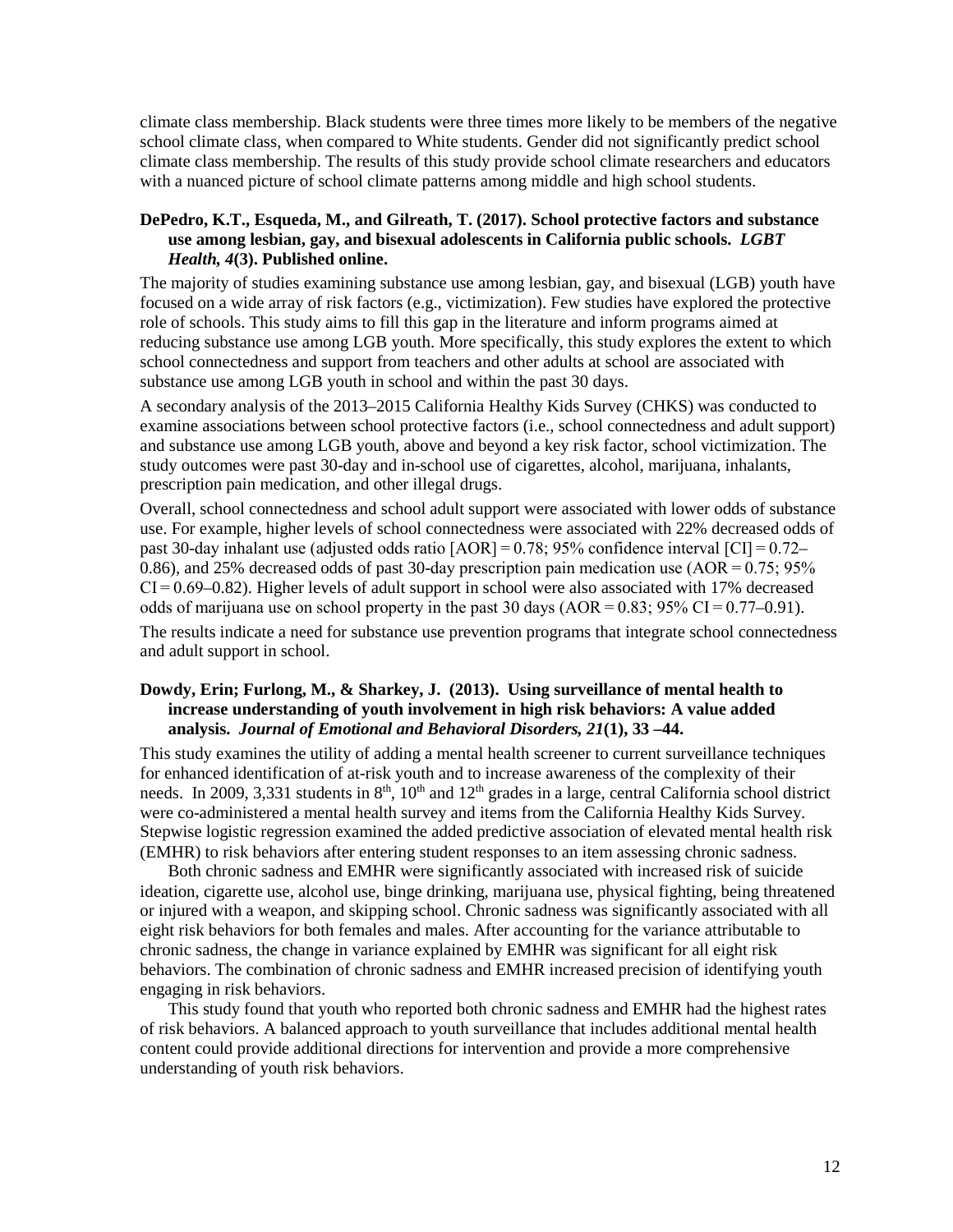#### **Eisman et al. (2016). Psychological empowerment among urban youth: measurement model and associations with youth outcomes.** *American Journal of Community Psychology 58***(3-4), 410- 421.**

Empowerment-based strategies have become widely used method to address health inequities and promote social change. Few researchers, however, have tested theoretical models of empowerment, including multidimensional, higher-order models. We test empirically a multidimensional, higherorder model of psychological empowerment (PE), guided by Zimmerman's (1995) conceptual framework including three components of PE: intrapersonal, interactional and behavioral. We also investigate if PE is associated with positive and negative outcomes among youth. Aggressive behavior was measured by items from the California Healthy Kids Survey. The sample included 367 middle school youth aged  $11-16$  (M = 12.71; SD = 0.91); 60% female, 32% (n = 117) white youth, 46% ( $n = 170$ ) African-American youth, and 22% ( $n = 80$ ) identifying as mixed race, Asian-American, Latino, Native American or other ethnic/racial group; schools reported 61–75% free/reduced lunch students. Our results indicated that each of the latent factors for the three PE components demonstrate a good fit with the data. Our results also indicated that these components loaded on to a higher-order PE factor (X2=32.68, df: 22, p=0.07; RMSEA: 0.04, 95% CI: 0.00, 0.06; CFI: 0.99). We found that the second order PE factor was negatively associated with aggressive behavior and positively associated with prosocial engagement. Our results suggest that empowerment-focused programs would benefit from incorporating components addressing how youth think about themselves in relation to their social contexts (intrapersonal), understanding social and material resources needed to achieve specific goals (interactional) and actions taken to influence outcomes (behavioral). Our results also suggest that integrating the three components and promoting PE may help increase likelihood of positive behaviors (e.g., prosocial involvement); we did not find an association between PE and aggressive behavior. Implications and future directions for empowerment research are discussed.

#### **Estrada, Jose, et al. (2013). Gang membership of California middle school students: Behaviors and attitudes as mediators of school violence.** *Health Education Research 28***(4), 626-639.**

Empirical evidence examining how risk and protective behaviors may possibly mediate the association between gang membership and school violence is limited. This study utilizes a statewide representative sample of 152 023 Latino, Black and White seventh graders from California to examine a theoretical model of how school risk (e.g. truancy, school substance use and risky peer approval) and protective (e.g. connectedness, support and safety) behaviors and attitudes mediate the effects of gang membership on school violence behaviors. The dataset was collected in the 2005– 2006 and 2006–2007 academic school years using the ongoing large-scale California HealthyKids Survey conducted by WestEd for the State of California. Approximately 9.5% of the sample considered themselves to be a member of a gang. The findings indicate that school risk behaviors and attitudes mediate the association between gang membership and school violence behaviors. Although the direct negative association between gang membership and school violence perpetration is weak, the positive indirect effect mediated by school risks behaviors and attitudes is strong. This indicates that when gang members engage in school risk behaviors, they are much more likely to be school violence perpetrators. Implications for further research, theory and practice for both gang and school violence researchers are discussed.

#### **Estrada, Jose, et al. (2014). A statewide study of gang membership in California secondary schools.** *Youth & Society***, 1-17.**

To date, there is a paucity of empirical evidence that examines gang membership in schools. Using statewide data of 7th-, 9th-, and 11thgrade students from California, this study focuses on the prevalence of gang membership by county, region, ethnicity, and grade level. Bivariate and multivariate logistic regression analyses were employed with gang membership as the outcome of interest. Approximately 8.4% of the student sample reported that they consider themselves to be a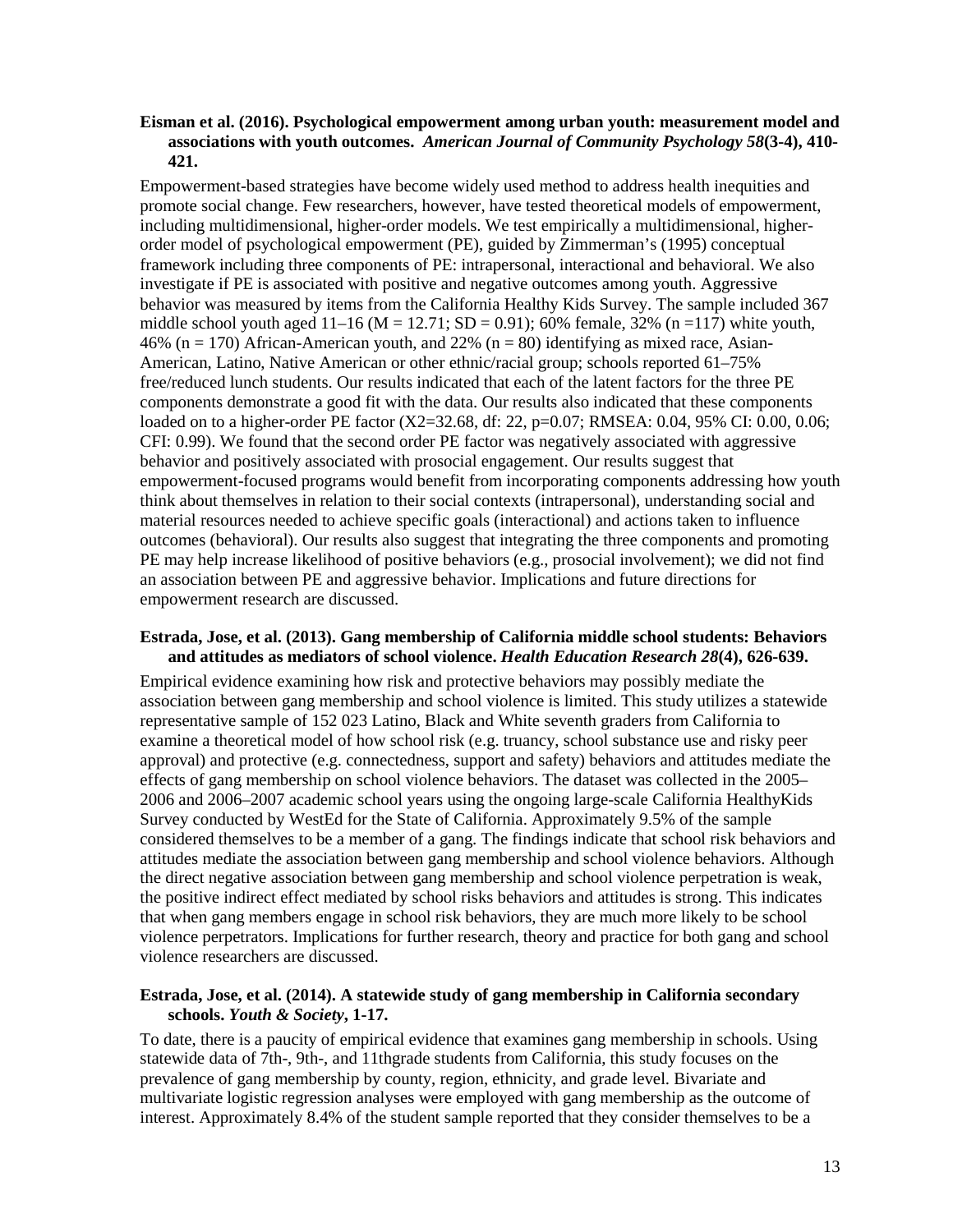member of a gang. Regional-level rates of gang membership across six geographical areas are all in a relatively narrow range and gang members are fairly evenly distributed across California schools. The findings imply that schools are a good place to focus on gang prevention and intervention, and educators need to be aware of the possible gang activity in their schools to provide the appropriate resources, programs, and support for these students.

#### **Estrada, Jose, et al. (2017). Associations between school violence, military connection, and gang membership in California secondary schools.** *American journal of Orthopsychiatry, 87***(4), 443-451.**

Recent studies have found that military-connected students confront many challenges—such as secondary traumatization—that may stem from a parent's deployment and frequent relocations. It is possible that multiple moves and deployments of family service members are associated with military-connected students' gang membership and involvement with school violence behaviors. In this study, a total of 13,484 students completed the core and military modules of the California Healthy Kids Survey. Logistic regressions examined the odds of a student being a member of a gang given their grade, gender, race/ethnicity, school violence behaviors, military connectedness, changes in schools, and familial deployments. Results indicated that of the nearly 8% of students sampled who reported being in a gang, those with a parent or sibling currently serving in the military reported a higher prevalence rate of gang membership than students with no military connection. Students who reported being in fights or carrying weapons to school were at least twice more likely to be a gang member than students who reported not having been in fights or carrying weapons. Changing schools 4 or more times in a 5-year period and experiencing at least 1 familial deployment were also associated with an increased likelihood of gang membership. The findings of this study offer incentive to further explicate the gang and school violence experiences of military-connected students. This study supports schools in understanding the characteristics of the military-connected students and families they serve so they can implement appropriate interventions to curb gang and school violence behaviors.

#### **Felix, Erika; Furlong, M., and Austin, G. (2009) A cluster analytic investigation of school violence victimization among diverse students.** *Journal of Interpersonal Violence, 24***(10), 1673-1695. Download**: <http://jiv.sagepub.com/cgi/content/abstract24/10/1673>**.**

Despite nationwide improvements in school safety, victimization at school continues and affects the well-being of a significant number of students. This study uses CHKS data to address the multiple victimization experiences of secondary students at school. The authors identify subgroups of students based on victimization experience; assess how perceptions of being targeted due to bias relate to cluster membership; and relate victimization to perceptions of school safety, depression, grades, truancy, and internal assets. Victimization rates are given across grade, gender, and ethnicity. Cluster analysis reveals five victimization subgroups: (1) nonvictims, (2) polyvictims, and victims who are predominantly (3) sexually harassed, (4) physically victimized, and (5) teased. Compared to nonvictims, students who are victimized report worse outcomes on measures of psychosocial adjustment, with polyvictims faring the worst. Victims are more likely to perceive that they are targeted due to their gender or perceived sexual orientation. Implications for research and practice are provided.

#### **Felix, Erika, & You, S. (2011). Peer victimization within the ethnic context of high school.**  *Journal of Community Psychology 39***(7), 860-875.**

Risk for peer victimization tends to vary by ethnicity, but most studies have examined this at the individual-level only, which fails to explore how the ethnic context of the school can affect this. Using a large sample of  $9<sup>th</sup>$  and  $11<sup>th</sup>$  grade students who participated in the California Healthy Kids Survey, we used hierarchical linear modeling to explore victimization risk by ethnicity within the ethnic context of the school. Models predicted total, physical, verbal and sexual harassment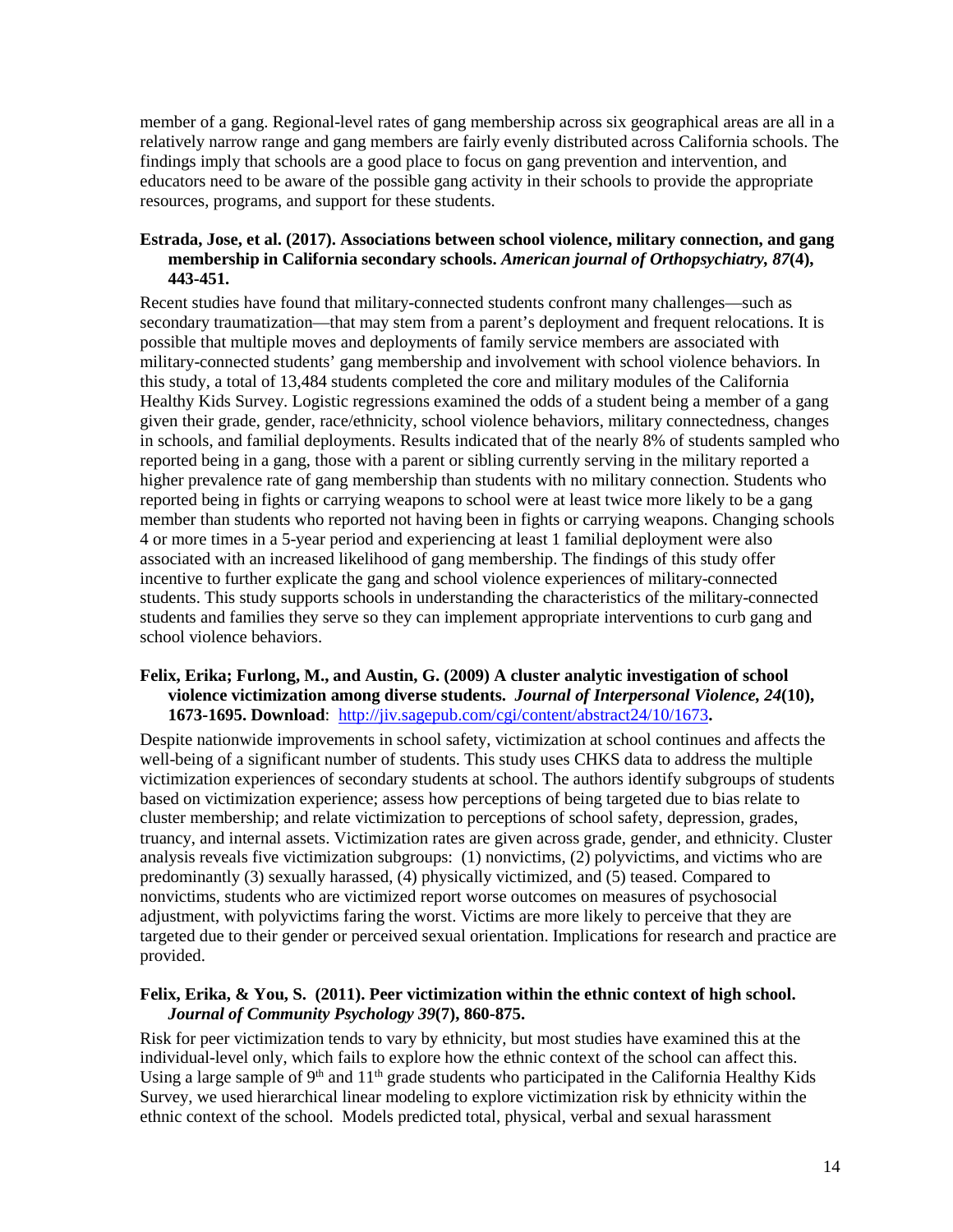victimization. At the individual level, the model included sex, ethnicity, and the percent of same ethnicity students at the school. At the school-level, the variables measured included diversity, overall perception of school safety, mean victimization level, and mean perception that they were targeted due to their race/ethnicity. Overall, we found support that the ethnic context matters when looking at victimization risk. Results showed that the individual-level variables had a stronger relationship to victimization risk, across subtypes, than the school-level variables. This supports the use of interventions targeted at students, such as much of the content of current violence prevention, conflict resolution, or other social-emotional prevention curriculum. At the individual-level, having more same-ethnicity peers in the school reduced victimization, providing group protection from prejudice and discrimination. Native Americans had the highest rates of victimization, and it is unlikely at many schools that they would have many same ethnicity peers to provide support and shift the balance of power at school. At the school-level, greater diversity decreased victimization. This is likely because, when school diversity includes equal group status, common goals, cooperation, and the support of adults in the school, this can create conditions where harassment and bullying due to race / ethnicity disappears. many same ethnicity peers to provide support and shift the balance of power at school. Mean victimization and school safety were also related to most victimization types. Results are reported by grade and victimization type.

#### **Ferguson, Krisin, & Xie, B. (2012.) Adult support and substance use among homeless youths who attend high school.** *Child & Youth Care Forum 41***(5), 727-445.**

Despite high rates of substance use among homeless youths, little is known about the interaction of substance-use risk and protective factors. Further, limited research exists on substance use by schoolattending homeless youths, as extant studies have relied on street- and shelter-based samples. The purpose of this study was to examine how risk and protective factors influence school-attending homeless youths' substance use as well as how protective influences can mediate and moderate the impact of risk factors on substance use. Empirical precedents on adolescent substance use and social capital theory were used to construct a theoretical model. Structural equation modeling was used to examine the relationships among risk and protective factors associated with substance use. The theoretical model was tested with a representative sample of 2,146 high-school-attending homeless youths from the 2007–2008 California Healthy Kids Survey dataset. Three hypotheses were tested to examine the direct effects of gang involvement, partner abuse, truancy and adult support on substance use as well as both the mediating and moderating effects of adult support. Greater substance use was associated with gang membership, partner abuse and truancy. Lower levels of substance use were associated with higher levels of adult support. Additionally, adult support acted as both a mediator and moderator between the hypothesized risk factors and substance use. Findings highlight the mediating and moderating effects of adult support on substance-use risk factors. Future longitudinal research is needed to illuminate the causal pathways between substance-use risk factors, adult support, and actual use.

#### **Fullchange, A., & Furlong, M. (2016). An exploration of effects of bullying victimization from a complete mental health perspective.** *Sage Open***, January-March, 2016: 1-12.**

This study explored the effects of being bullied from a dual-factor lens, specifically examining the relation between victimization and constructs that contribute to social-emotional well-being. Prior to carrying out the main analyses, the factor structure of self-report items related to experiencing bullying and harassment from the California Healthy Kids Survey, which was administered to more than 14,000 high school students, was examined to establish that these items represent an overall factor: students' experience of victimization. This factor was then used as an independent variable in a series of planned comparisons with a dependent variable represented by constructs addressed by the Social Emotional Health Survey–Secondary: belief-in-self, emotional competence, belief-in-others, and engaged living. With increased frequency of victimization, suicidality increased and belief-inothers decreased. For other constructs, belief-in-self, engaged living, and depression, there were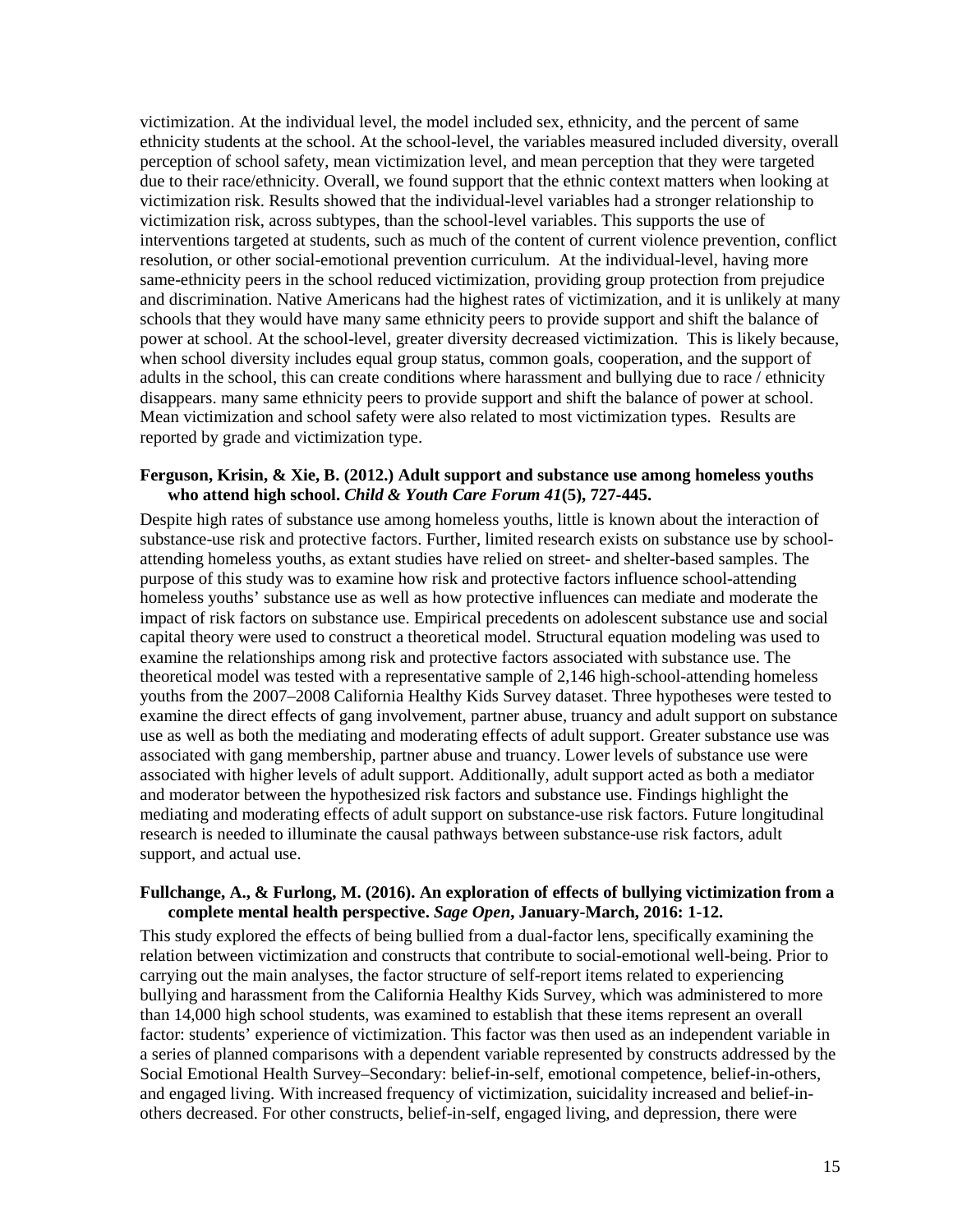significant differences found between individuals who had experienced frequencies of bullying as low as less than once a month and those who did not experience bullying at all but no further detrimental impacts were seen with even higher frequencies of victimization, indicating that being victimized at all is significantly worse than not being victimized for these variables. Implications and future directions for research are explored.

#### **Gilreath, T.D., et al. (2013). Substance use among military-connected youth: The California Healthy Kids Survey.** *Am J Prev Medicine, 44***(2):150-153**

Young people in military-connected families may be exposed to deleterious stressors, related to family member deployment, that have been associated with externalizing behaviors such as substance use. Substance use predisposes youth to myriad health and social problems across the life span. This study examined the prevalence and correlates of lifetime and recent substance use in a normative sample of youth who were either connected or not connected to the military using data from a subsample of the 2011 California Healthy Kids Survey (N=14,149). Multivariate analysis conducted in 2012 revealed that an increase in the number of deployments was associated with a higher likelihood of lifetime and recent use, with the exception of lifetime smoking. These results indicate that experiences associated with deployment of a family member may increase the likelihood of substance use.

#### **Gilreath, T.D., et al. (2013b). Prevalence and correlates of victimization and weapon carrying among military- and nonmilitary-connected youth in Southern California. Preventive Medicine.**

The present analysis sought to explore the normative rates and correlates of school victimization and weapon carrying among military-connected and nonmilitary-connected youth in public schools in Southern California. Methods. Data are from a sub-sample of the 2011 California Healthy Kids Survey  $(N = 14,512)$ . Items to assess victimization and weapon carrying were separated into three categories: physical acts (e.g., being pushed or shoved), nonphysical acts (e.g., having rumors spread about them) and weapon carrying. The bivariate results indicate that youth with a military-connected parent had higher rates of physical victimization (56.8%), nonphysical victimization (68.1%), and weapon carrying (14.4%) compared to those with siblings serving (55.2%, 65.2%, and 11.4%, respectively) and nonmilitary-connected (50.3%, 61.6%, and 8.9%, respectively) youth. Having a parent in the military increased the odds of weapon carrying by 29% (Odds Ratio = 1.29, 95% confidence interval  $= 1.02 - 1.65$ ). Changing schools and a larger number of family member deployments in the past 10 years were associated with significant increases in the likelihood of victimization and weapon carrying. The results of this analysis warrant a focus on school supports for youth experiencing parental military service, multiple relocations and deployments of a family member.

#### **Gilreath, T.D., et al. (2014). Substance use among adolescents in California: A latent class analysis.** *Substance Use & Misuse, 49***, 116-123.**

Data from the California Healthy Kids Survey of 7th, 9th, and 11th graders were used to identify latent classes/clusters of alcohol, tobacco, and marijuana use  $(N = 418,702)$ . Analyses revealed four latent classes of substance use, which included nonusers (61.1%), alcohol experimenters (some recent alcohol use; 22.8%), mild polysubstance users (lifetime use of all substances with less than 3 days of recent use; 9.2%), and frequent polysubstance users (used all substances three or more. times in the past month; 6.9%). The results revealed that alcohol and marijuana use are salient to California adolescents. This information can be used to target and tailor school-based prevention efforts.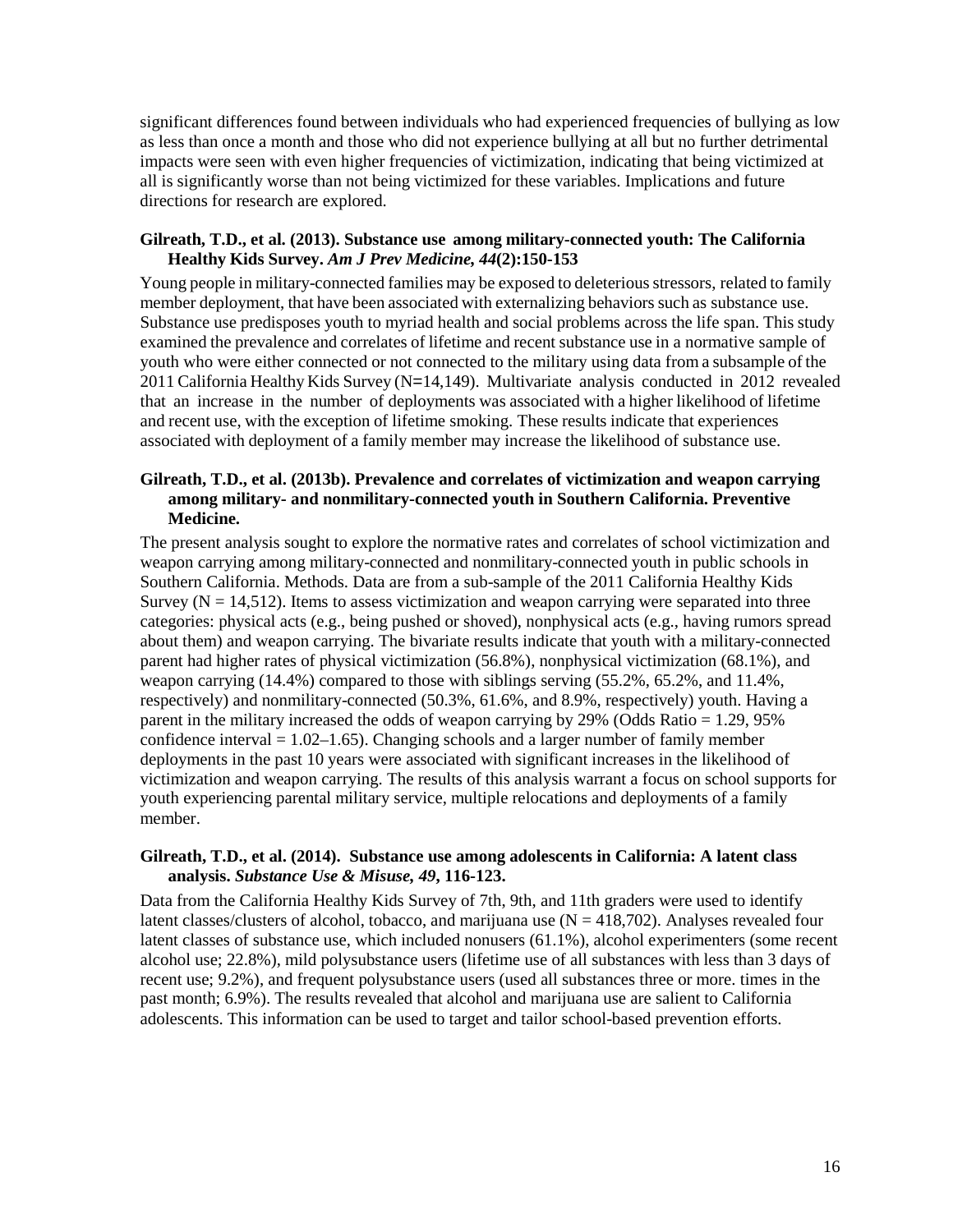#### **Grier, S., & Davis, B. (2013). Are All Proximity Effects Created Equal? Fast Food Near Schools and Body Weight Among Diverse Adolescents.** *Journal of Public Policy & Marketing 32***(1), 116–128.**

Prior research has demonstrated that the proximity of fast-food restaurants to schools is related to higher youth body weight and also suggests that this relationship may be stronger in urban areas. Research also suggests that some segments of youth may be more vulnerable to this relationship than others. Using data from the California Healthy Kids Survey, the authors investigate the relationship of fast-food proximity to middle and high schools and adolescent weight outcomes, with a focus on understanding intra-urban differences across groups defined by ethnicity and school income. Their results suggest that body weight associations with proximity to a fast-food restaurant from school are not equal for all youth. Black and Hispanic students at low-income and urban schools have higher associations between school–fast food distance and youth body weight, up to four times greater than general distance associations. The authors discuss their findings in light of the complexity of understanding the relationship between retail marketing proximity and weight-related associations among youth, as well as obesity disparities.

#### **Griffiths, A., et al. (2012). The relations of adolescent student engagement with troubling and high-risk behaviors. In: Christenson, S. et al., eds.** *Handbook of Research on Student Engagement***. New York: Springer.**

Nearly one third of secondary school students report decreased engagement in school during their teen years. When considering the emotional or psychological aspects of engagement, which are routinely associated with high-risk behaviors, a student must somehow conclude that, at a minimum, at least one specific person at their school truly cares about him or her not only as a student, but as a person. This caring individual, be it a teacher, coach, administrator, or counselor, does not simply express respect, concern, and trust in the student as part of their job, but also the student comes to believe that this person sees intrinsic value in him or her as a human being. In this chapter we underscore the association between student engagement and high-risk behaviors in adolescence. Although all aspects of student engagement are important to the full development of youth, the salience of student engagement when considering troubling and high-risk behaviors in schools warrants educators' attention. We summarize research in this area, including the California Healthy Kids Survey, and provide an overview of system-level interventions and strategies to build bonding and connectedness, particularly for those students who engage in high-risk behaviors. We conclude that clear definitions and unified research in the area of student engagement can allow for continued advancements in understanding how to best engage students, specifically high-risk students, and yield positive academic and life outcomes for youth.

#### **Guhn, M., et al. (2012). Well-being in middle childhood: An assets-based population-level research-to-action project. Child Ind Research.**

This paper presents findings from a population-level, research-to-action partnership project on children's well-being during the middle childhood years. Relations between 4th graders' (N03,026) well-being (composite of satisfaction with life, optimism, self-concept, overall health, and depressive symptoms) and their social and contextual assets (adult connectedness, peer connectedness, school experiences, health habits, after-school program participation) were examined via a school districtwide administration of the Middle Years Development Instrument (MDI)—a self-report, populationbased survey administered by teachers to children in their classrooms. Adult connectedness was measured using scales from the California Healthy Kids Survey. Findings corroborated the premise that children's well-being is associated with their social and contextual assets. Specifically, after controlling for socioeconomic status and language background, significant and positive relationships were found between children's well-being and the number of social and contextual assets reported, with each additional asset associated with a significantly higher level of well-being. In order to disseminate our findings to school and community stakeholder groups and to facilitate the translation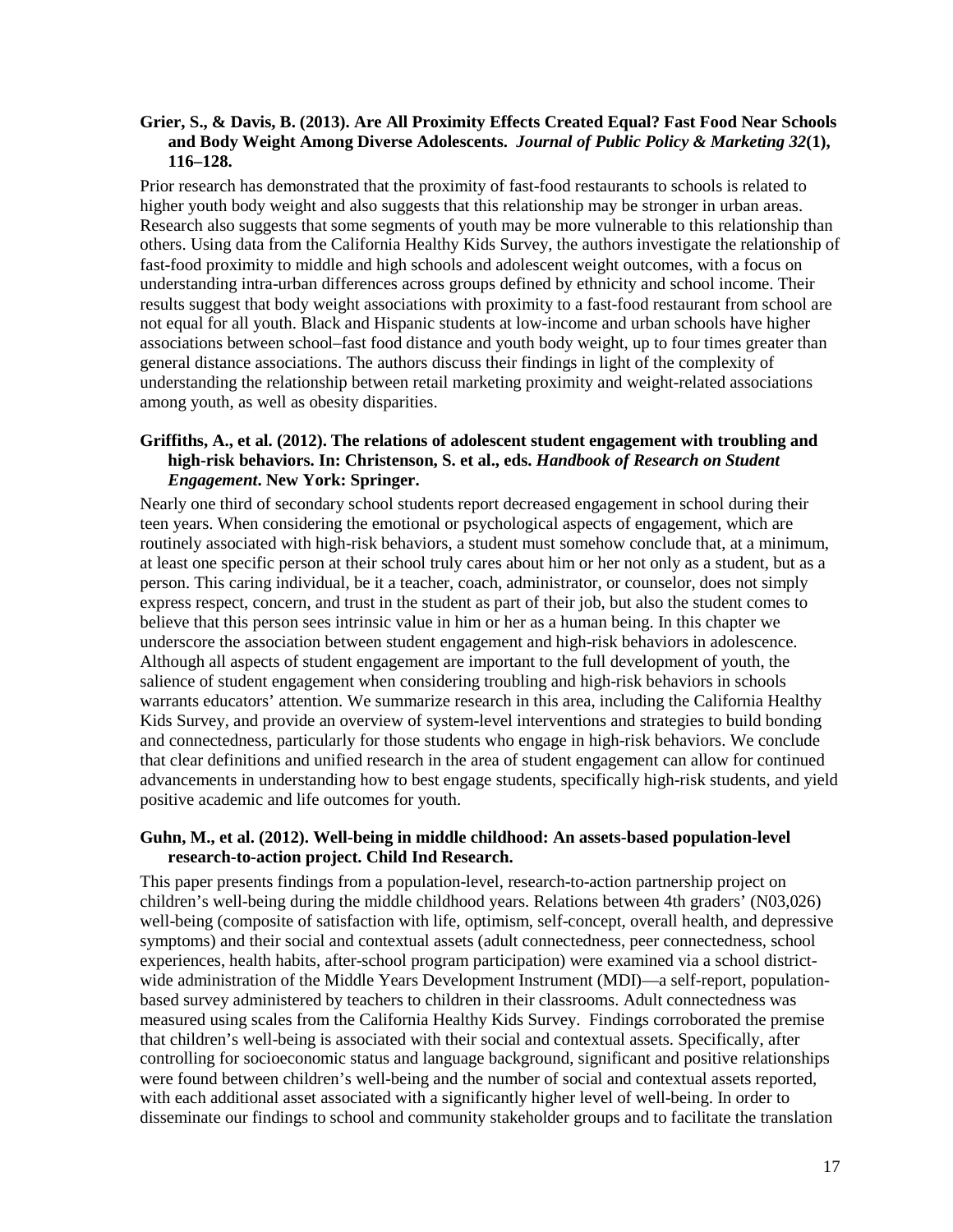of research into action, we developed geographical maps that illustrate the relationship between the children's well-being composite and their social and contextual assets at the neighborhood-level. We conclude by addressing theoretical, methodological, and practical challenges of our research-to-action partnership, and by discussing the importance of collecting and disseminating population-level data on children's well-being in combination with data on developmentally-relevant social and contextual factors that are amenable to change by school and community programs and initiatives.

#### **Hanson, T., Austin, G., and Lee-Bayha, J. (2004).** *Ensuring that no child is left behind: How are student health risks & resilience related to the academic progress of schools***? WestEd: San Francisco. Download:** calschls.org/site/assets/files/1036/ensuringnclb.pdf

California secondary schools made greater progress in raising standardized test scores over a one-year period when they had higher percentages of students who are less engaged in risky behaviors such as substance use and violence, who are more likely to eat nutritiously and exercise, and who report caring relationships and high expectations at school, as measured by the Healthy Kids Survey. These results suggest that addressing the health and developmental needs of youth is a critical component of a comprehensive strategy for meeting the accountability demands for improved academic performance. Efforts to improve schools should go beyond the current emphasis on standards and accountability measured by test scores. Policies and practices focusing exclusively on increasing test scores while ignoring the comprehensive health needs of students are almost certain to leave many children, and many schools, behind. Specifically:

- District and school leaders can take steps that may promote student achievement by increasing student access to moderate-to-vigorous physical activity in physical education classes, monitoring the nutritional content of food offered at school, and promoting greater awareness among students about their physical health and nutrition.
- Crime, violence, antisocial behavior, and other types of social disorganization on school campus can have adverse consequences for student learning and should be targeted with comprehensive prevention programs.
- School practices that provide students with supportive, caring connections to adults at the school who model and support healthy development, and that provide clear and consistent messages that students can and will succeed hold great promise for addressing the developmental needs of children and improving student learning.

#### **Hanson, T., Zheng, C., Banks, D., and Rollinson, J. (2012). Substance Abuse and Mental Health Services Administration. (2012).** *The impact of the Safe Schools/Healthy Students Initiative in California schools: A matched comparison group analysis***. Rockville, MD: Center for Mental Health Services. Download:**  calschls.org/site/assets/files/1036/impact\_sshs\_in\_ca\_083012.pdf

Since 1999, the Safe Schools/Healthy Students (SS/HS) Initiative has provided communities with funding to implement a comprehensive set of activities, curricula, programs, and services that focus on creating safe school environments, promoting healthy childhood development, and preventing youth violence and alcohol, tobacco, and other drug (ATOD) use. To date, however, little evidence has been disseminated regarding the effectiveness of the initiative in improving health-related behavior, protective factors, and student academic performance. Eleven 2002 SS/HS grantees sites in California (known as the California Consortium) collaborated on a cross-site evaluation of the SS/HS initiative in the state using common outcome data provided by the California Healthy Kids Survey.

Overall, the results suggest that student health-related behavior, protective factors, and academic performance improved more in SS/HS grantee schools than in similar schools that did not receive SS/HS funding among  $5<sup>th</sup>$  graders and  $7<sup>th</sup>$  graders. Among  $9<sup>th</sup>$  graders and  $11<sup>th</sup>$  graders, SS/HS funding status was not consistently related to changes in student well-being.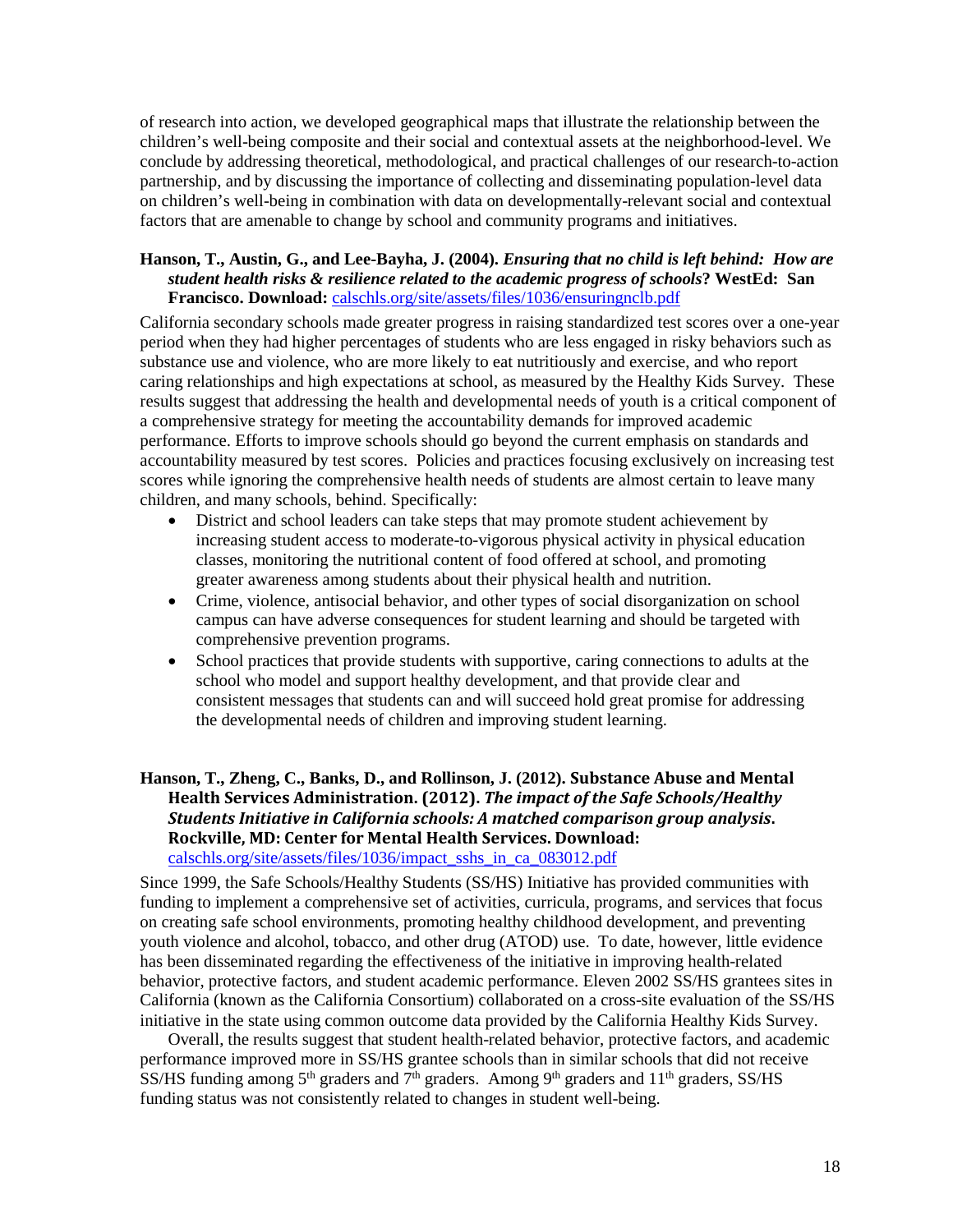Examining which grantee practices may have been most effective in improving student wellbeing, in the three sites that exhibited the most consistent positive program effects, more students were exposed to SS/HS services, staff received professional development in more areas, and more partners participated in the initiative in the sites with the most consistent improvements in student well-being. It is possible that these differences in program activities may be responsible for the positive impacts in some sites.

An examination of the relationship between SS/HS program activities and changes in student well-being across SS/HS sites indicated that the characteristics of SS/HS programs assessed were generally inconsistently related to changes in student well-being – although the number of entities in the partnership was positively associated with changes in student well-being.

#### **Hirschtritt, M., et al. (2015). Internal resilience, peer victimization, and suicidal ideation among adolescents.** *International Journal of Adolescent Medicine and Health,* **27(4).**

Our goal was to examine the association between peer victimization (PV) and suicidal ideation (SI), and the degree to which internal resilience moderates this association.

We examined the independent associations between PV frequency and type (verbal, cyber, physical, and relational), internal resilience, and the risk of SI within the last 12 months among 9th and 11th grade students participating in the California Healthy Kids Survey (CHKS) (n=42,594; 55.2% female; 72.2% non-white).

Odds ratios (OR) of SI associated with very low- (at least 1 PV type 1 time, but none more than 1 time), low- (at least 1 PV type 2–3 times, but none more than 2–3 times), and moderate/high- (at least 1 PV type 4 times or more) frequency PV compared with no PV were 1.30 (95% CI=1.15–1.45), 1.70  $(95\% \text{ CI} = 1.51 - 1.90)$  and 2.47 (95% CI=1.23–2.73), respectively. Any exposure to physical (OR=1.31; 95% CI=1.19–1.44), relational (OR=1.26; 95% CI=1.15–1.38), verbal (OR=1.38; 95%  $CI=1.27-1.50$ ), or cyber (OR=1.26; 95% CI=1.15–1.39) PV was associated with increased odds of SI compared with no PV. Internal resilience was associated with lower odds of SI (OR=0.98, 95% CI=0.98–0.99), regardless of PV exposure. The slope between internal resilience and SI was significantly steeper for those subjects who experienced verbal PV (OR interaction=0.99; 95% CI=0.98–1.00).

Even infrequent PV was found to be associated with increased risk for SI. Internal resilience was associated with reduced SI, particularly for verbal forms of PV. Our results suggested that efforts to decrease SI among adolescents should be directed toward both preventing PV and strengthening internal resilience.

#### **Jennings, G. (2003). An exploration of meaningful participation and caring relationships as contexts for school engagement.** *The California School Psychologist, 8***, 43-52.**

Most models of academic performance and school engagement have neglected the influence of social and emotional variables related to academic competence. Students are motivated to learn and develop because of a drive to satisfy three core needs: competence, autonomy, and relatedness. CHKS data reveal that students who experience meaningful participation in school have higher GPAs. The data also support a positive association between meaningful participation and the development of supportive relationships with peers and adults in school. Caring Peer Relationships, but not Caring Adult Relationships were correlated with GPA, a surprising finding but one that makes sense developmentally.

#### **Kim, Jinsook, & McCarthy, W. (2006). School-level contextual influences on smoking and drinking among Asian and Pacific Islander adolescents.** *Drug and Alcohol Dependence 84***, 56-68.**

In this study, the researchers seek to identify school contextual predictors of tobacco and alcohol use patterns (smoking only, drinking only, and both) among Asian and Pacific Islander (API) adolescents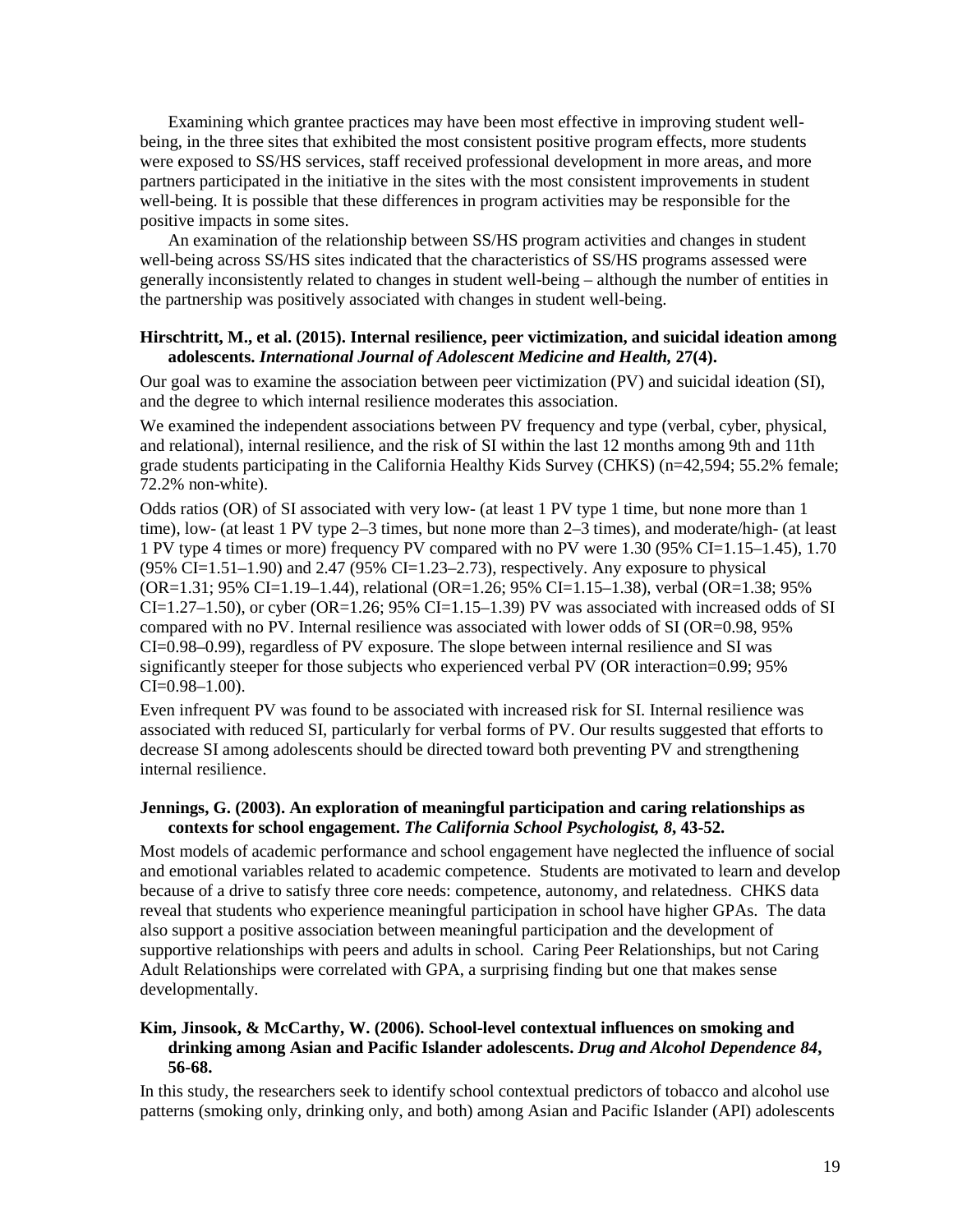in California public schools and ethnic variation in determinants of substance use. The data included a sample of 26,692 Asian and 3518 Pacific Islander (PI) adolescents from the 2000-2001 California Healthy Kids Survey. School-level information (n=836 schools) was from the California Basic Educational Data System and the 2000 census. Multilevel multinomial logistic regression was used to assess the association of school contexts with substance use patterns, controlling for individual-level factors. Pacific Islanders showed much higher prevalence of smoking and drinking than Asians, and the prevalence varied by school. School contexts were independently associated with API adolescents' substance use beyond the individual-level characteristics. The associations between school factors and outcomes also varied by ethnic group. Latino majority schools and schools with a high Asian immigrant concentration in the surrounding neighborhood had a lower risk of substance use among Asians but only to a modest degree among PIs. This study confirmed the importance of distinguishing Asians and PIs and the need for more attention to school contextual factors in adolescent substance use research.

#### **Le, T., Lai, M., & Wallen, J. (2009). Multiculturalism and subjective happiness as mediated by cultural and relational variables. Cultural Diversity and Ethnic Minority Psychology, 15(3), 303-313.**

A diverse ethnic context and an increasing immigrant youth population will soon become the reality across the entire U.S. demographic landscape. Research has suggested that a multicultural context positively influences ethnic minority and immigrant youth by fostering ethnic identity and psychosocial development. However, it is unknown whether and how perceived multiculturalism can affect positive youth outcomes such as life satisfaction and subjective happiness. This study explored perceived school multiculturalism among 338 ethnic minority and immigrant youth. Adult and peer relationship support variables were assessed by scales from the California Healthy Kids Survey. The analysis found a positive relation between perceived school multiculturalism and subjective happiness with full mediation by ethnocultural empathy for African Americans, Asians, males, and females. Although school multiculturalism was also predictive of ethnocultural empathy for Hispanics, ethnocultural empathy in turn, was not significantly predictive of subjective happiness. Taken together, these results suggest that one way to facilitate psychological growth and flourishing among ethnic minority youth is to encourage multiculturalism in school settings.

#### **Lenzi, M. et al. (2015). Adolescent gang involvement: The role of individual, family, peer, and school factors in a multilevel perspective.** *Aggressive Behavior, 41***, 386-397.**

Youth gang involvement is a serious public health challenge as adolescents involved in gangs are more likely than others to engage in violence and aggression. To better understand gang involvement, we examined the role of protective (empathy and parental support) and risk (peer deviance and lack of safety at school) factors, as well as their interactions, in predicting adolescent gang affiliation. The study involved a sample of 26,232 students (53.4% females; mean age.14.62, SD.1.69) participating in the California Healthy Kids Survey (CHKS), a survey investigating a wide range of youth health and risk behaviors administered in all California schools every 2 years. Using hierarchical linear modeling (HLM), findings indicated that high levels of empathy and parental support were associated with a lower likelihood of affiliating with a gang. Associating with deviant peers and perceiving the school as unsafe were positively correlated with gang membership. At the school level, lack of safety and type of school (special education, vocational, or alternative school vs. comprehensive schools) were associated with greater probability of gang membership. Empathy mitigated the association between deviant peers and gang membership.

#### **Lenzi, M., et al. (2015b). The quantity and variety across domains of psychological and social assets associated with school victimization.** *Psychology of Violence, 5***(4), 411-421.**

Studies on protective factors for school victimization are rare and usually focus on specific assets. The current study examined the association between quantity and variety of domains of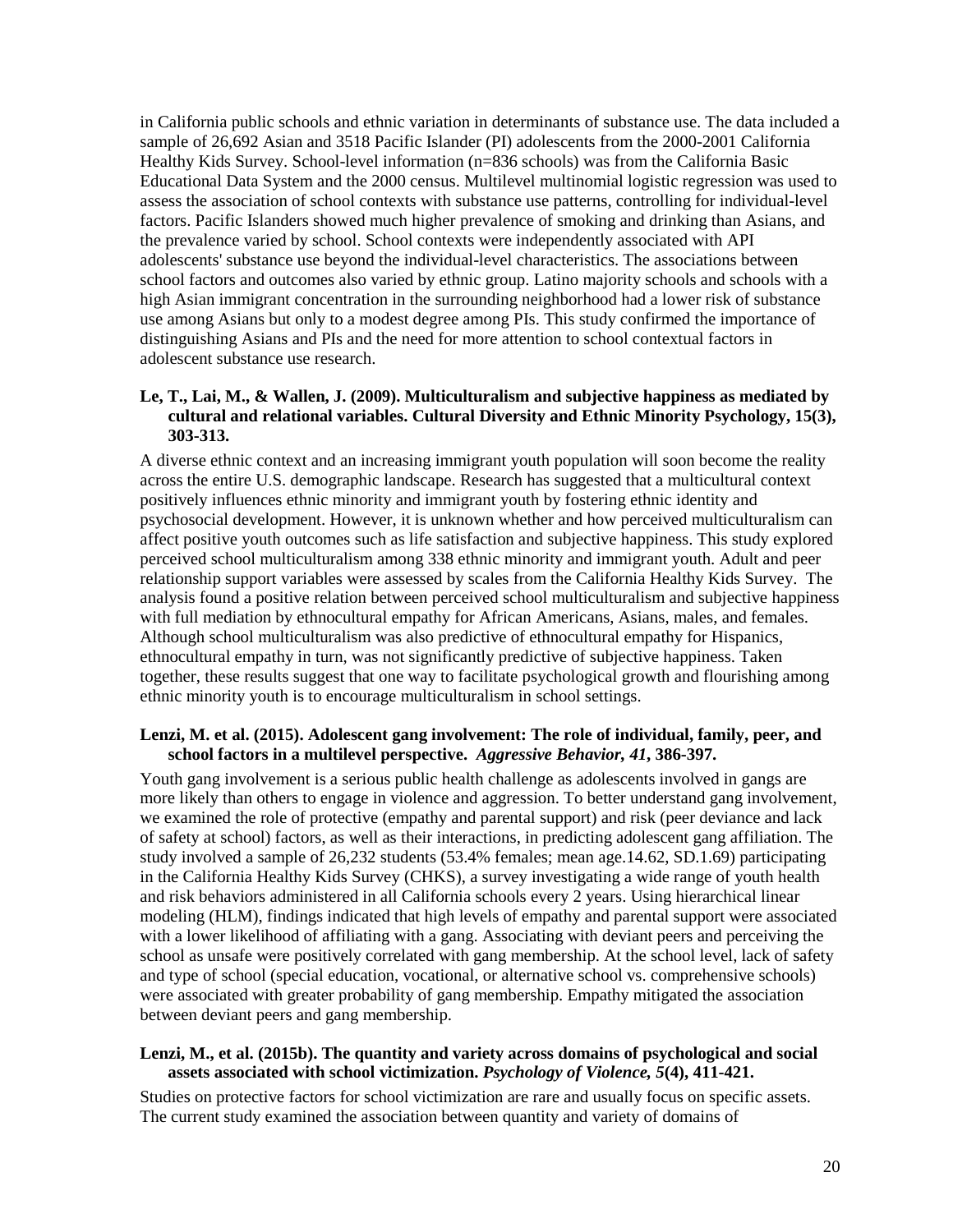developmental assets and school victimization in adolescence. Data were drawn from the California Healthy Kids Survey (CHKS; N \_ 11,790 high school students attending 17 schools). The Social and Emotional Health Survey–Secondary (SEHS-S) was administered as part of a federally funded school climate initiative in the spring of 2013. A mixed-effects modeling approach tested associations between configurations of assets and school victimization. Adolescents reporting a higher quantity of assets in multiple domains had a lower likelihood of experiencing physical and relational victimization and fear of being victimized in school compared to youth having zero assets. Results supported the importance of considering the quantity of psychological and social assets and also the variety of assets across multiple domains. Interventions promoting multiple protective factors in multiple areas of youths' lives may have the highest likelihood of impacting adolescent well-being.

#### **Lenzi, M. et al. (2015c). The configuration protective model: Factors associated with adolescent behavioral and emotional problems. Journal of Applied Developmental Psychology 38, 49- 59.**

The current study examined the association between quantity, variety, and configuration of developmental assets with risk behaviors (tobacco and alcohol use) and developing emotional problems (depressive feelings and suicidal thoughts). A sample of 12,040 high school students completed the California Healthy Kids Survey investigating youth health and risk behaviors, and developmental assets. Independent one-step logistic regression analyses showed that adolescents reporting a higher quantity of assets, and possessing them in multiple domains, tended to have a lower likelihood of experiencing behavioral and emotional problems. The negative association between developmental assets and negative outcomes was more consistent when quantity and variety were taken into account simultaneously, thus supporting the configuration protective model. A sufficient amount of strengths, in an adequate number of different domains, seems to provide the strongest protection against negative developmental outcomes. The research and clinical implications of findings are discussed.

#### **Lewis, C., et al. (2017). High school students' experiences of bullying and victimization and the association with School Health Center use. Journal of School Health, 85(5), 318-326.**

Bullying and victimization are ongoing concerns in schools. School health centers (SHCs) are well situated to support affected students because they provide crisis intervention, mental health care, and broader interventions to improve school climate. This study examined the association between urban adolescents' experiences of school-based bullying and victimization and their use of SHCs.

Data was analyzed from 2063 high school students in 5 Northern California school districts using the 2009-2010 California Healthy Kids Survey. Chi-square tests and multivariate logistic regression were used to measure associations.

Students who were bullied or victimized at school had significantly higher odds of using the SHCs compared with students who were not, and were also significantly more likely to report confidentiality concerns. The magnitude of associations was largest for Asian/Pacific Islander students, though this was likely due to greater statistical power. African American students reported victimization experiences at approximately the same rate as their peers, but were significantly less likely to indicate they experienced bullying.

Findings suggest that SHCs may be an important place to address bullying and victimization at school, but confidentiality concerns are barriers that may be more common among bullied and victimized youth.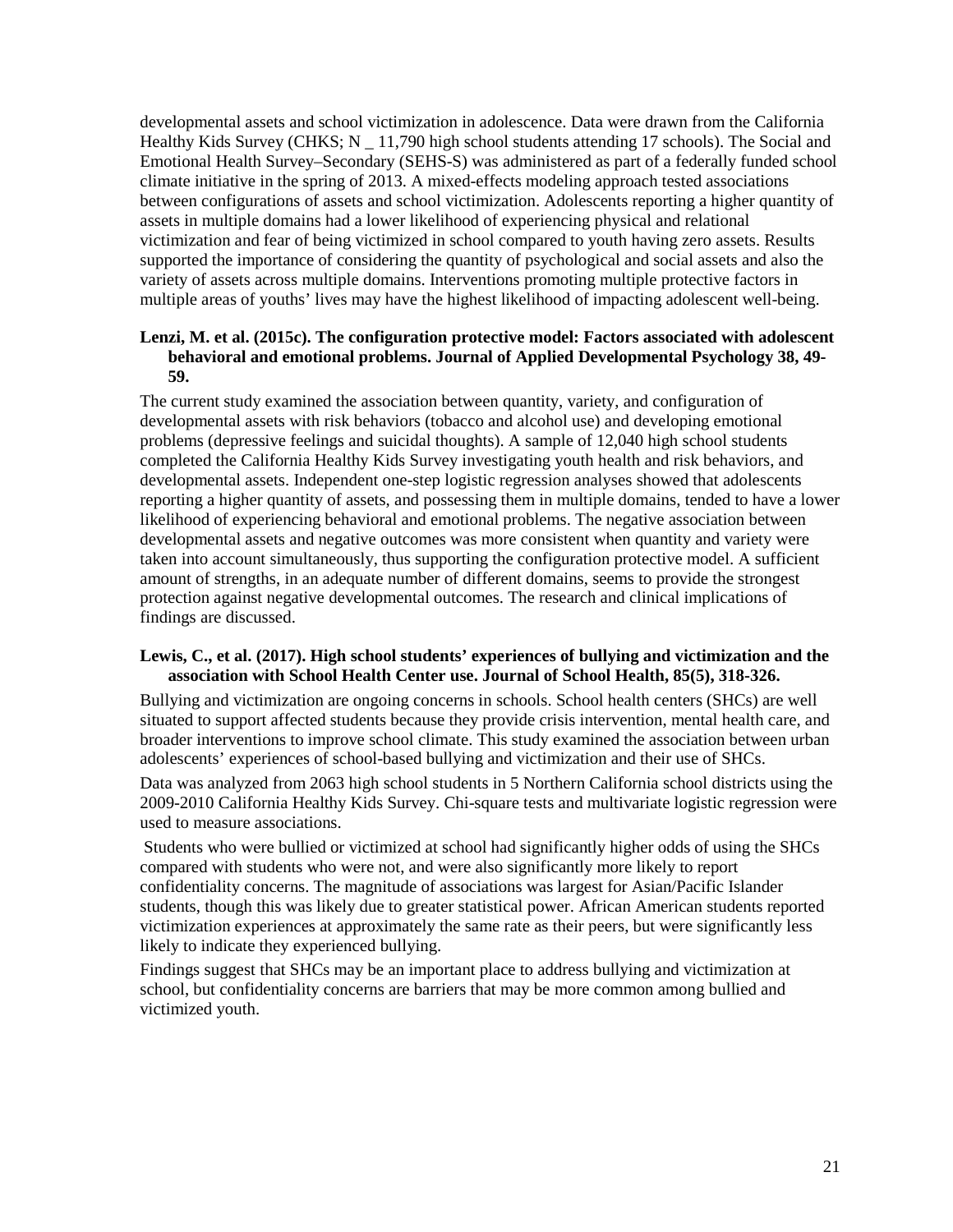#### **Lewis, M., & Ferguson, K. (2014). Predicting methamphetamine use of homeless youths attending high school: Comparison of decision making and logistic regression classification algorithms.** *Journal of the Society for Social Work and Research, 5***(2), 211-231.**

Methamphetamine use among homeless youths is an increasing problem. School officials and social work practitioners are presented with a classification problem in determining which youth are or are not using methamphetamines. The purpose of this study is to adopt a machine-learning approach to address this type of classification problem and to compare 2 models (decision rules and logistic regression) for classifying cases into methamphetamine users and nonusers. The selection of predictors in our models was guided by the risk and resilience framework. Logistic regression and decision rules analyses are used to test the models with a subset of data for 2,146 homeless youth who attend high school that was obtained from the 2007–08 California Healthy Kids Survey dataset. Results of logistic regression suggest methamphetamine use is associated with cigarette and marijuana use, having consumed alcohol, and being truant more than once per week. Results of decision rules analysis suggest a youth's being classified as a methamphetamine user depends on whether the youth has tried marijuana at least once and whether the youth has been truant more than once per week. Moreover, classification as a methamphetamine user also depends on whether a youth has tried marijuana at least once, has not been truant more than once per week, and has tried cigarettes at least once. The logistic regression and decision rules models produce similar—but not identical—results. Our findings highlight the utility of decision rules models as a complement to logistic regression when classification is the goal of a study. Such models can be used to guide social work practice decisions in making informed predictions about client outcomes.

#### **Lob, A., Deardorff, J., & Lahiff, M. (2014.) High expectations across multiple domains, peer norms, and physical dating violence among California adolescents.** *Journal of Interpersonal Violence, 29***(11), 2035-2053.**

The purpose of this study is, first, to assess whether high expectation messages (from school, home, and community), and peer norms, were associated with physical dating violence victimization (PDV) among a representative sample of California middle and high school students, and second, to assess whether these associations differed by gender and grade level and/or were mediated by self-efficacy. Data from 7th-, 9th-, and 11th-grade respondents of the 2008-2010 California Healthy Kids Survey (CHKS) were analyzed (*N* = 85,198). CHKS is an anonymous, school-based cross-sectional survey. Logistic regression was used to calculate adjusted odds ratios (ORs) and 95% confidence intervals (CIs) for expectations in each domain (school, community, and home), peers norms, and their cumulative effects on physical dating violence victimization. We examined interactions for expectations and for peer norms by gender and grade level, and tested the mediation effect of selfefficacy. Ten percent of students reported experiencing physical dating violence victimization in the past year. Students who reported high overall expectations (in multiple domains) had significantly lower odds of experiencing dating violence (OR =  $0.24$ , CI = [0.20, 0.28]) compared with those who reported very low expectations. This association held across all expectation domains and peer norms when tested in separate models and also when tested together in a single model. High expectations in the home domain and peer norms showed the lowest odds. Associations between high expectations and dating violence were similar across gender and grade levels. Self-efficacy partially mediated the associations between high expectations and dating violence. Suggestions for future research are presented.

#### **Lynch, C. J. (2007).** *Exploring the implementation of a life skills training program for adolescents in the Texas foster care system***. Ph.D. dissertation, The University of Texas at Austin, United States -- Texas. Retrieved March 21, 2008, from ProQuest Digital Dissertations database. (Publication No. AAT 3277554).**

The purpose of this exploratory study was to gain an increased understanding of an independent living skills training program's impact on resilience, social support, and life skills for foster care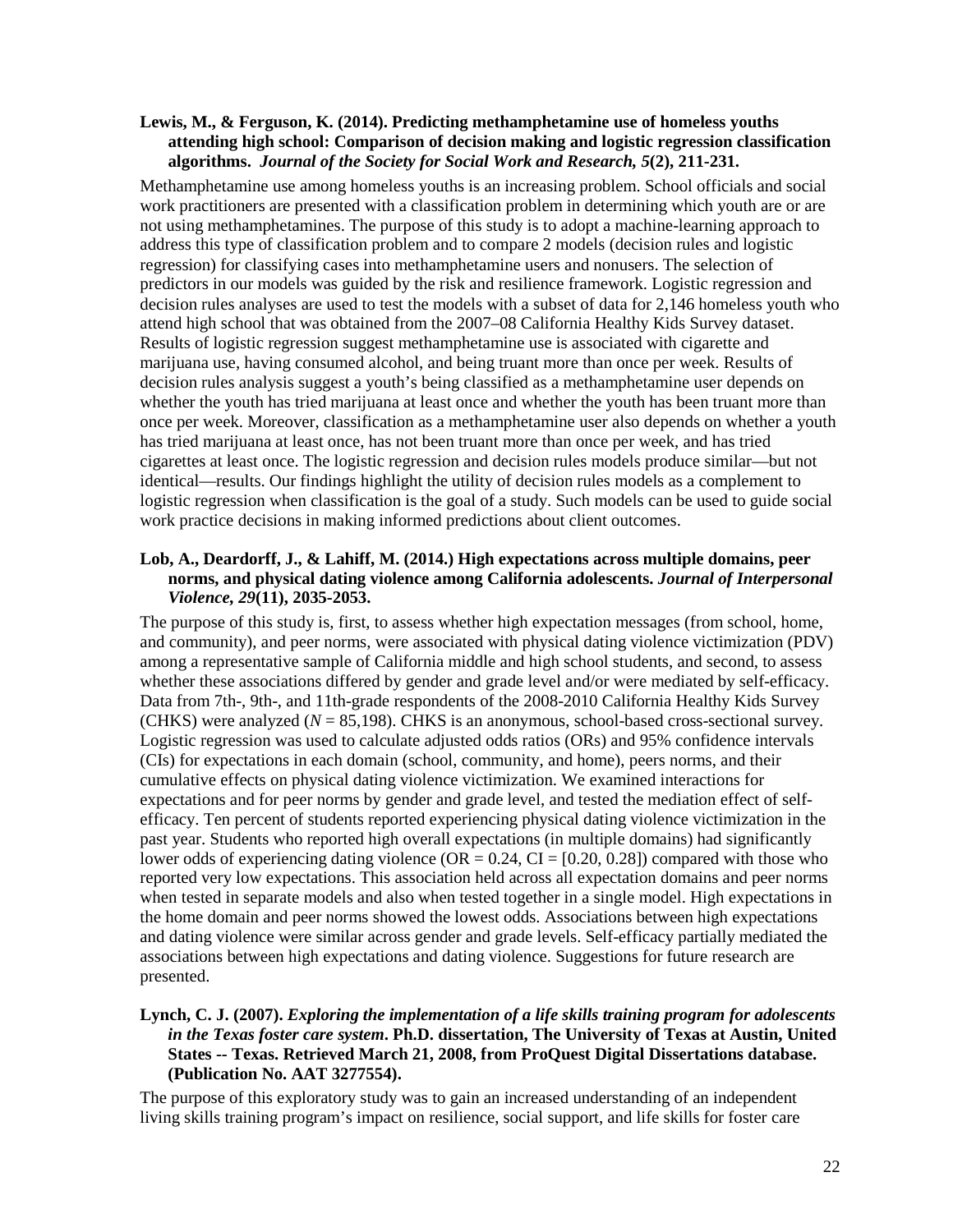youth participants. This study used a qualitative case study methodology and involved a non-random, purposive sample of 16 ethnically diverse youths and 9 state-level, independent living staff members. Youth participants were recruited through one of several state-contracted agencies that provided life skills training to foster care youths. Data were collected through multiple sources and were analyzed using descriptive statistics, comparisons of means, and content analysis. Scores on standardized measures of resilience, social support, and life skills, and youths' descriptions of these same constructs were also compared. The resilience measures were derived from the Healthy Kids Survey's Resilience and Youth Development Module. The change in scores on the standardized measure of social support was statistically significant ( $p=0.006$ ;  $p<.05$ ), while overall scores on measures of resilience and life skills were not. In individual interviews, youths described negative experiences in foster care, but also several positive factors, which seemed somewhat congruent with their relatively high scores on standardized measures. Findings from this study highlighted the strengths of foster care youth and have implications for future use of strengths-based theories and frameworks, and for gender-specific life skills training. Findings also indicate important implications for teaching life skills to youths in foster care and policies related to independent living services.

#### **Madsen, K., Hicks, K., & Thompson, H. (2011). Physical activity and positive youth development: Impact of a school-based program. Journal of School Health, 81(8), 462-470. Download:** www.ncbi.nlm.nih.gov/pmc/articles/PMC3147147/

Protective factors associated with positive youth development predict health and education outcomes. We sought to explore trends in these protective factors and in physical activity among low-income students, and to determine the impact of a school-based youth development program on these trends. Quasi-experimental time series design including data from 158 low-income schools from 2001 to 2007. 94 schools had exposure to a school-based program promoting physical activity and youth development through structured play; 64 schools served as controls. Primary outcomes were  $5<sup>th</sup>$  grade student scores (n=13,109) on a California statewide survey for physical activity (1–6 scale) and measures of protective factors including: problem solving skills, meaningful participation in school, and caring adults (1–4 scales). Predictors were time (year) and school's number of years of exposure to the program. Overall, significant annual declines were seen in protective factors, including students' report of feeling safe  $(-0.03, 95\% \text{ CI } [-0.03, -0.01]$ ), caring adults at school  $(-0.03 \text{ } [-0.05,$ −0.02]), and problem solving skills (−0.03 [−0.04, −0.02]). Cumulative declines over 6 years were equivalent to a drop of 1 school-level SD. Each additional year of exposure to the program predicted greater meaningful participation (0.02 [0.001, 0.5]), problem solving skills (0.03 [0.0001, 0.06]), and increased physical activity (0.06 [0.01, 0.10]); exposure throughout elementary school (6 years) increased scores by 1 school-level SD. Low-income students report a significant decline in protective factors since 2001. School partnerships with youth development programs promoting physical activity may ameliorate declines in emotional wellbeing and increase physical activity.

#### **Oberle, E., Schonert-Reichl, K., & Zumbo, B. (2011). Life satisfaction in early adolescence: Personal, neighborhood, school, family, and peer influences.** *Journal of Youth and Adolescence 40***(4), 990-901.**

Drawing from an ecological assets framework as well as research and theory on positive youth development, this study examined the relationship of early adolescents' satisfaction with life to trait optimism and assets representing the social contexts in which early adolescents spend most of their time. Self-reports of satisfaction with life, optimism, and ecological assets in the school (school connectedness), neighborhood (perceived neighborhood support, as measured by a scale from the California Healthy Kids Survey), family (perceived parental support), and peer group (positive peer relationships) were assessed in a sample of 1,402 4th to 7th graders (47% female) from 25 public elementary schools. Multilevel modeling (MLM) was conducted to analyze the variability in life satisfaction both at the individual and the school level. As hypothesized, adding optimism and the dimensions representing the ecology of early adolescence to the model significantly reduced the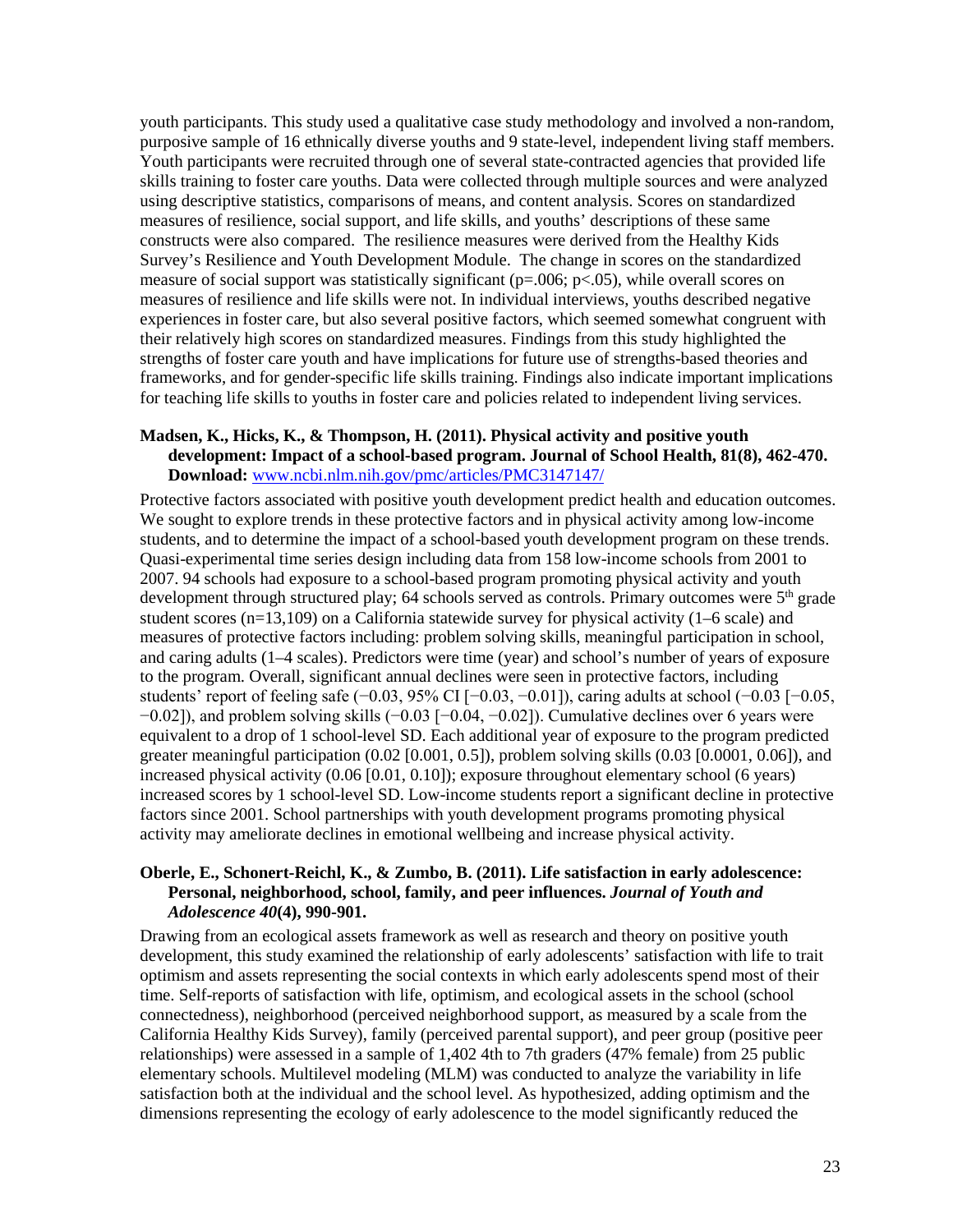variability in life satisfaction at both levels of analysis. Both personal (optimism) and all of the ecological assets significantly and positively predicted early adolescents' life satisfaction. The results suggest the theoretical and practical utility of an assets approach for understanding life satisfaction in early adolescence.

#### **Oberle, E., et al. (2014). The role of supportive adults in promoting positive development in middle childhood: A population-based study. Canadian Journal of School Psychology, 29(4), 296-316.**

The goal of this research was to examine the role of supportive adults to emotional well-being in a population of Grade 4 students attending public schools in Vancouver, Canada. Reflecting the ecology of middle childhood, we examined the extent to which perceived family, school, and neighborhood support relate to young people's selfreported emotional well-being ( $N = 3,026; 48\%$ ) female;  $M_{\text{age}} = 9.75$ ). Furthermore, we investigated the hierarchy of importance among those support factors in predicting students' well-being. The family, school, and neighborhood support scales and school connectedness scales were from the California Healthy Kids Survey. As expected, adult support in all three ecological contexts was positively related to emotional well-being. School support emerged as the most important adult support factor, followed by home and neighborhood support. All three support factors emerged as stronger predictors than socioeconomic status (SES) in our study. We discuss our findings in relation to the empirical field of relationship research in middle childhood, and how our findings can inform educational practice.

#### **O'Malley, M. et al. (2015). School climate, family structure, and academic achievement: A study of moderation effects.** *School Psychology Quarterly, 30***(1), 142-157.**

School climate has been lauded for its relationship to a host of desirable academic, behavioral, and social–emotional outcomes for youth. The present study tested the hypothesis that school climate counteracts youths' home–school risk by examining the moderating effects of students' school climate perceptions on the relationship between family structure (i.e., two-parent, one-parent, fostercare, and homeless households), and academic performance (i.e., self-reported [grade point average] GPA). The present sample consisted of 902 California public high schools, including responses from over 490,000 students in Grades 9 and 11. Results indicated that, regardless of family structure, students with more positive school climate perceptions self-reported higher GPAs. Youths with twoparent, one-parent, and homeless family structures displayed stepwise, linear improvements in selfreported GPA as perceptions of climate improved. Foster-care students' positive school climate perceptions had a weaker effect on their self-reported GPA compared with students living in other family structures. A unique curvilinear trend was found for homeless students, as the relationship between their school climate perceptions and self-reported GPA was stronger at lower levels. Overall, the moderation effect of positive school climate perceptions on self-reported GPA was strongest for homeless youth and youth from one-parent homes, suggesting that school climate has a protective effect for students living in these family structures. A protective effect was not found for youth in foster-care. Implications for research and practice are discussed.

#### **O'Brennan, Lindsey M., & Furlong, M.J. (2010). Relations between students' perceptions of school connectedness and peer victimization.** *Journal of School Violence, 9***(4), p. 375.**

This study examines the relations between student's perceptions of *school connectedness* and their self-reported rates of victimization (physical, verbal, and relational), as well as perceived reasons for peer victimization (ethnicity, sexuality). Data come from 8th-, 10th-, and 12th-grade students who completed the California Healthy Kids Survey as part of an evaluation of a Safe School/Healthy Students project  $(N = 1,253)$ . Multivariate analyses indicate that the main effects of both *school connectedness* and grade level are significant. Follow-up univariate ANOVAs reveal that *school connectedness* is significantly related to students' experiences of all forms of victimization and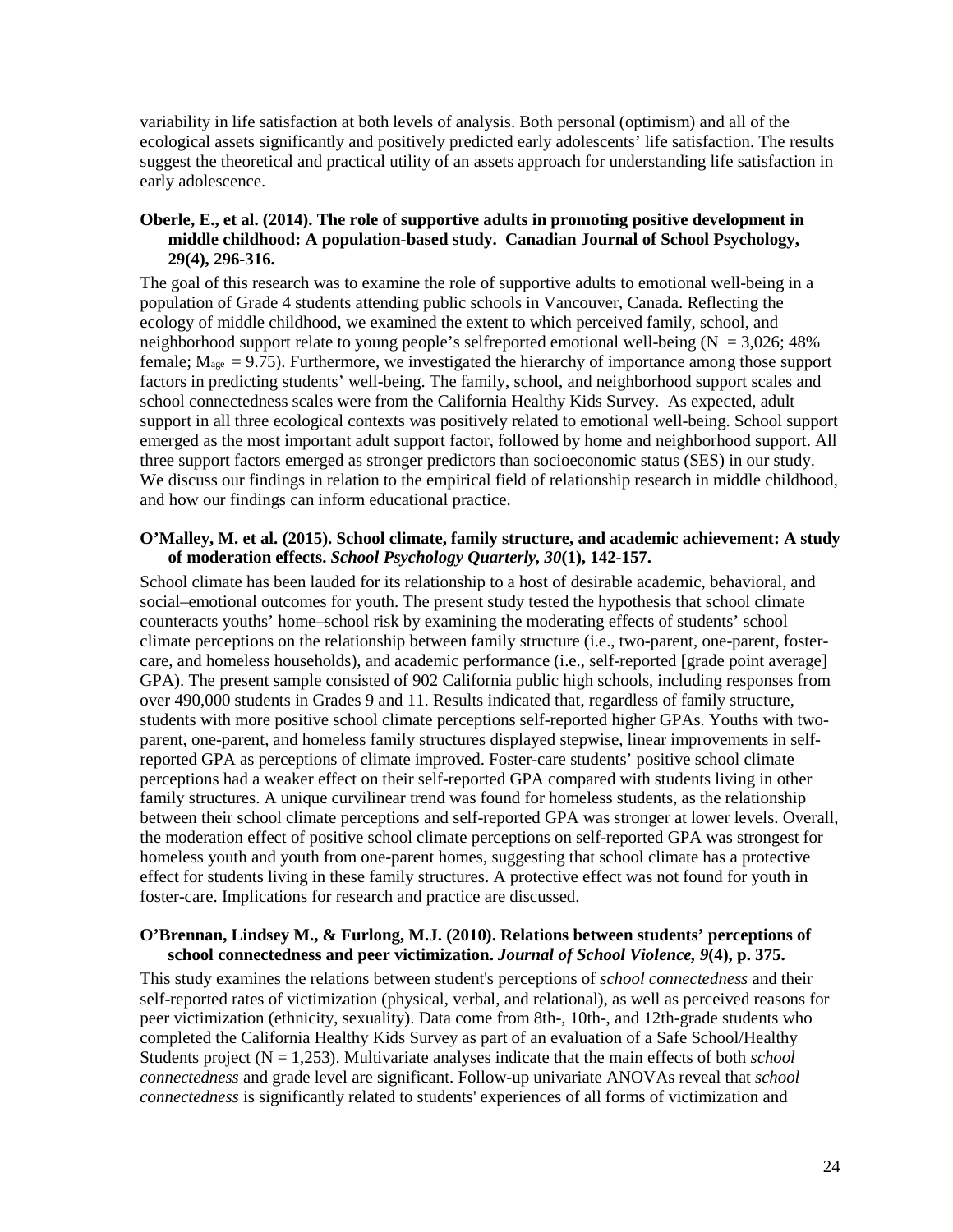perceived reasons for victimization, whereas grade level is only related to the form of victimization experienced.

Consistent with previous research, the effect sizes for physical  $(d = .29)$  and relational  $(d = .28)$ victimization were both small; however, the effect size for verbal victimization was moderate  $(d =$ .39), which suggests that students perceptions of their interpersonal connections at school were most strongly associated with their experiences of direct verbal teasing and mocking.

 $10<sup>th</sup>$  graders experience more physical victimization than  $11<sup>th</sup>$  graders, and less connectedness than  $8<sup>th</sup>$  and  $12<sup>th</sup>$ . May be because schools tend to welcome incoming students but may overlook midgrade levels.

Based on the current findings, it appears students' bullying experiences are intertwined with their overall feelings of belongingness and safety in their school environment. Given this relation, schools may want to utilize whole-school prevention programs that establish school-wide rules and expectations related to student behavior and promote positive behavioral expectations, thereby altering the social norms regarding bullying behavior, such as Positive Behavior Supports (Sugai & Horner 2006) and Second Step (Committee for Children 1997) and promote interpersonal connectedness within the school system.

Furthermore: "Given the moderate relation between connectedness and victimization found in this study, school-based mental health professionals may want to use the SCS [School Climate Scale] as a screener for student involvement in at-risk behaviors and social-emotional functioning." (p. 388)

#### **Perez-Brumer, A., et al. (2017), Prevalence and correlates of suicidal ideation among transgender youth in California; Findings from a representative, population-based sample of high school students. Journal of the American Academy of Child and Adolescent Psychiatry 56(9), 739-746.**

No representative population-based studies of youth in the United States exist on gender identityrelated disparities in suicidal ideation or on factors that underlie this disparity. To address this, this study examined gender identity-related disparities in the prevalence of suicidal ideation; evaluated whether established [psychosocial factors](https://www.sciencedirect.com/topics/medicine-and-dentistry/psychosocial-factor) explained these disparities; and identified correlates of suicidal ideation among all youth and stratified by gender identity. Data were derived from the 2013 to 2015 California Healthy Kids Survey (CHKS;  $N = 621,189$ ) and a weighted subsample representative of the Californian student population (Biennial Statewide California Student Survey [CSS],  $N = 28,856$ ). Prevalence of past 12-month self-reported suicidal ideation was nearly twice as high for [transgender](https://www.sciencedirect.com/topics/medicine-and-dentistry/transgender) compared with non-transgender youth (33.73% versus 18.85%;  $\gamma$ 2 = 35.48, p < .001). In fully adjusted models within the representative sample, transgender youth had 2.99 higher odds (95% CI 2.25–3.98) of reporting past-year suicidal ideation compared with non-transgender youth. Among transgender youth, only depressive symptoms (adjusted [odds ratio](https://www.sciencedirect.com/topics/medicine-and-dentistry/odds-ratio) 5.44, 95% CI 1.81– 16.38) and victimization (adjusted odds ratio 2.66, 95% CI 1.26–5.65) remained significantly associated with higher odds of suicidal ideation in fully adjusted models. In multiple mediation analyses, depression attenuated the association between gender identity and suicidal ideation by 17.95% and victimization by 14.71%. This study uses the first representative population-based sample of youth in the United States that includes a measurement of gender identity to report on gender identity-related disparities in suicidal ideation and to identify potential mechanisms underlying this disparity in a representative sample.

#### **Ruiz de Velasco, Jorge, Greg Austin, Don Dixon, Joseph Johnson, Milbrey McLaughlin, &**

**Lynne Perez. (2008).** *Alternative education options: A descriptive study of California continuation high schools***. A brief prepared by the California Alternative Education Research Project conducted by WestEd, the John W. Garner Center for Youth and their Communities at Stanford University, and the National Center for Urban School Transformation. Download:** 

www.researchgate.net/profile/Greg\_Austin2/publication/237300801\_Alternative\_Education\_Opti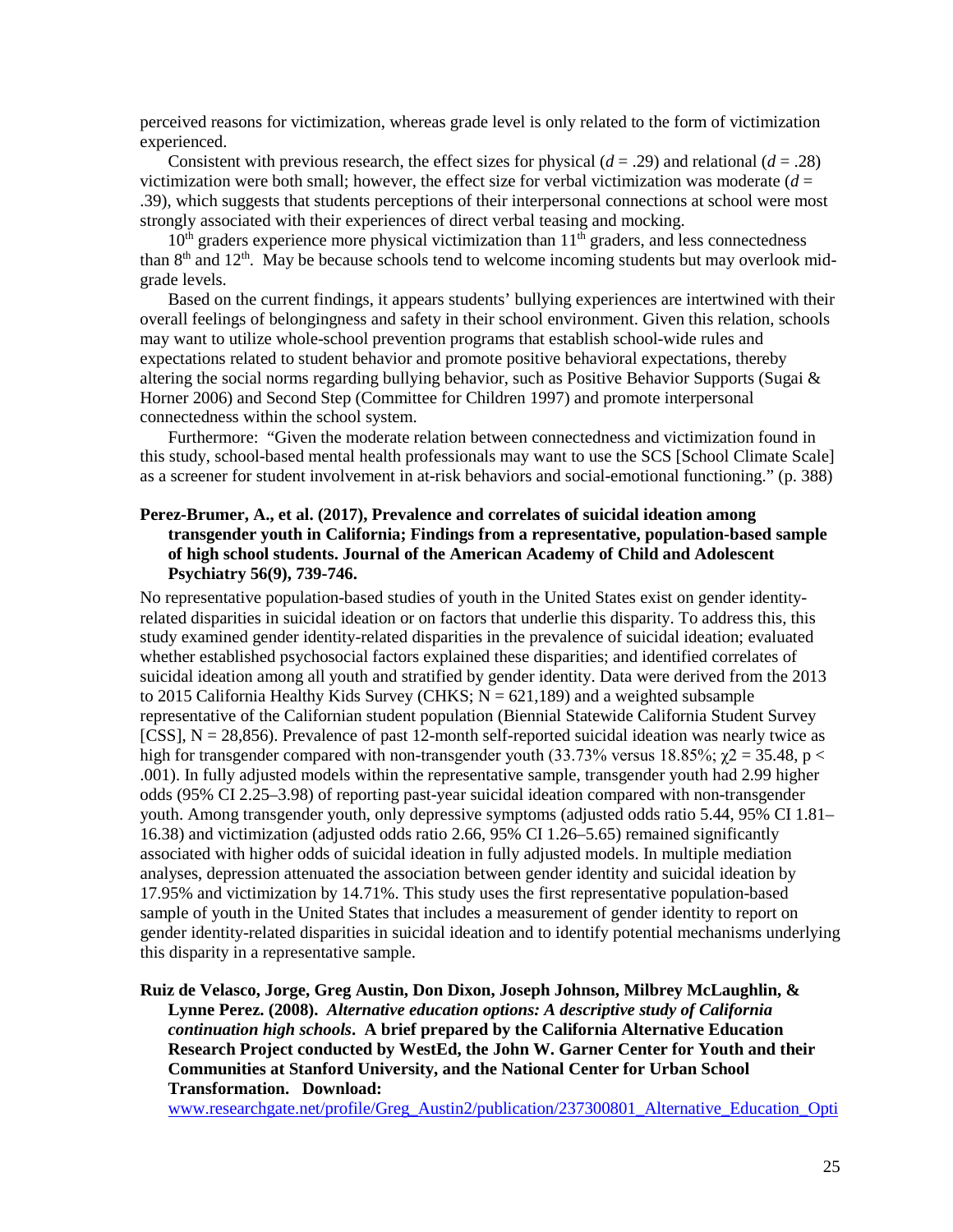#### ons\_A\_Descriptive\_Study\_of\_California\_Continuation\_High\_Schools/links/5411cb290cf2fa878 ad38ebf.pdf

Continuation high schools are a cornerstone of the state's dropout prevention strategy. This study summarizes the results of a series of investigations into the characteristics and effectiveness of these schools. It draws on survey results and state administrative data reviewed by staff at WestEd and detailed in a supporting technical report (Austin & Dixon, *et al*., 2008). Additionally, it draws on results from field research undertaken during the winter and spring of 2007 in 9 southern, central, and northern California counties. Within these counties, researchers visited 26 school districts and 40 schools (including 3 sending schools and 37 continuation high schools) that differed in focus, student outcomes, size, and metropolitan status. Researchers also interviewed individuals associated with county and community youth-serving agencies, such as juvenile justice, mental health, child protective services, and foster care. The results indicate that these schools of last resort may be the last schools ever attended by large numbers of California students because they are not getting the academic and support services they need to succeed.

#### **Russell, Stephen, et al. (2011). Lesbian, gay, bisexual, and transgender adolescent school victimization: Implications for young adult health and adjustment.** *Journal of School Health 81***(5), 223-230.**

A 10-item retrospective scale, derived from the Healthy Kids Survey, assessed school victimization due to actual or perceived LGBT identify between the ages of 13 and 19 years. Multiple regression was to test the association between LGBT school victimization and young adult depression, suicidal ideation, life satisfaction, self-esteem, and social integration, while controlling for background characteristics among 245 LGBT young adults between the ages of 21 and 25 years. LGBT-related school victimization was strongly linked to young adult mental health and risk for STDs and HIV; there was no strong association with substance use or abuse. Elevated levels of depression and suicidal ideation among males can be explained by their high rates of LGBT school victimization.

#### **Russell, Stephen, et al. (2012b). Adolescent health and harassment based on discriminator bias.**  *American Journal of Public Health 201***(3), 493-495.**

Analyzing data from the CHKS and the Dane County (Wisconsin) Youth Assessment, more than onethird of those harassed report biased-based school harassment. Both studies show that bias-based harassment is more strongly associated with compromised health than general harassment. Research on harassment among youths rarely examines the underlying cause. Attention to bias or prejudice in harassment and bullying should be incorporated into programs and policies for young people.

#### **Russell, S.T., et al. (2015). Are school policies focused on sexual orientation and gender identity associated with less bullying? Teachers' perspectives,** *Journal of School Psychology (2015***), Download:** <http://dx.doi.org/10.1016/j.jsp.2015.10.005>

Bullying is common in U.S. schools and is linked to emotional, behavioral, and academic risk for school-aged students. School policies and practices focused on sexual orientation and gender identity (SOGI) have been designed to reduce bullying and show promising results. Most studies have drawn from students' reports: We examined teachers' reports of bullying problems in their schools along with their assessments of school safety, combined with principals' reports of SOGI-focused policies and practices. Merging two independent sources of data from over 3000 teachers (California School Climate Survey) and nearly 100 school principals (School Health Profiles) at the school level, we used multi-level models to understand bullying problems in schools. Our results show that SOGI-focused policies reported by principals do not have a strong independent association with teachers' reports of bullying problems in their schools. However, in schools with more SOGI-focused policies, the association between teachers' assessments of school safety and bullying problems is stronger. Recent developments in education law and policy in the United States and their relevance for student well-being are discussed.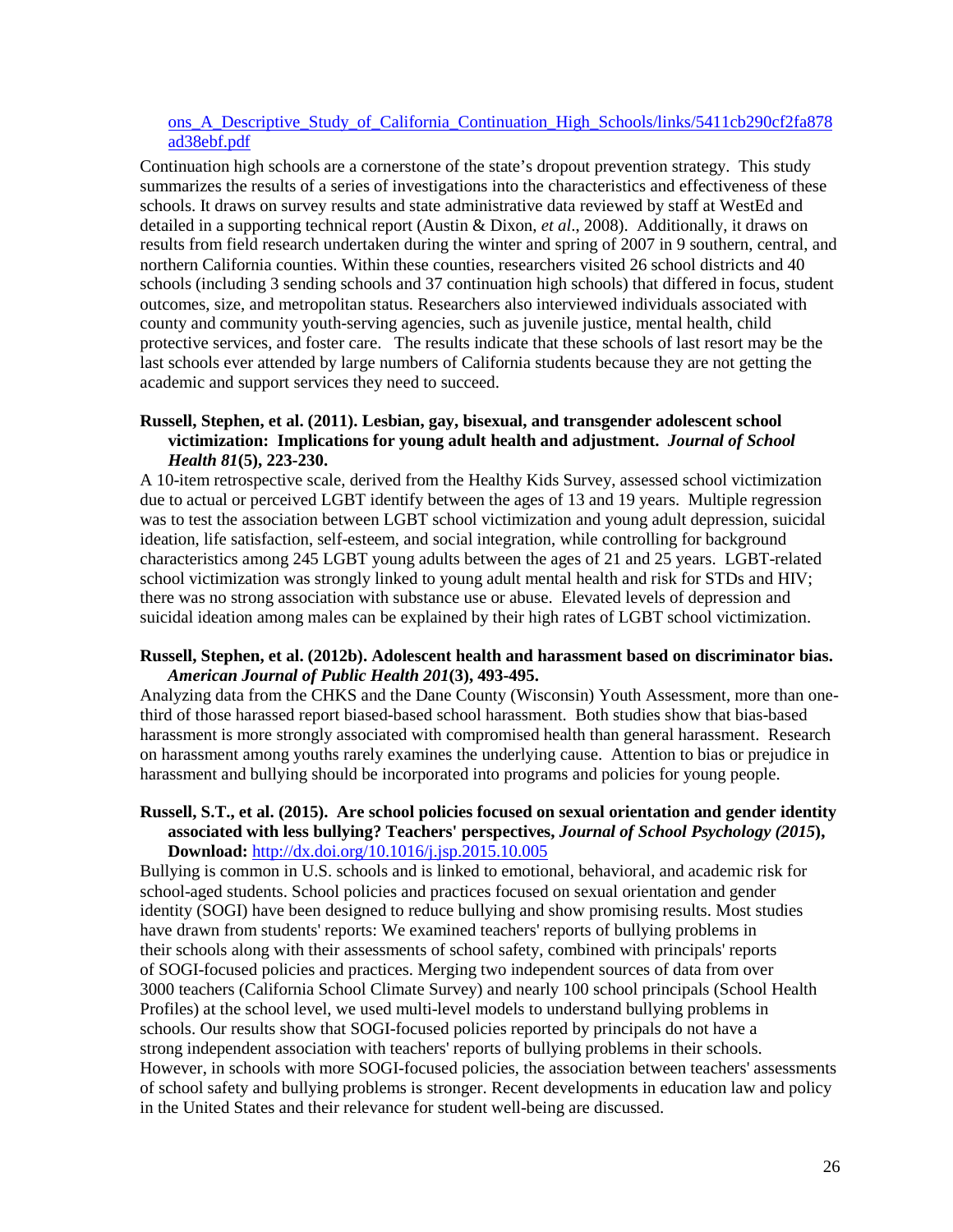#### **Sharkey, Jill; You, S., & Schnoebelen, K. (2008). Relations among school assets, individual resilience, and student engagement for youth grouped by level of family functioning.**  *Psychology in the Schools 45***(5), 402-418.**

There has been recent interest in exploring factors related to student engagement due to increasing recognition that it is crucial to engage students for high levels of academic performance and to avoid negative outcomes such as delinquency, substance use, dropout, and teen pregnancy. For schoolbased intervention efforts, it is important that studies investigate relationships between factors influencing student engagement to understand whether school-based assets have an impact on engagement above and beyond the important influence of family and individual factors. Unfortunately, such research has been limited by a lack of valid instrumentation. After examining the psychometrics of the California Healthy Kids Survey Resilience Youth Development Module, the researchers used this risk and resilience instrument with a randomly selected sample of 10,000 diverse 7th-, 9th-, and 11th-grade students to test a model of relations between school assets, individual resilience, and student engagement for students grouped by level of family assets. Although youth in the low family asset group reported lower student engagement, multigroup structural equation modeling revealed, contrary to hypothesis, that school assets did not have a differential relation for low family asset youth compared to their high family asset peers. School assets were associated with student engagement for all groups, even accounting for individual resilience. Thus school assets are not merely protective factors, but also important assets, or promotive factors. This result is meaningful in showing the importance of school assets for all students, not just those who are at risk. This is consistent with research showing that student perceptions of caring teacher relationships are related to psychological feelings of engagement for students from diverse backgrounds. Although direct relations between school assets and Internal Resilience factors were significant for all groups, they were stronger for the Family Risk group than the Family Strength group. This suggests that school assets may have more of an impact on internal resilience for youth with low family assets.

#### **Shekhtmeyster, Z., Sharkey, J., & You, S. (2011). The influence of multiple ecological assets on substance use patterns of diverse adolescents.** *School Psychology Review* **40(3), 386-404.**

Analyzing data collected by the California Healthy Kids Survey from a random sample of 7,642 students in 9<sup>th</sup> and 11<sup>th</sup> grades, it was determined that for males, perceived school support was related to significantly lower odds of being polyusers. For females, family and peer factors largely accounted for influences on substance use.

#### **Shih, R., et al. (2010). Racial/ethnic differences in adolescent substance use: Mediation by individual, family, and school factors.** *Journal of Studies on Alcohol and Drugs, 71***(4):640- 651.**

This study examined racial/ethnic differences in alcohol, cigarette, and marijuana use among a diverse sample of approximately 5,500 seventh and eighth graders. We also evaluated the extent to which individual, family, and school factors mediated racial/ ethnic disparities in use. Students (49% male) from 16 participating middle schools in southern California reported on lifetime and pastmonth substance use, individual factors (expectancies and resistance self-efficacy), family factors (familism, parental respect, and adult and older sibling use), and school factors (school-grade use and perceived peer use). Lifetime and past-month frequency of alcohol, cigarette, and marijuana use were assessed using well-established measures from the California Healthy Kids Survey and Project ALERT. We used generalized estimating equations to examine the odds of consumption for each racial/ethnic group adjusting for sex, grade, and family structure. Path analysis models tested mediation of racial/ethnic differences through individual, family, and school factors. After adjusting for sex, grade, and family structure, Hispanics reported higher and Asians reported lower lifetime and past-month substance use, compared with non-Hispanic Caucasians. Rates of substance use did not differ between non-Hispanic African Americans and Caucasians. Several individual factors mediated the relationship between Hispanic ethnicity and substance use, including negative expectancies and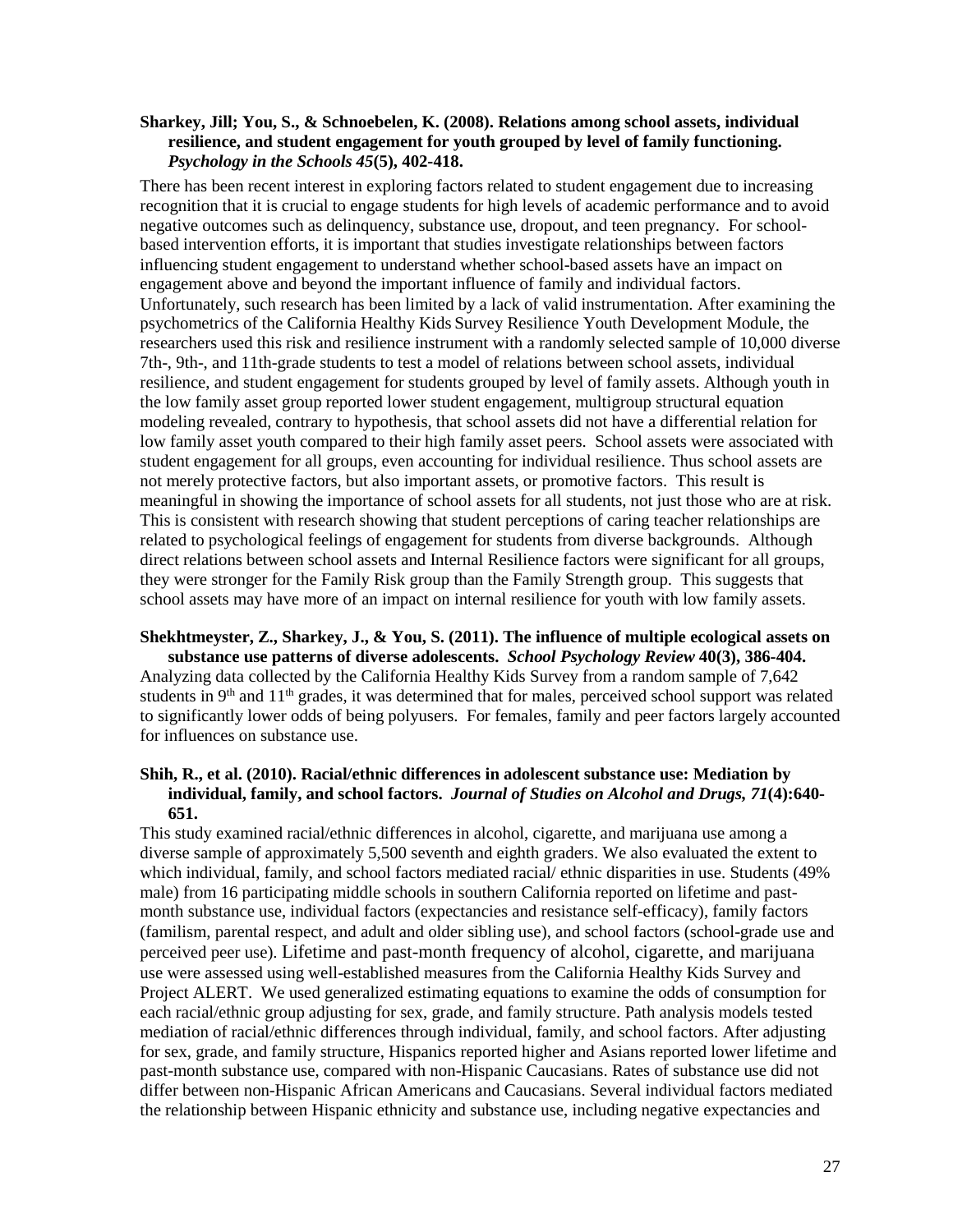resistance self-efficacy. Higher use among Hispanics was generally not explained by family or school factors. By contrast, several factors mediated the relationship between Asian race and lower alcohol use, including individual, family (parental respect, adult and older sibling use), and school (perceived peer use, school-grade use) factors. Results highlight the importance of targeting specific individual, family, and school factors in tailored intervention efforts to reduce substance use among young minority adolescents.

#### **Smith, Douglas, et al. (2010). Promoting school engagement: Attitudes toward school among American and Japanese youth.** *Journal of School Violence 9***, 392-406.**

Students from the United States and Japan were surveyed using items from the Healthy Kids Survey Core Module and other assessments with regard to their levels of satisfaction with school and factors that might facilitate or impede school satisfaction. Results indicated that females and younger students from both countries expressed greater satisfaction with school, with overall satisfaction declining in a linear fashion according to the age in the Japanese sample. For both samples, a positive school climate featuring positive peer relationships high levels of nurturance and support, and opportunities for autonomy predicted school satisfaction.

#### **Stone, S., et al. (2013). The relationship between use of school-based health centers and studentreported school assets.** *Journal of Adolescent Health, 53***, 526-532.**

Purpose: To examine the relationship between student-reported, school-based health center utilization and two outcomes: (1) caring relationships with program staff; and (2) school assets (presence of caring adults, high behavioral expectations, and opportunities for meaningful participation) using a school districtewide student survey. These relationships were also explored across schools. Methods: Using student-reported data from a customized version of the California Healthy Kids Survey from the San Francisco Unified School District (n . 7,314 students in 15 schools), propensity scoring methods were used to adjust for potential bias in the observed relationship between student utilization of services and outcomes of interest. Results: Estimates generally pointed to positive relationships between service utilization and outcome domains, particularly among students using services 10 times. Exploratory analyses indicate that these relationships differ across schools. Conclusions: Use of school-based health centers appears to positively relate to student-reported caring relationships with health center staff and school assets. Future research is needed to confirm the robustness of these observed relationships.

#### **Sullivan, K., et al. (2015). Substance abuse and other adverse outcomes for military-connected youth in California. Results from a large-scale normative population survey. JAMA Pediatrics 169(10), 922-928.**

Military families and military-connected youth exhibit significant strengths; however, a sizeable proportion of these families appear to be struggling in the face of war-related stressors. Understanding the consequences of war is critical as a public health concern and because additional resources may be needed to support military families. The study's purpose was to determine whether rates of adverse outcomes are higher for military-connected adolescents during war compared with nonmilitary peers.

This study is a secondary data analysis of a large, normative, and geographically comprehensive administrative data set (2013 California Healthy Kids Survey) to determine whether militaryconnected youth are at risk for adverse outcomes, including substance use, experiencing violence and harassment, and weapon carrying, during wartime. These outcomes are of particular concern because they affect socioemotional adjustment and academic success. Data were collected in March and April 2013 and participants included 54 679 military-connected and 634 034 nonmilitary connected secondary school students from public civilian schools in every county and almost all school districts in California.

Multivariable logistic regression models indicated that military-connected youth had greater odds of substance use, experience of physical violence and nonphysical harassment, and weapon carrying. For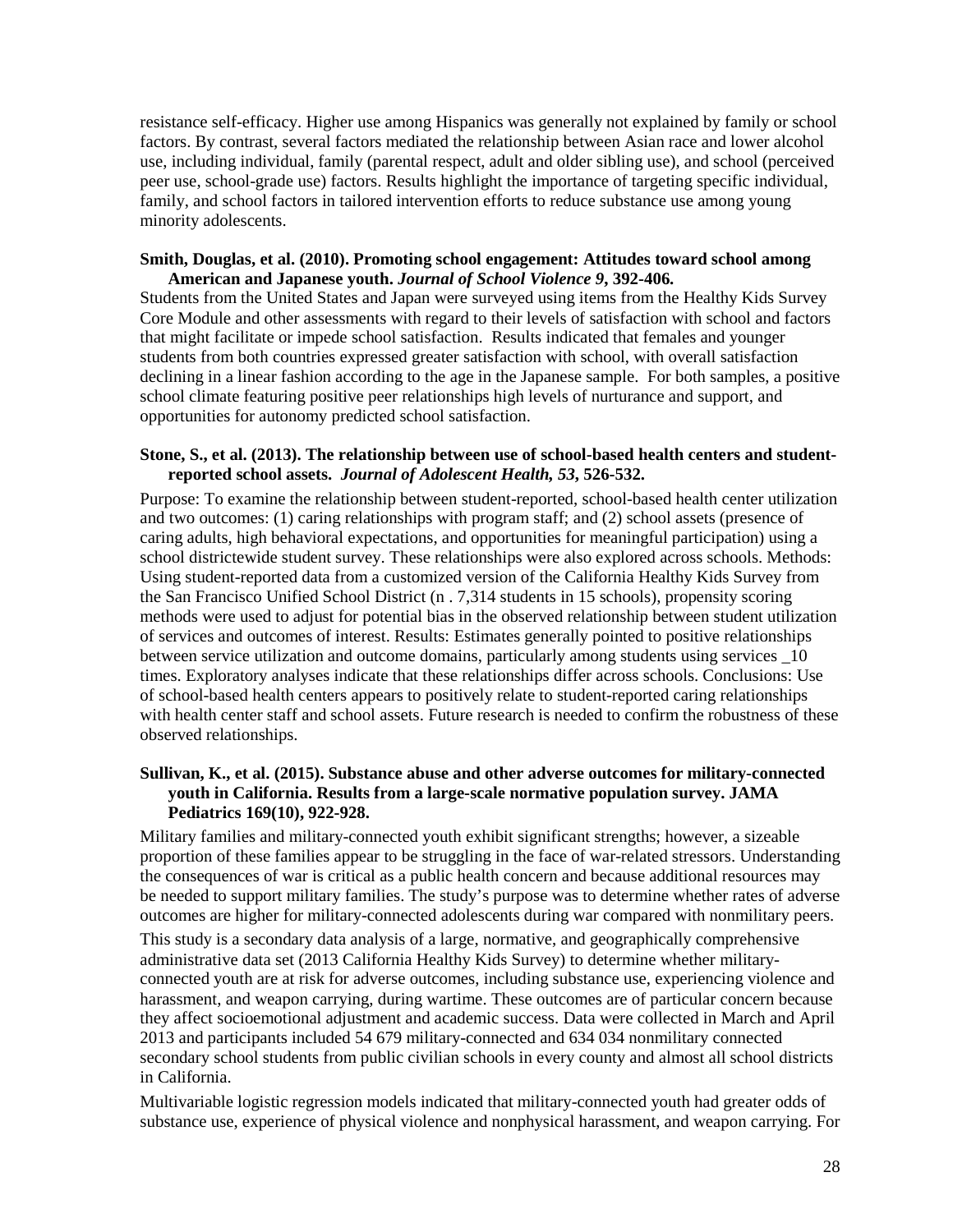example, military-connected youth had 73% greater odds of recent other drug use (eg, cocaine and lysergic acid diethylamide; odds ratio [OR], 1.73; 95%CI, 1.66-1.80) and twice the odds of bringing a gun to school (OR, 2.20; 95%CI, 2.10-2.30) compared with nonmilitary-connected peers. Their odds of being threatened with a weapon or being in a fight were also significantly higher than their civilian counterparts (OR, 1.87; 95%CI, 1.80-1.95 and OR, 1.67; 95%CI, 1.62-1.71, respectively).

Most military-connected youth demonstrate resilience. However, results suggest that during wartime, military-connected youth are at increased risk for adverse outcomes. Further, when compared with data from 2011, the rates of these negative outcomes appear to be increasing. These findings suggest a need to identify and intervene with military-connected adolescents and reflect a larger concern regarding the well-being of military families during wartime.

#### **Toomey, R., McGuire, J., & Russell, S. (2012). Heteronomativity, school climates, and perceive safety for gender nonconfirming peers.** *Journal of Adolescence 35***(1), 187-196.**

Students' perceptions of their school climates are associated with psychosocial and academic adjustment. The present study examined the role of school strategies to promote safety in predicting students' perceptions of safety for gender nonconforming peers among 1415 students in 28 high schools, using questions from the California Healthy Kids Survey. Using multilevel modeling techniques, we examined student- and school-level effects on students' perceptions of safety for gender nonconforming peers. We found that older students, [bisexual](https://www.sciencedirect.com/topics/medicine-and-dentistry/bisexual) youth, Latino youth, and youth who experienced school violence perceived their gender nonconforming male peers to be less safe. Similarly, we found that older students and students who experienced school violence and harassment due to gender nonconformity perceived their gender nonconforming female peers to be less safe. At the school-level, we found that when schools include[d lesbian,](https://www.sciencedirect.com/topics/medicine-and-dentistry/lesbian) gay, bisexual, [transgender,](https://www.sciencedirect.com/topics/medicine-and-dentistry/transgender) and queer (LGBTQ) issues in the curriculum and had a Gay-Straight Alliance, students perceived their schools as safer for gender nonconforming male peers.

#### **Yang, F., et al. (2013). Psychosocial correlates of cigarette smoking among Asian American and Pacific Islander adolescents.** *Addictive Behaviors 38***, 1890-1893.**

Despite the growing body of research in adolescent cigarette smoking, there is a lack of research on Asian American and Pacific Islander (AAPI) adolescents. This study examined the prevalence and psychosocial correlates of the past 30-day cigarette smoking in Asian American (AA) and Pacific Islander (PI) adolescents by utilizing a multi-systemic theory—the problem behavior theory. Using the 2006–07 High School Questionnaire of California Healthy Kids Survey, variables such as cigarette smoking, individual characteristics and external influences were assessed. Chi-square tests and generalized estimating equations were used in the analyses. PIs had higher past 30-day cigarette smoking rates than AAs. In the whole AAPI population, significant correlates of cigarette smoking included: positive and negative attitudes toward cigarettes, perceived harm of cigarettes, perceived prevalence of peer cigarette smoking, friend disapproval of cigarette use, previous drug use, truancy, and academic performance. Interaction results showed that truancy increased the odds of cigarette use for AAs only. The study found differential prevalence and correlate of cigarette smoking in addition to common psychosocial correlates in AAs and PIs. It sheds light on the importance of studying AAs and PIs separately and further exploring other potential variables that contribute to the prevalence discrepancy.

#### **Yang, F., Tan, K-A, & Cheng, W. (2014). The effects of connectedness on health-promoting and health-compromising behaviors in adolescents: Evidence from a statewide survey. Journal of Primary Prevention, 34, 33-46.**

Using a social ecological perspective, we examined the effects of connectedness in multiple domains on health-promoting and health-compromising behaviors among Asian American (AA), Pacific Islander (PI), and Caucasian/White American (WA) adolescents in California using data from the California Healthy Kids Survey. After adjusting for age, gender, and socioeconomic status, the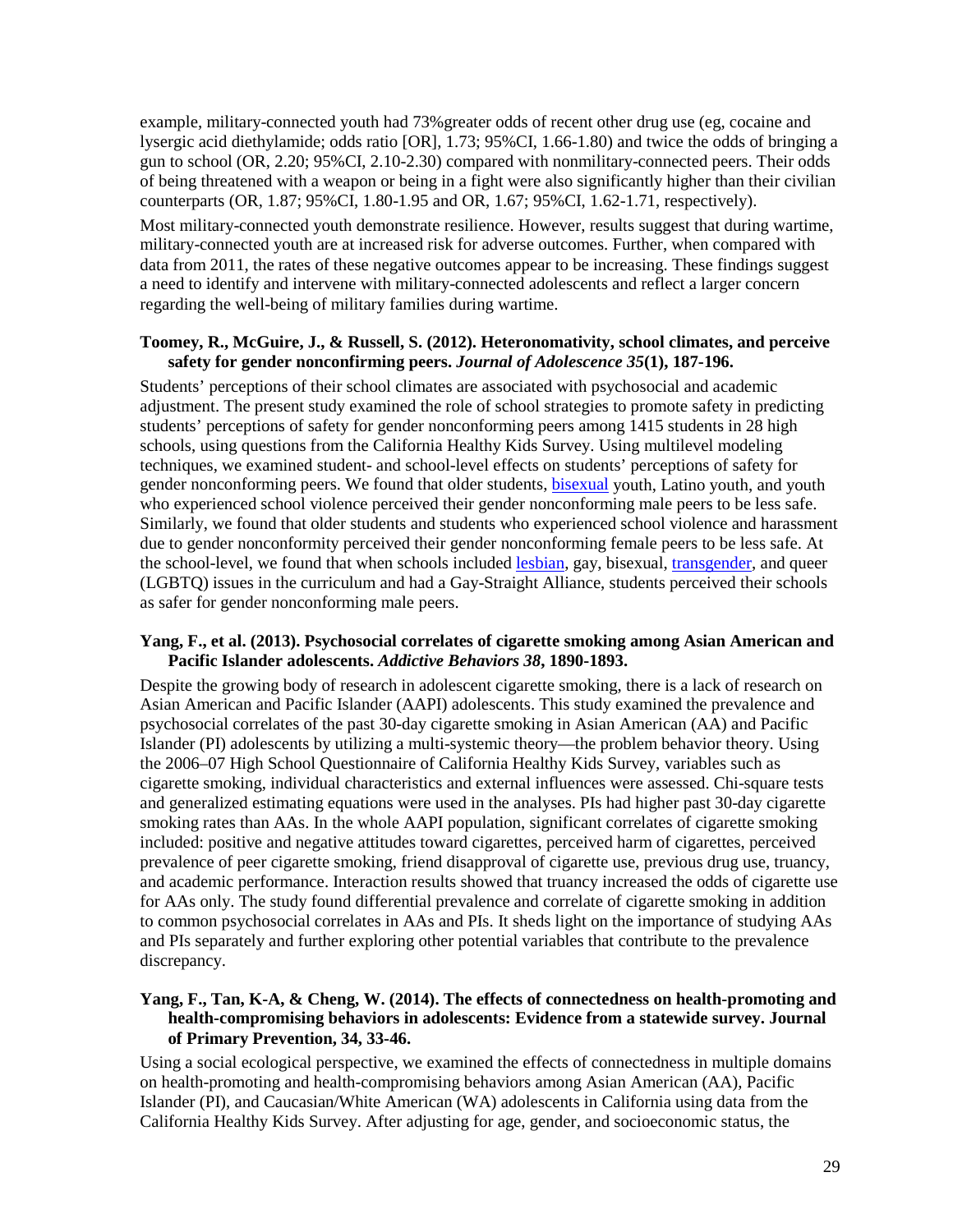following consistent results emerged across the three ethnic groups: (a) community connectedness increased the odds of physical activity; (b) internal, family, and school connectedness decreased, whereas friend connectedness increased, the odds of substance use; and (c) internal and family connectedness decreased the odds of violent behavior.We also found specific ethnic variations pertaining to the effects of connectedness. Friend connectedness increased the odds of violent behavior for AAs and WAs, but not for PIs. Meanwhile, community connectedness increased the odds of substance use and violent behavior for AAs and PIs, but decreased the odds of these behaviors for WAs. Findings for healthy dietary behavior were inconsistent across ethnic groups and connectedness domains. Our overall findings suggest that the effects of connectedness were more salient for health-compromising behaviors than for health-promoting behaviors. Health prevention and intervention efforts in adolescents could target the role of their connectedness to their multiple social domains.

#### **You, Sukkung, et al. (2008). Relations among school connectedness, hope, life satisfaction, and bully victimization.** *Psychology in the Schools 45***(4), 446-460.**

This study investigates the role of school connectedness in mediating the relation between students' sense of hope and life satisfaction for three groups: Bullied Victims, Peer Victims, and Nonvictims. Students in grades 5 to 12 (*N* = 866) completed the California Bully/Victim Scale, the School Connectedness Scale from the California Healthy Kids Survey, Children's Hope Scale, and Students' Life Satisfaction Scale. The CHKS scale had a Cronbach's alpha coefficient for the current sample of 0.82.

Multigroup latent mean analysis revealed significant group mean differences in hope, school connectedness, and life satisfaction, supporting our bullying classification. Multigroup structural model analysis showed differential patterns between hope, school connectedness, and life satisfaction. Specifically, school connectedness partially mediated the relation between hope and life satisfaction for the Nonvictims only. The effect of hope on school connectedness was stronger for the Bullied Victims than the Nonvictims, and the effect of hope on life satisfaction was stronger for the Peer Victims and Bullied Victims than the Nonvictims group. It appears that students who are victimized at school experience less hope and lower levels of connectedness to school, both of which are associated with lower life satisfaction.

Considering these results in light of prior research, it appears that simply encouraging school connectedness may not be adequate to promote healthy outcomes for students who have been victimized by their peers in the school setting. The cumulative effects of being purposefully and chronically victimized by a peer and repeated failed efforts to assertively deflect these unjust attacks may make the goal of stopping the bullying seem too elusive to pursue. This, in turn, may adversely affect a victim's beliefs that he or she can deter future attacks. As more failure is experienced, hope may diminish. This could make it more difficult for the bullied child to trust peers, thereby making the formation and maintenance of peer connections more challenging.

Nickerson and associates (2006) suggested that targeted interventions for bullied students should focus on building meaningful social support networks. Efforts to rebuild social connections may be helpful. Such an approach suggests that in addition to implementing traditional social skills training for bullied children, an enhanced approach to the prevention of school bullying may draw on principles of positive psychology. Bullying prevention programs do not have a strong record of success generalization (Rigby, 2004). Perhaps intervention effectiveness can be enhanced by using strategies that seek to enhance both cognitive pathways (e.g., hope, life satisfaction) and social contexts (e.g., school connectedness) in an effort to disrupt the bullying cycle by reducing the vulnerability of the victim to chronic attacks.

A practical implication of this study is that school psychologists should attend to the cognitive processes experienced by bullied students. The results of this study suggest that bullied youth lose access to the potentially reinforcing effects of positive social connections at school, could potentially benefit from efforts to resituate them into more nurturing and caring social contexts (e.g., Nickerson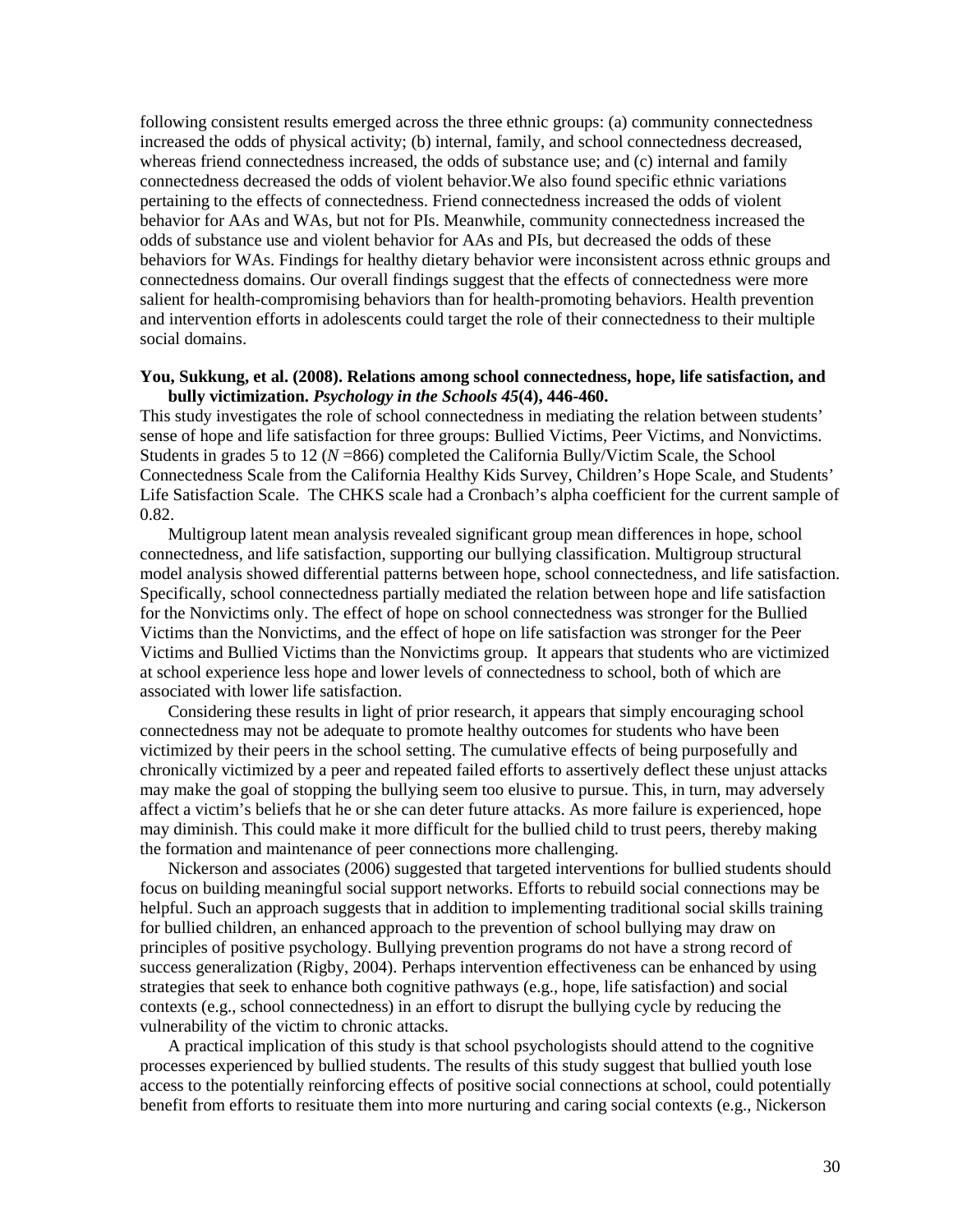& Nagle, 2004; Nickerson et al., 2006), and thereby work to rebuild their positive social connections at school, as a way to simultaneously boost their hope.

#### **Voight, Adam (2013).** *The Racial School Climate Gap***. Paper prepared for the Region IX Equity Assistance Center. San Francisco: WestEd. Download:**  www.wested.org/resources/the-racial-school-climate-gap/

This document summarizes several recent research studies, conducted by the staff of WestEd's Health and Human Development Program, that examine the connections between student race/ethnicity, achievement, and school climate. The collective findings support the notion that, just as there is a racial achievement gap, there is a racial school-climate gap in California schools.

#### **Voight, A., Austin, G., & Hanson, T. (2013).** *A climate for success: How school climate distinguishes California schools that are beating the odds academically***. San Francisco, CA: California Comprehensive Center, WestEd. Download:** www.wested.org/resources/a-climatefor-academic-success-how-school-climate-distinguishes-schools-that-are-beating-theachievement-odds-report-summary/

Some schools perform much better than others academically. Understanding why holds a key for school improvement. To better understand the factors associated with school academic success, we conducted an innovative analysis that demonstrated that a positive school climate was a distinguishing characteristic of California secondary schools that "beat the odds" (BTO) and consistently performed better on the state's standardized tests than *would be predicted* based on the characteristics of their students. The more positive the school climate, the greater the probability of beating the odds. Moreover, school climate was more strongly associated with beating the odds than a school's level of personnel resources.

#### **Ward, B, & Gersten, R. (2013). A randomized evaluation of the safe and civil schools model for positive behavioral interventions and supports at elementary schools in a large urban school district.** *School Psychology Review, 42***(3), 317-333.**

In this article, we report the results from a randomized evaluation of the Safe and Civil Schools (SCS) model for school-wide positive behavioral interventions and supports. Thirty-two elementary schools in a large urban school district were randomly assigned to an initial training cohort or a wait-list control group. Outcome measures were derived from the California Healthy kids Survey and its companion staff survey. Results suggested that SCS training positively affected school policies and student behavior. Surveys administered after the commencement of SCS training found large improvements in staff perceptions of school behavior policies and student behavior at schools receiving SCS training that were not observed at wait-list schools. Similarly, we observed reductions in student suspensions at schools implementing SCS that were not observed at control schools. The observed improvements persisted through the second year of trainings, and once the wait-list control schools commenced SCS training, they experienced similar improvements in school policies and student behavior.

#### **Whitaker, K., Shapiro, V., & Shields, J. (2016). School-based protective factors related to suicide for lesbian, gay, and bisexual adolescents. Journal of Adolescent Health, 58(1), 63- 68.**

Research indicates that lesbian, gay, and bisexual (LGB) adolescents are three times more likely to consider suicide than their heterosexual peers. Although research has identified risk factors for suicide among this population, little is known about school-level protective factors among this population, which may buffer the impact of risk.

This study aims to understand whether school-based protective factors (e.g., school safety, relationships with caring adults at school, school connectedness) are associated with decreased suicidal ideation for LGB adolescents.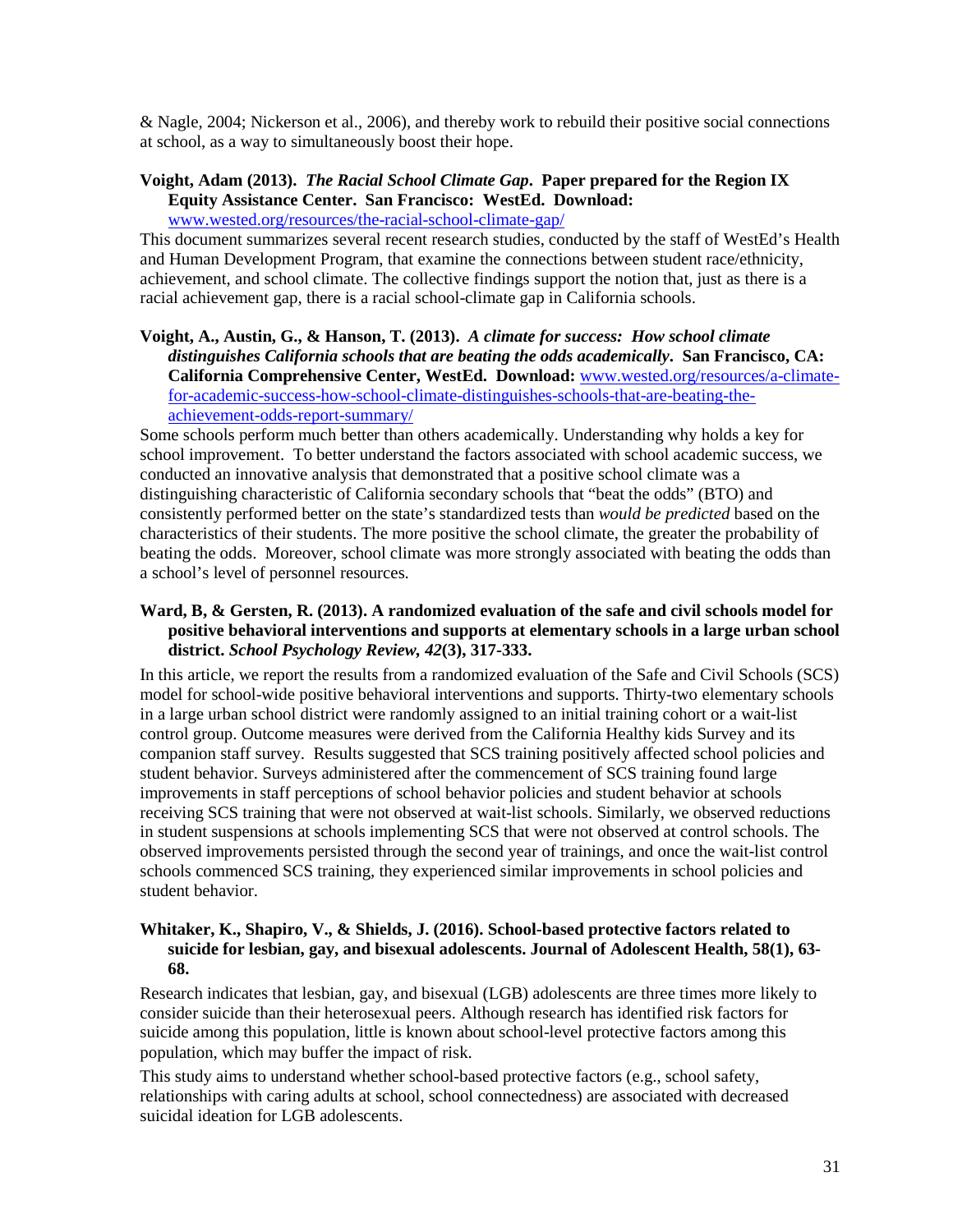Logistic regression analyses were conducted on the data generated by the San Francisco Unified School District's 2011 California Healthy Kids Survey to examine the influence protective factors related to suicidal ideation for LGB adolescents (n=356).

Results indicated that higher levels of school connectedness predicted less suicidal ideation (OR = 0.59,  $P = 0.005$ ). This study contributes to our understanding of predictors of suicidal ideation in ways that could inform the development of school-based preventative interventions related to suicide for LGB adolescents.

#### **Wong, M., Klingle, R., & Price, R. (2004). Alcohol, tobacco, and other drug use among Asian American and Pacific Islander adolescents in California and Hawaii.** *Addictive Behaviors 29***(1), 127-141.**

As an aggregate group, the lowest rates of alcohol, tobacco, and other drug (ATOD) use are often reported for Asian Americans/Pacific Islanders (AAPIs), compared to other groups. However, the low rates are often based upon samples with small representations of AAPIs, or represented by only one or two AAPI groups. Consequently, reliable data on the rates of ATOD use among specific AAPI subgroups are severely lacking. Using data from school surveys collected from 9th grade students in California and 10th grade students in Hawaii, we compared the ATOD rates of Whites, Chinese, Filipino, Japanese, and Pacific Islander/Native Hawaiian adolescents. We found considerable variation in ATOD rates among subgroups of AAPIs, variation that was consistent across surveys. Chinese reported the lowest ATOD rates; Whites, Pacific Islanders, and Native Hawaiians reported among the highest. We found similar variation in need for alcohol and other drug treatment for these groups. Implications of these findings and recommendations for future research are discussed.

#### **Wormington, S., Anderson, K., & Corpus, J. (2012). The role of academic motivation in high school students' current and lifetime alcohol consumption: Adopting a self-determination theory perspective. Journal of Studies on Alcohol and Drugs, 72, 965-974.**

The current study investigated the relationship between different types of academic motives specifically, intrinsic motivation, introjected regulation, and external regulation—and high school students' current and lifetime alcohol consumption. One thousand sixty-seven high school students completed measures of academic motivation, other school-related factors, and lifetime and current alcohol consumption. To measure student engagement, school relatedness and teacher support scales from the California Healthy Kids Survey were used. Using structural equation modeling, different types of motivation and school-related factors were differentially related to student drinking. Specifically, intrinsic motivation was negatively related to lifetime and current alcohol consumption. External regulation, on the other hand, was positively associated with current drinking. Grade point average was the only school-related factor related to student alcohol use. These findings suggest that motivation is an important construct to consider in predicting students' alcohol use, even when other more commonly studied educational variables are considered. In addition, it supports the adoption of a motivation framework that considers different types of motivation in understanding the relationship between academic motivation and alcohol use. Suggestions for incorporating the self-determination model of motivation into studies of alcohol and substance use, as well as potential impacts on intervention efforts, are discussed. In particular, it may be important to foster only certain types of motivation, rather than all types of academically-focused motives, in efforts to deter alcohol use.

#### **Wormington, S., Corpus, J., & Anderson, K. (2012). A person-centered investigation of academic motivation and its correlates in high school.** *Learning & Individual Differences, 22***, 429-438.**

This study used a person-centered approach to identify naturally occurring combinations of intrinsic motivation and controlled forms of extrinsic motivation (i.e., introjected and external regulation) and their correlates in an academic context. Teacher support and school relatedness were measured by scales from the California Healthy Kids Survey. 1061 high school students completed measures of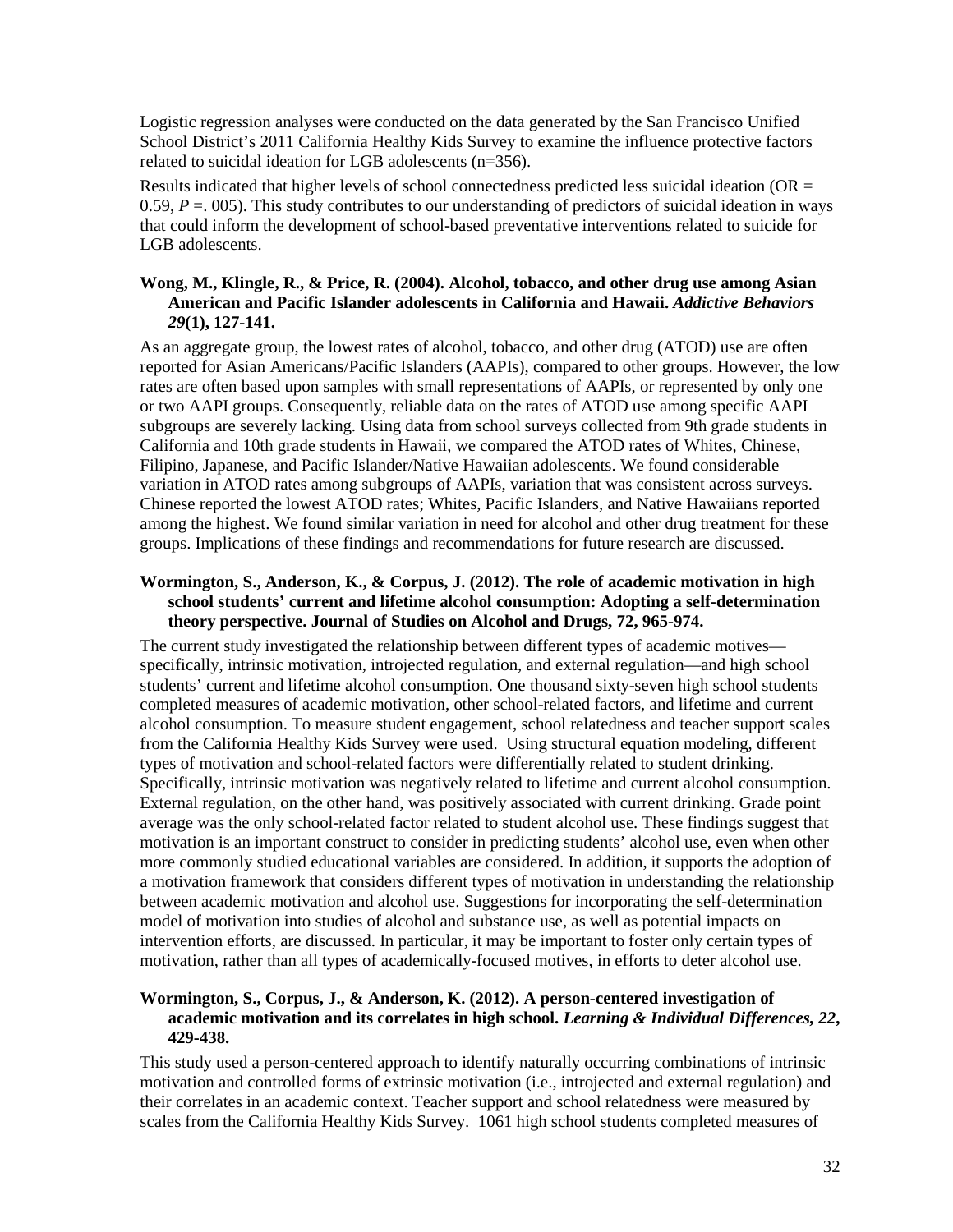academic motivation, performance, and school-related correlates. Cluster analysis revealed four motivational profiles characterized by comparably high levels of all types of motivation (high quantity), high intrinsic motivation relative to introjected and external regulation (good quality), low intrinsic motivation and introjected regulation relative to external regulation (poor quality), and very low intrinsic motivation and introjected regulation relative to external regulation (low quantity with poor quality). Students in the high quantity and good quality profiles reported the strongest academic performance and greatest overall extracurricular participation, with students in different motivational profiles likely to participate in different types of activities. Students in the high quantity profile, moreover, perceived the most teacher support and school relatedness. These findings suggest that controlled forms of extrinsic motivation may not be associated with maladaptive outcomes at the high school level when coupled with high levels of intrinsic motivation.

#### **Wormington, S., et al. (2016). Peer victimization and adolescent adjustment: Does school belonging matter?** *Journal School Violence, 15***(1), 1-21.**

Recent research highlights the role of peer victimization in students' adjustment across a variety of domains. In the current study, we tested for direct effects from peer victimization to adolescents' academic behavior and alcohol use, as well as indirect effects through school belonging. Adolescents from two large samples self-reported on the California healthy kids Survey. Two-group structural equation models revealed 9a0 direct and indirect paths from peer victimization to academic functioning; 9b0 indirect, but not direct, effects through school belonging for lifetime drinking; and 9c0 direct and indirect effects from peer victimization to current drinking. Findings implicate school belonging as a mediator between peer victimization and important outcomes in adolescence.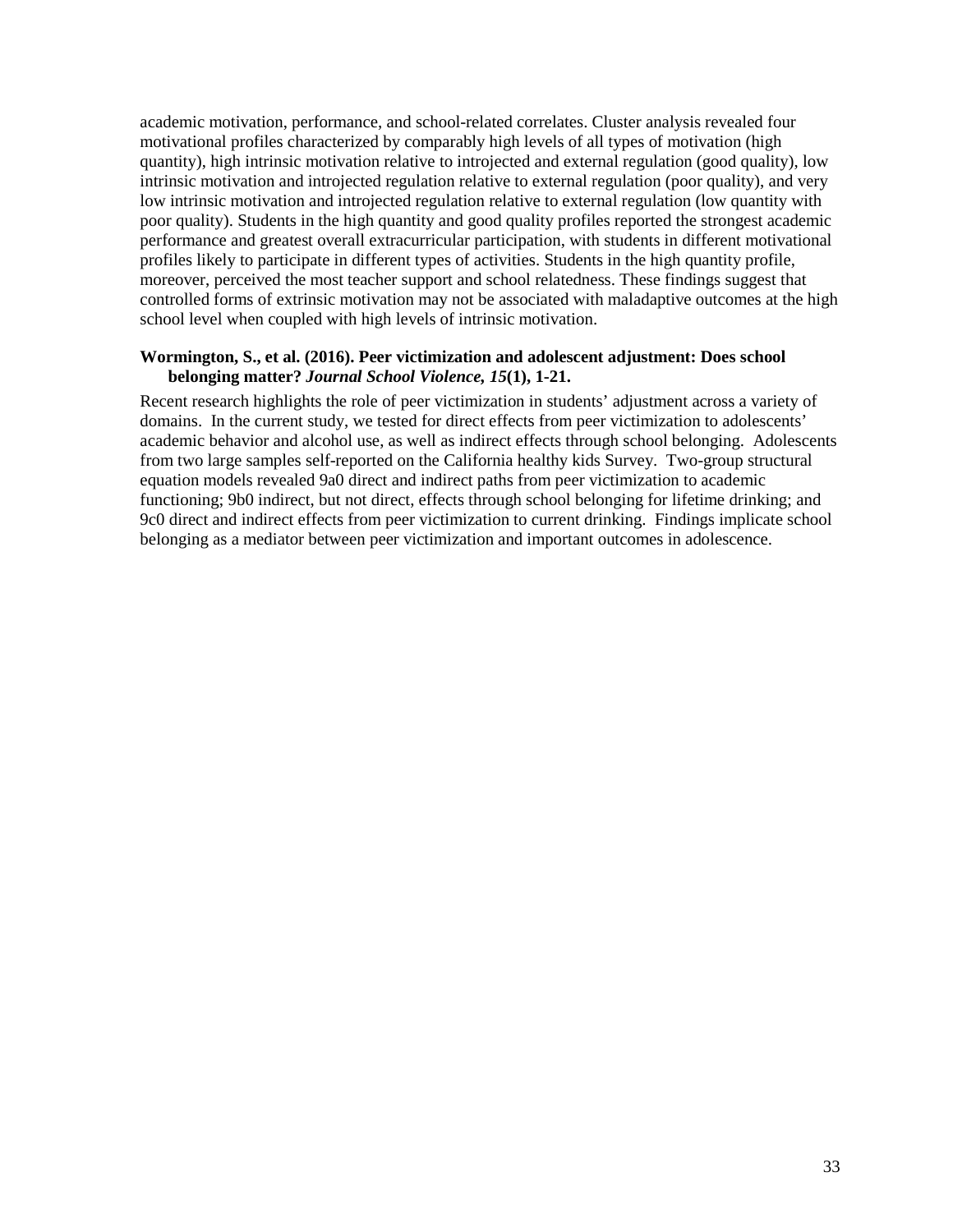# **II. FACTSHEETS**

These factsheets summarize results of analyses conducted on CHKS and CSCS data. Their preparation was made possible wholly or in part through funding by the California Department of Education. Funding to prepare the Safe and Supportive Schools (S3) Factsheets was provided to CDE by the US Department of Education.

#### **California Healthy Kids Survey Factsheets**

Download at [calschls.org/resources/factsheets/](https://calschls.org/resources/factsheets/)

#### **1, Hanson, T.L. and Austin, G.A. (2002).** *Health risks, resilience, and the Academic Performance Index***.**

Ensuring that students are safe, drug-free, healthy, and resilient is central to improving academic performance. Many adolescents are coming to school with a variety of health-related problems that make successful learning difficult, if not impossible. Moreover, research is increasingly demonstrating that promoting assets and resilience among students is associated with both improvements in academic achievement and reductions in health risk. An analysis of data from the *California Healthy Kids Survey* (CHKS) indicates a significant relationship across secondary schools between *Academic Performance Index* (API) scores and three-quarters of the health-related indicators examined. The analysis covered substance use, violence, nutrition, exercise, and environmental assets. This factsheet summarizes the results for four key variables: eating breakfast on the day of the survey; using alcohol, tobacco, or marijuana at school; school safety; and external assets (resilience). The results suggest that schools where students are low in health risk factors and high in protective factors have higher levels of academic achievement than other schools.

**2. Hanson, T.L., & Zheng, H. (2003).** *Student tobacco use and TUPE competitive grant funding***.**  Analysis of CHKS data between 1998 and 2003 shows that tobacco use among  $11<sup>th</sup>$  graders declined markedly in all California schools over this period. However, smoking declined more among schools that received grant funding under the Tobacco Use Prevention Education (TUPE) program compared to schools that did not. Specifically, 4 of the 6 smoking measures declined significantly more in TUPE-funded schools than in schools without these extra funds. These measures were Lifetime smoking, lifetime regular smoking, current smoking, and daily smoking. In addition, TUPE grantees showed significantly greater improvements in 2 of 5 tobacco use precursors (likelihood of smoking in the future and overestimation of peer smoking prevalence). Finally, TUPE schools showed improvements in smoking cessation relative to non-TUPE schools, although this difference was not quite statistically significant at conventional levels (*p*=.09).

#### **3. Hanson, T.L. and Austin, G.A. (2003).** *Are student health risks and low resilience assets an impediment to the academic progress of schools?*

This factsheet summarizes findings from a longer report, Hanson, T.L., Austin, G.A. & Lee-Bayha, J. (2004). *Ensuring that no child is left behind: How are student health risks & resilience related to the academic progress of schools.* San Francisco, CA: WestEd.The analysis of the relationship between academic performance and student well-being presented in Factsheet #1 was extended by examining how student health risk and resilience, as measured by the CHKS, are related to the *academic progress* of schools by investigating how these factors are related to subsequent *changes* in academic performance. The analyses suggest that health risk and low levels of resilience assets do impede the progress of schools in raising test scores. California secondary schools made greater progress in raising standardized test scores over a one-year period when they had higher percentages of students who are less engaged in risky behaviors such as substance use and violence, who are more likely to eat nutritiously and exercise, and who report caring relationships and high expectations at school. These results suggest that addressing the health and developmental needs of youth is a critical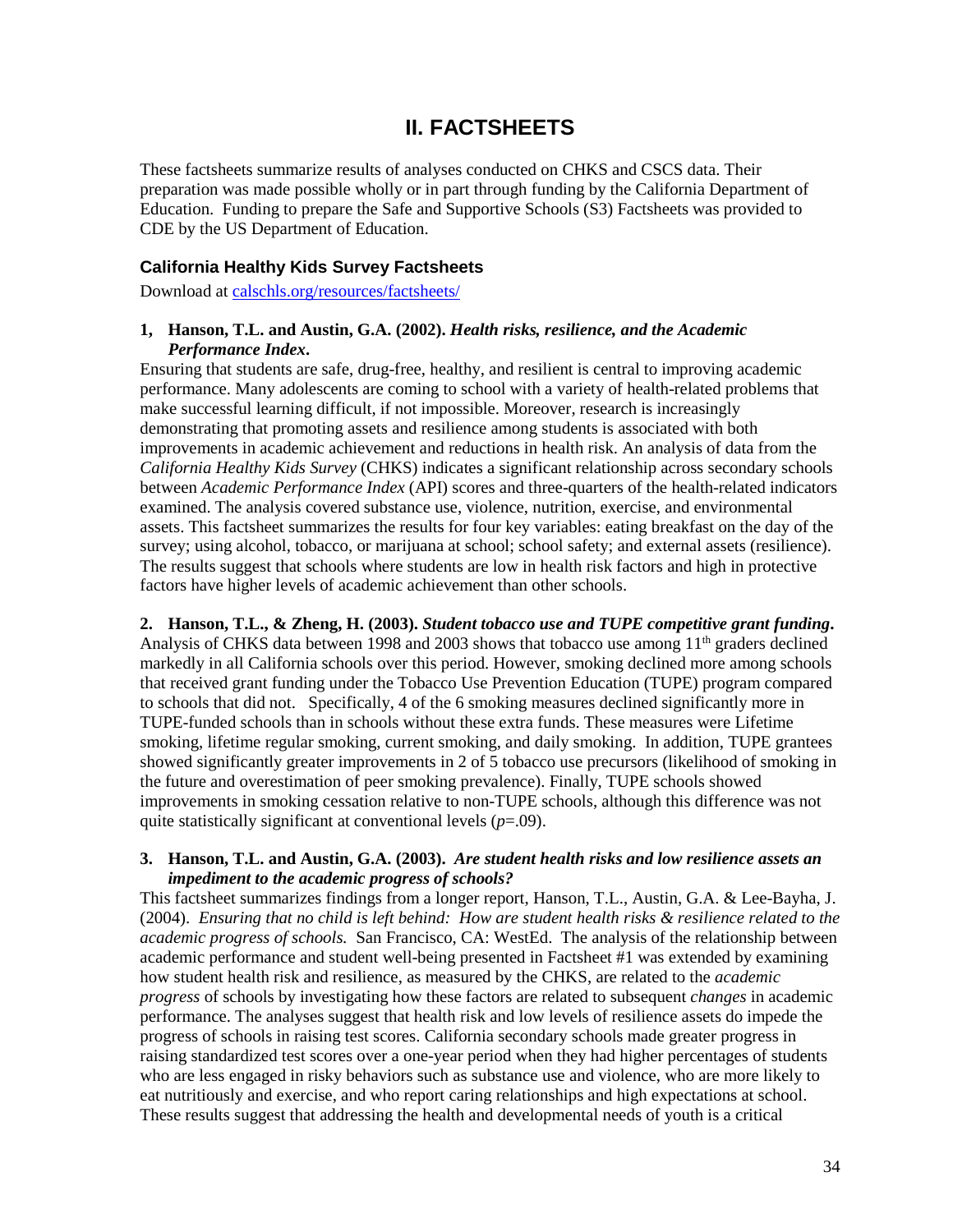component of a comprehensive strategy for meeting the accountability demands for improved academic performance. Efforts to improve schools should go beyond the current emphasis on standards and accountability measured by test scores. Policies and practices focusing exclusively on increasing test scores while ignoring the comprehensive health needs of students are almost certain to leave many children, and many schools, behind. Specifically:

- District and school leaders can take steps that may promote student achievement by increasing student access to moderate-to-vigorous physical activity in physical education classes, monitoring the nutritional content of food offered at school, and promoting greater awareness among students about their physical health and nutrition.
- Crime, violence, antisocial behavior, and other types of social disorganization on school campus can have adverse consequences for student learning and should be targeted with comprehensive prevention programs.
- School practices that provide students with supportive, caring connections to adults at the school who model and support healthy development, and that provide clear and consistent messages that students can and will succeed hold great promise for addressing the developmental needs of children and improving student learning.

#### **4. Heck, K., Russell, S., O'Shaughnessy, M., Laub, C., Calhoun, C., and Austin, G. (2005.)**  *Bias-related harassment among California students***.**

CHKS data were collected during the 2001-02 school year from 237,544 students in grades 7, 9 and 11 in 1,208 California schools throughout the state. The data from all three grades were combined for the analyses. The results indicate that victims of bias-related harassment (BRH) are more likely than other students to smoke cigarettes, drink alcohol, and use illicit drugs. BRH victims are more likely to report feeling sadness and hopelessness; lower grades, school attendance, and connectedness to adults and peers; and higher levels of victimization such as having property stolen or being threatened with a weapon at school as well as experiencing relationship violence. They were also more likely to carry a weapon to school. Victims of harassment based on sexual orientation (actual or perceived) or disability reported particularly high levels of these negative behaviors, feelings, and experiences.

#### **5. Austin, G., McCarthy, W., Slade, S., and Bailey, J. (2007.)** *Links between smoking and substance use, violence, and school problems.*

Students who engage in one form of risk-taking behavior generally engage in other types of as well. An analysis of 2003-2005 CHKS data over 560,000 students indicates that current smokers are significantly more likely than nonsmokers to engage in alcohol and other drug (AOD) use, be involved in violence and gang membership, and experience school-related problems and disengagement. To a lesser extent, current smokers are also more likely than nonsmokers to be victims of violence and harassment, feel unsafe at school, and experience incapacitating sadness and loneliness. These results suggest that efforts to reduce student smoking will be more successful if embedded in approaches that address a broad range of risk behaviors and problems. Cigarette smoking as a marker for other problem behavior is especially true among  $7<sup>th</sup>$  graders, suggesting that early onset smokers are particularly in need of a broad range of prevention services. There were smaller group differences among  $11<sup>th</sup>$  graders than  $7<sup>th</sup>$ , possibly because many early smokers are no longer in school by the  $11<sup>th</sup>$  grade.

#### **6. Austin, Greg, Jones, G., and Annon, K. (2007.)** *Substance use and other problems among youth in foster care.*

Of secondary students that took the CHKS in 2005/06, 3.5% (5,122  $9<sup>th</sup>$  and 4,240 11<sup>th</sup>) lived in another relatives home (not their parents), and  $0.5\%$  (769  $9<sub>th</sub>$  and 563 11<sup>th</sup>) lived in "foster home, group home, or awaiting placement." Compared to Parent Home Youth, the Foster Care Youth reported much higher rates of substance abuse, poor school attendance and grades, and more violence-related behaviors, as well as more harassment and depression risk. They also were more likely to be low in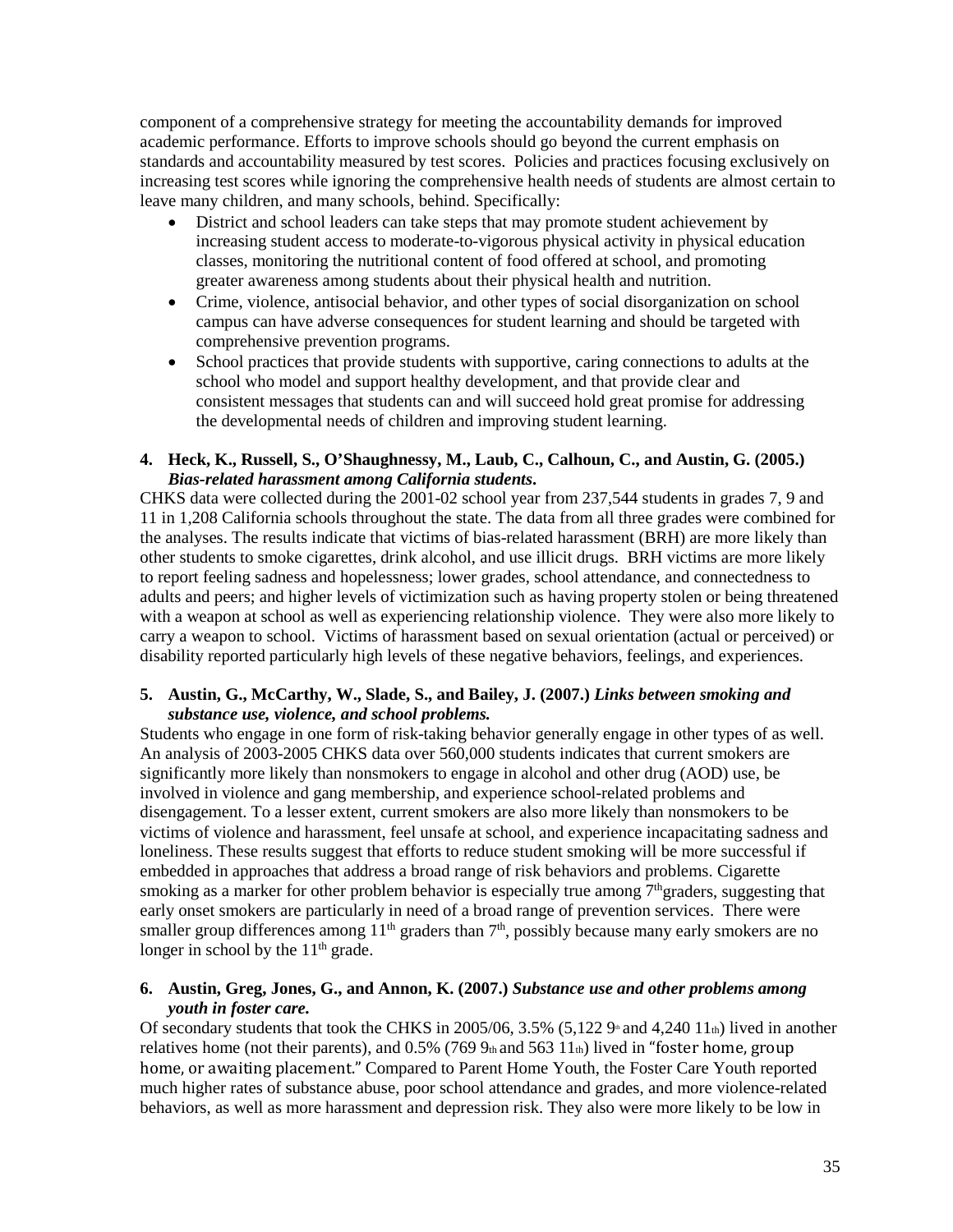caring adult relationships and total environmental assets. Relative Home Youth tended to fall in the mid-range. The group differences were greater in  $9<sub>th</sub>$  grade than 11t<sub>h</sub>, and they increased with level of substance use involvement. The results underscore the need to direct greater attention, services, and developmental supports to youth in foster care.

#### **7. Austin, G., Dixon, D., and Bailey, J. (2007.)** *Risk behaviors and problems among youth in nontraditional schools***.**

This analysis examined risk-taking behavior among students that attend Nontraditional Schools (NTS) such as Continuation and Community Day Schools, compared to the peers in regular 11th grade. The sample consisted of 25,600 NTS students and 182,000 11th graders who completed the CHKS in the 2004 through 2006. It finds generally higher rates of substance use among Nontraditional School students and concludes that "there is much more to be done to create the intimate, nurturing atmosphere that nontraditional schools need to ensure these high-risk youth are reconnected with school and graduate."

#### **8. Austin, G., Hanson, T., Bono, G., & Cheng, Z. (2007.)** *The achievement gap, school wellbeing, and learning supports.*

How does academic performance and school well-being vary by the racial/ethnic composition of schools? School well-being refers to a school having a developmentally positive learning climate characterized by environmental supports, safety, and school attachment, as measured by studentreported data collected in 2004-06 by the California Healthy Kids Survey (CHKS). Both academic performance and school well-being varied consistently and persistently across schools by racial/ethnic groupings. They were lowest in schools with large proportions of African American and Hispanic students, as well as in low-income schools, which have high enrollments of both groups. Controlling for SES and other school demographic characteristics reduced these racial/ethnic group differences but they still remained between these schools and those serving predominantly White students. This suggests that school-climate factors related to student well-being may also play a role in the gap and that one strategy to close it is to enhance learning supports that foster caring adult relationships, high expectations, meaningful participation, safety, and connectedness in schools serving large proportions of low-income African American and Hispanic students.

#### **9.** *Racial/Ethnic Differences in School Performance, Engagement, Safety, and Supports*

Describes how 17 school-based CHKS indicators covering these areas differed significantly across eight racial/ethnic groups of secondary students. Overall, White and Asian students reported the most positive outcomes, and African American and Latino students had the least positive outcomes in regard to school performance, engagement, and safety. Latinos were the lowest of all groups in school developmental supports; African-Americans, in school connectedness and safety. The results demonstrate that underlying the Achievement Gap, there are also gaps in school engagement, safety, and supports that need to be addressed.

#### **10.** *Harassment Among California Students, 2006-08*

Updates Factsheet #4 in providing current and expanded data on bullying among California secondary students, 2006-08. The data suggest the state has made little if no progress in reducing harassment, especially for race/ethnicity. Thirty-seven percent of secondary students self-report being harassed at least once. Victims of harassment are more likely to not feel safe at, and connected to, school; to have higher truancy; and to experience lower developmental (resilience) supports at school, and they report higher rates of fighting and weapons possession at school, as well as risk of depression. Students who reported bias-related harassment, particularly for disability and sexual orientation, have poorer wellbeing than students who were only harassed for other reasons.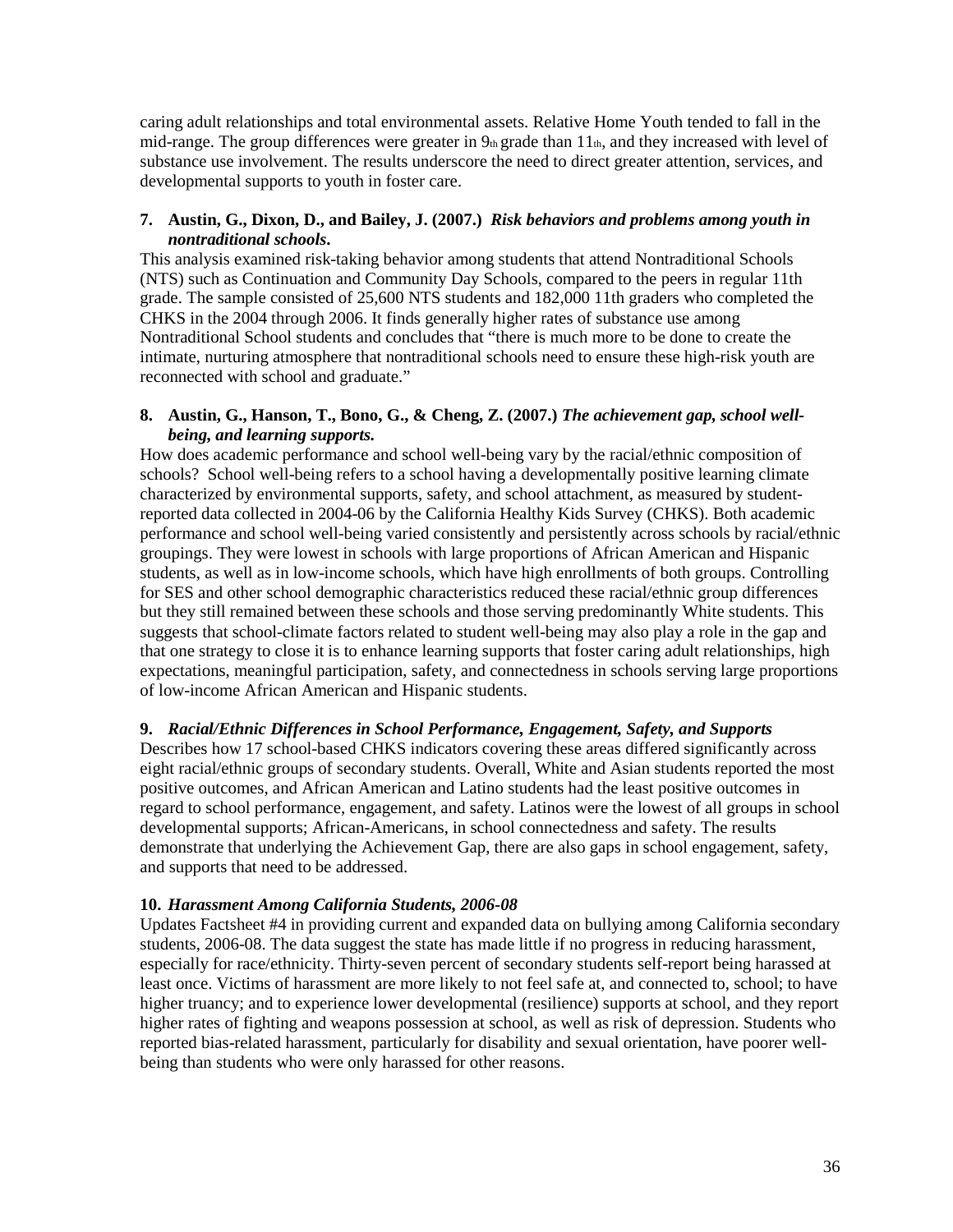#### **11.** *Students Who Report Chronic Sadness, 2006-08.*

The characteristics of 7th and 9th graders are examined who reported chronic sadness/hopelessness on the 2006–2008 California Healthy Kids Survey (CHKS). Three in ten secondary students report that, in the previous 12 months, they felt so sad or hopeless almost every day for two weeks or more that they stopped doing some usual activities, an indicator of student mental health needs. Seventh and 9th graders who experience such chronic sadness, compared to their peers who do not, are at elevated risk of a wide range of educational, health, social, and emotional problems, including lower school attendance, performance, and connectedness. They also report lower levels of the developmental supports in their schools and communities that have been shown to mitigate these problems

#### **12.** *Students Who Contemplated Suicide, 2009-10.*

The characteristics are examined of 9th and 11th grade students who responded "yes" to the question, "During the past 12 months did you ever seriously consider attempting suicide?" on the 2009-2010 California Healthy Kids Survey (CHKS). Student responses to the CHKS suicide contemplation question are compared with responses to other CHKS items related to student behaviors.

#### **13.** *Racial/ethnic Differences in Student Achievement, Engagement, Supports, and Safety: Are they Greater Within Schools or Between Schools in California?*

Summarizes the results of a report that quantifies the extent to which observed racial/ethnic gaps in achievement and in school engagement, safety, and student developmental supports occurs *within* and/or *between* secondary schools. If most of the gap is due to within-school differences, practices designed to ensure equity in resources, supports, and experiences among all students in a school are likely to be the most effective in ameliorating the gap. If most of the gap is due to between-school differences, then practices aimed at either reducing racial/ethnic segregation or targeting low performing schools serving high proportions of students of color are likely to have the most benefit. The results confirm that important gaps exist on academic achievement test scores and on CHKS indicators of school-related well-being between White and non-White students, although less for Asians than for other groups. Overall, non-Whites feel less connected, safe, and supported at school, and they are more likely to have been harassed for their race/ethnicity. In the majority of cases, with notable exceptions for Asians, *these racial/ethnic gaps are greater within-schools than betweenschools*. African American, Latino, and Asian students feel less safe, engaged, and supported than their White peers *in the same school*. These results highlight the important contribution to the achievement gap of racial/ethnic group inequity within a school and suggest that practices designed to ensure equal access to academic resources, opportunities, and learning supports and promotion of common experiences may be effective in ameliorating the gap.

#### **14.** *Racial and Ethnic Group Differences in Responses on the CHKS Closing the Achievement Gap Module (CTAG).*

The race- and ethnic-group differences are summarized in responses on the 10-item CHKS supplementary Closing the Achievement Gap (CTAG) Module as reported by over 200,000 students in  $7<sup>th</sup>$ , 9<sup>th</sup>, and 11<sup>th</sup> grades in 142 districts and 769 schools during the 2008-10 school years. The results reveal moderate variation across groups, with particularly large group differences in high school and in regard to issues of respect and racial/ethnic tension. Non-Asian minorities reported lower outcomes than Whites and Asians. Analysis of several items asking about instructional support revealed an exception to this pattern: Whites reported *less* instructional support from teachers and adults at school than that reported by other racial/ethnic groups.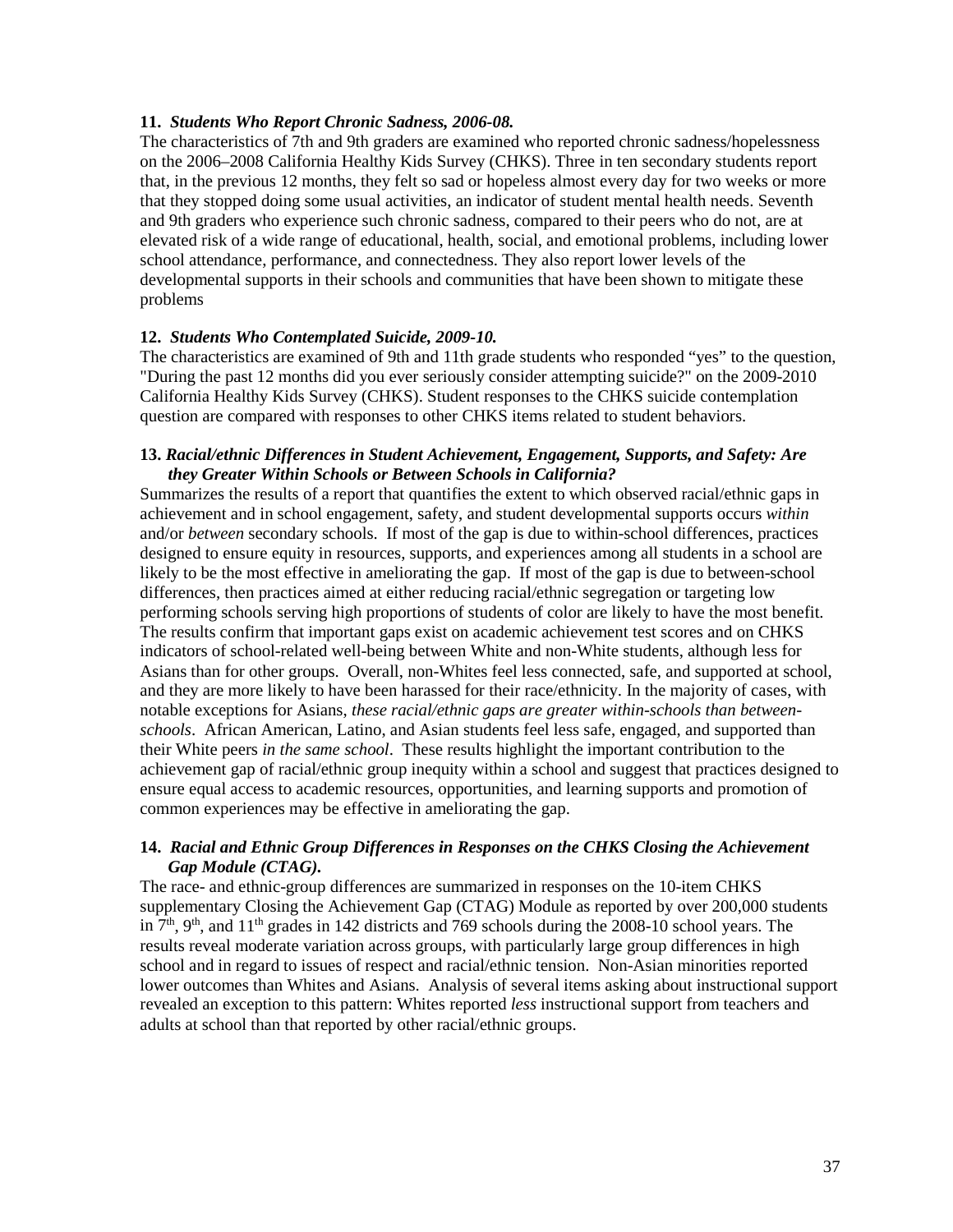# **California Safe and Supportive Schools (CalS3) Factsheets**

Download at [californiaS3.wested.org/tools](http://californias3.wested.org/tools)

# **1.** *Teacher Support: High Expectations and Caring Relationships*

High levels of teacher support are a critical component of positive school climate change. This S3 factsheet focuses on two important aspects of how teachers can support student well-being and resilience—high expectations and caring relationships.

# **2.** *Opportunities for Meaningful Participation in School*

Student interest, engagement, and motivation are fostered by providing students with opportunities to participate in meaningful, personally relevant activities in school. This factsheet addresses how these opportunities are related to student well-being and school climate improvement.

#### **3.** *School Climate and Academic Performance Across California High Schools*

School climate, as measured by the School Climate Index, is strongly related to state Academic Performance Index (API) scores. As SCI scores increase—as high schools became safer, more supportive, and more engaging—API scores increase as well.

#### **4.** *Are School-level Supports for Teachers and Teacher Collegiality Related to Other School Climate Characteristics and Student Academic Performance?*

An analysis of California School Climate Survey data from school staff shows that supportive working conditions for teachers and teacher relationships with each other are related to school climate and student academic performance. The results suggest that providing teachers opportunities to engage in healthy, productive collegial relationships supports a positive school climate, improves conditions for learning for students, and improves student academic achievement.

# **5.** *School Connectedness and Academic Achievement in California High Schools*

The CHKS School Connectedness Scale is an important differentiator between low-performing and high-performing high schools and has value as an indicator of school quality. School connectedness appears to have increased in California in the second half of the last decade, but it still declines markedly after elementary school and a substantial majority of high school students are not highly connected to their schools, with the lowest rates of both connectedness and test scores in low-income schools.

# **California School Staff Survey Factsheets**

Download at [calschls.org/resources/factsheets/](https://calschls.org/resources/factsheets/)

#### **1.** *How School Climate Perceptions Vary by the Race and Ethnicity of Staff*

White and, to some extent, Asian/Pacific Islander staff members were more likely than other staff in 2008-10 to report that their schools provide a positive, supportive, and safe learning environment for students; and that the students that they serve come to school ready to learn. Conversely, African American staff are less likely than others to report that the school provides a positive learning and working environment, that it is safe and supportive for students, that relations among staff are collegial, and that students come to school ready to learn. Latino/Hispanic staff generally report levels of school climate that are in the mid-range between the reports of Whites and Asian/Pacific Islanders and those of African Americans.

# **2.** *School Climate Perceptions of Staff in Schools with Different Racial/Ethnic Compositions.*

An analysis of 2008-10 CSCS data based on the predominant racial/ethnic composition of school student enrollment showed that staff in Predominantly Asian and White schools consistently reported markedly more positive results on school climate indicators than staff in Predominantly African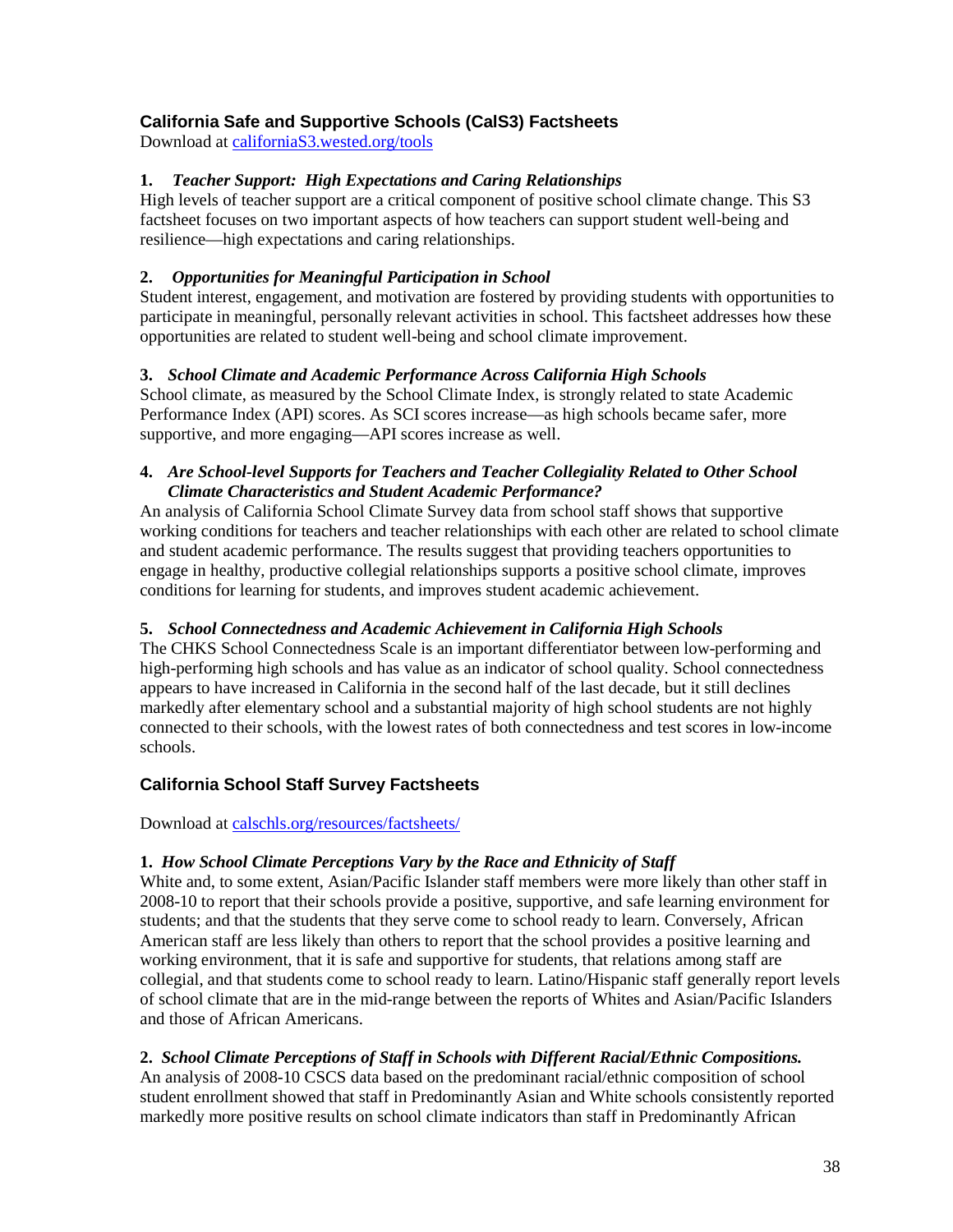American schools, who reported the most negative results, or in Latino schools, who fell in the middle. There were only very small differences between Predominantly and Plurality Latino schools. This report is a companion to the analyses of 2004-06 California Healthy Kids Survey (CHKS) data, summarized in [CHKS Factsheet #8](http://cscs.wested.org/resources/factsheet_8.pdf) which showed that student reports of both academic performance and school well-being indicators varied consistently across schools based on their predominant racial/ethnic enrollment. [Download the full survey report.](http://cscs.wested.org/resources/CSCS_Plurality_of_Students.pdf)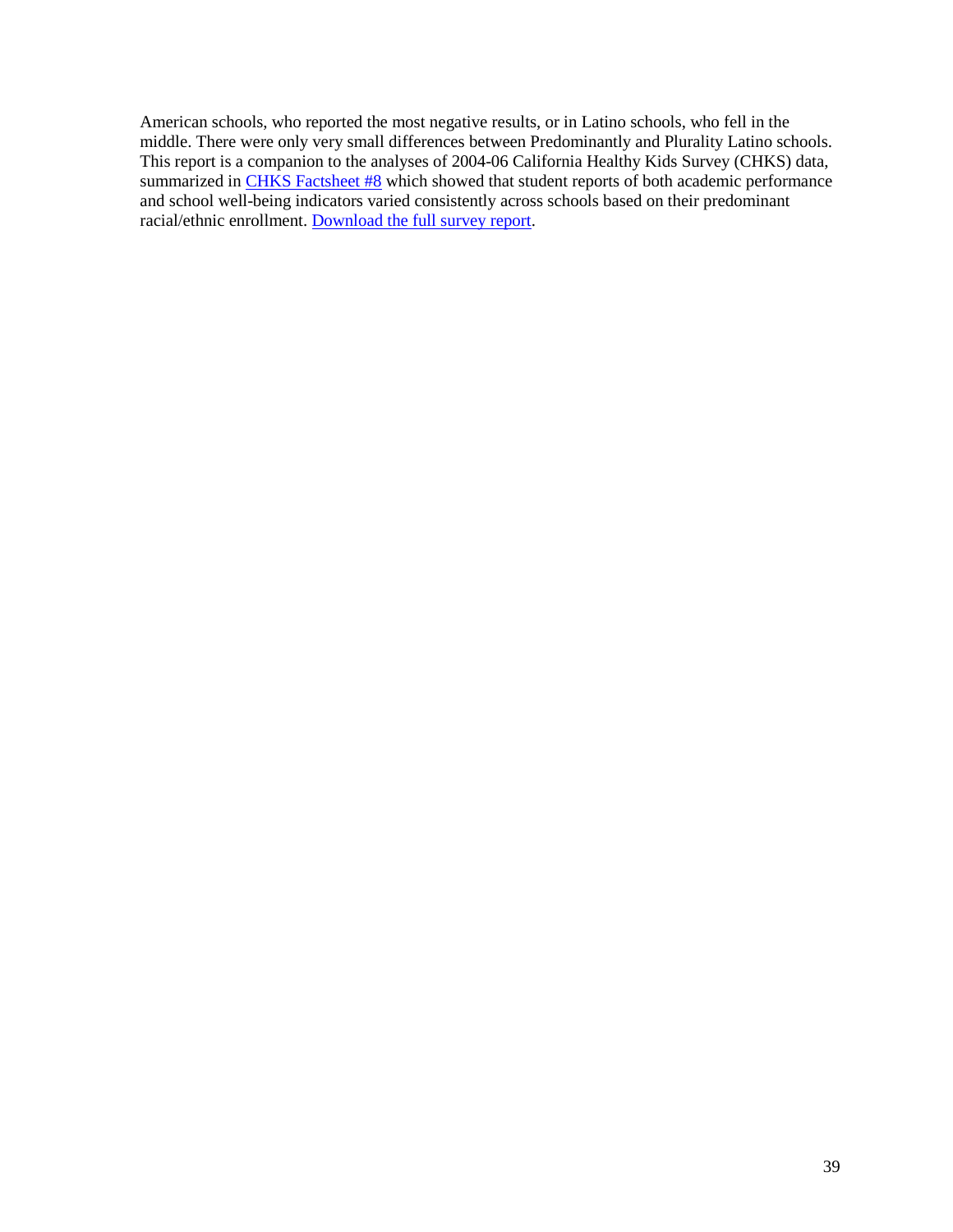# **III. INTERNATIONAL RESEARCH**

Because it pioneered theoretically-based, psychometrically sound assessment of resilience factors, the HKS/RYDM has been used in research across the globe, including:

- Australia (Hazel 2006; Russo & Bomn 2007)
- China (Wang, Zhang, & Xy 2007)
- Jamaica (Hope Enterprises 2001)
- South Africa (Johnson & Sazarus 2008)
- Turkey (Gizir & Aydin 2009)

#### **Gizir, Cem Ali, & Aydin, G. (2009). Protective factors contributing to the academic resilience of students living in poverty in Turkey.** *Professional School Counseling, October 1, 2009.*

An examination of the factors that promote academic resilience among impoverished  $8<sup>th</sup>$ -grade students in Turkey, using the RYDM, revealed that home high expectations, school caring relationships and high expectations, and peer caring relationships were the prominent external protective factors that predicted academic resilience. Internal protective factors were having positive self-perceptions about one's academic abilities, high educational aspirations, empathic understanding, an internal local of control, and hope for the future. The findings indicate that school counselors may assist poor students by promoting caring relationships between peers, creating a positive school climate, and providing adequate emotional support for students. In addition, they should provide individual and group counseling to improve their coping, problem solving, and academic skills as well as self-regulatory processes. Although impoverished schools likely offer the poorest quality teaching, the role of protective factors in the school environment appears crucial for the development of academic resilience.

#### **Hazel, Trevor. (2006).** *MindMatters: Evaluation of a professional development program and school-level implementation***. Hunter Institute of Mental Health, Australia.**

**Hope Enterprises (2001).** *What protects teenagers from risk behaviours? Applying a resiliency approach to adolescent reproductive health in Jamaica***. Jamaica: Hope Enterprises Ltd, and the Rural Family Support Organization.** 

#### **Johnson, Bridget, & Sazarus, S. (2008). The role of schools in building the resilience of youth faced with adversity.** *Journal of Psychology in Africa, 18***(1), 19-30.** *Special Issue: Positive psychology in African.*

This study explored factors related to risk, resilience and health amongst South African teenagers. Grade nine students ( $N = 472$ ; males  $= 210$ , females  $= 262$ , age range  $= 12$  to 18 years) at seven schools in the Western Cape participated in the study. The California Healthy Kids Survey, which includes risk and resilience modules, was utilized. Focus group interviews were also conducted with the students to determine their needs and support at school. Questionnaires relating to the health promoting schools framework were administered to teachers. Quantitative and qualitative research methodologies were employed. The results indicated that the students were engaged in a variety of risk behaviors that threatened their well-being and that their external and internal assets were limited. A multi-faceted approach to reducing risk and enhancing resilience, involving family, peer, school and community support within a health promoting schools framework, is advocated.

#### **Karatas, Zeynep, & Cakar, F.S. (2011). Self-esteem and hopelessness, and resilience: An exploratory study of adolescents in Turkey.** *International Education Studies***, 4(4), 84-91.**

Using the Healthy Kids Survey Resilience and Youth Development Module, among other instruments, a study was conducted among 223 high school students in Turkey. The findings showed that self-esteem and hopelessness is a significant predictor of resilience in adolescents. There was a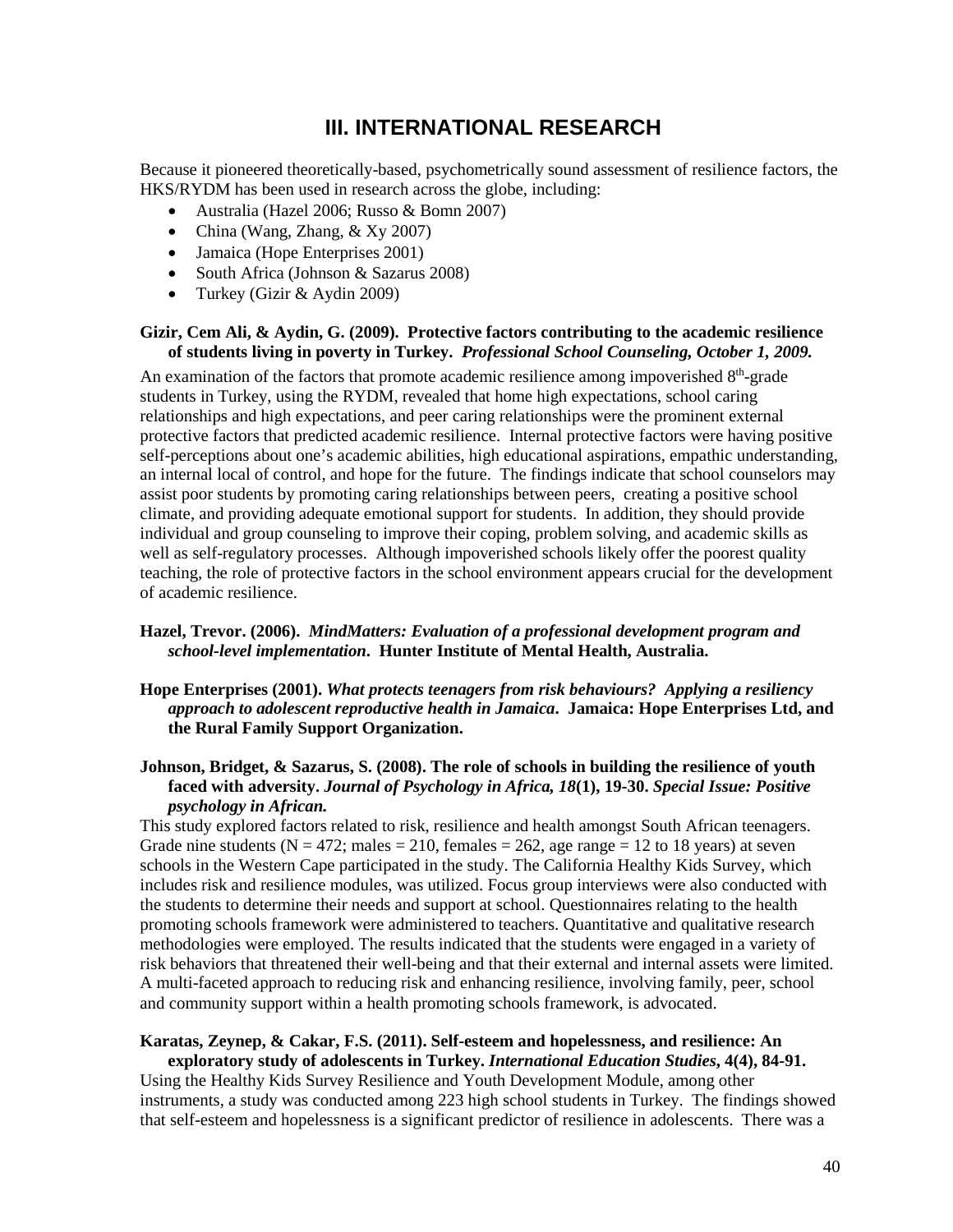positive relationships between self-esteem and resilience, but there was a negative relationship between hopelessness and resilience.

#### **Lam, S. et al. (2012). Understanding student engagement with a contextual model. In: S.L. Christenson et al. (eds.),** *Handbook of Research on Student Engagement***. Pp. 403-419.**

In the present study, student engagement was conceptualized as a metaconstruct with affective, behavioral, and cognitive dimensions. As the indicators in each of the three dimensions were unpacked from facilitators and outcomes, we were able to investigate how student engagement was associated with its antecedents and outcomes in a sample of Chinese junior secondary school students  $(N = 822)$ . The results supported a contextual model for understanding student engagement. They revealed that students were engaged in school when they felt that their teachers adopted motivating instructional practices and they had social-emotional support from their teachers, parents, and peers. Their engagement was high when they had high self-efficacy, endorsed learning goals, and effort attribution. Most importantly, when students were engaged in schools, they experienced positive emotions frequently and their teachers rated them high on academic performance and conduct. The findings have implications for interventions for the enhancement of student engagement in school.

#### **Russo, Rebecca, & Bomn, P. (2007). Primary school teachers' ability to recognize resilience in their students.** *The Australian Educational Reseacher, 34***(1), 17-32.**

This study investigated teachers' knowledge of, and capacity to identify resilience, in 92 primary school children in Far North Queensland. It was found that although teachers' knowledge of resilience was apparently strong, and they reported a significant level of confidence in their ability to assist children in building resilience, their capacity to identify levels of resilience in their students was lacking based on data from students using the California Healthy Kids Survey. The paper concludes with suggestions for future research.

#### **Wang, J-J, Zhang, H-B, & Xy, J. (2007). Relationship between resilience and social support of primary school students in Hefei.** *Chinese Mental Health Journal 21***(3), 162-164.**

Objective: To determine the relationship between resilience and social support among primary school students. Over two thousand primary school students from grade 3 to 5 were surveyed with questionnaires of Social Support Questionnaire and the Student Resilience Survey revised from the California Healthy Kids Survey in Hefei. Results are reported in three areas. First, the average scores of resilience of students in Hefei were  $49.0 \pm 8.8$ , Girls got higher scores (50.1  $\pm$  8.6) than boys on resilience  $(47.9 \pm 8.8, t = 5.11, P < 0.01)$ . The scores of resilience of students in grade 5 were higher (49.0  $\pm$  8.8) than grade 3 and 4 (47.9  $\pm$  8.7, 47.9  $\pm$  8.7, F = 21.39, P < 0.01). There was different on resilience among schools. Second, social support had positive association with psychological resilience  $(r = 0.49, P < 0.01)$ . Third, by unconditional multivariate logistic regression model, related factors for student resilience in grade 3 were ranked as follows: peer support, school support, relative support. Student resilience in grade 4 was associated with peer support, parent support, relative support, school support. Related factors for student resilience in grade 5 were ranked as follows: parent support, peer support, school support, and relative support. It is concluded that social support in daily life has positive correlation with resilience of primary students.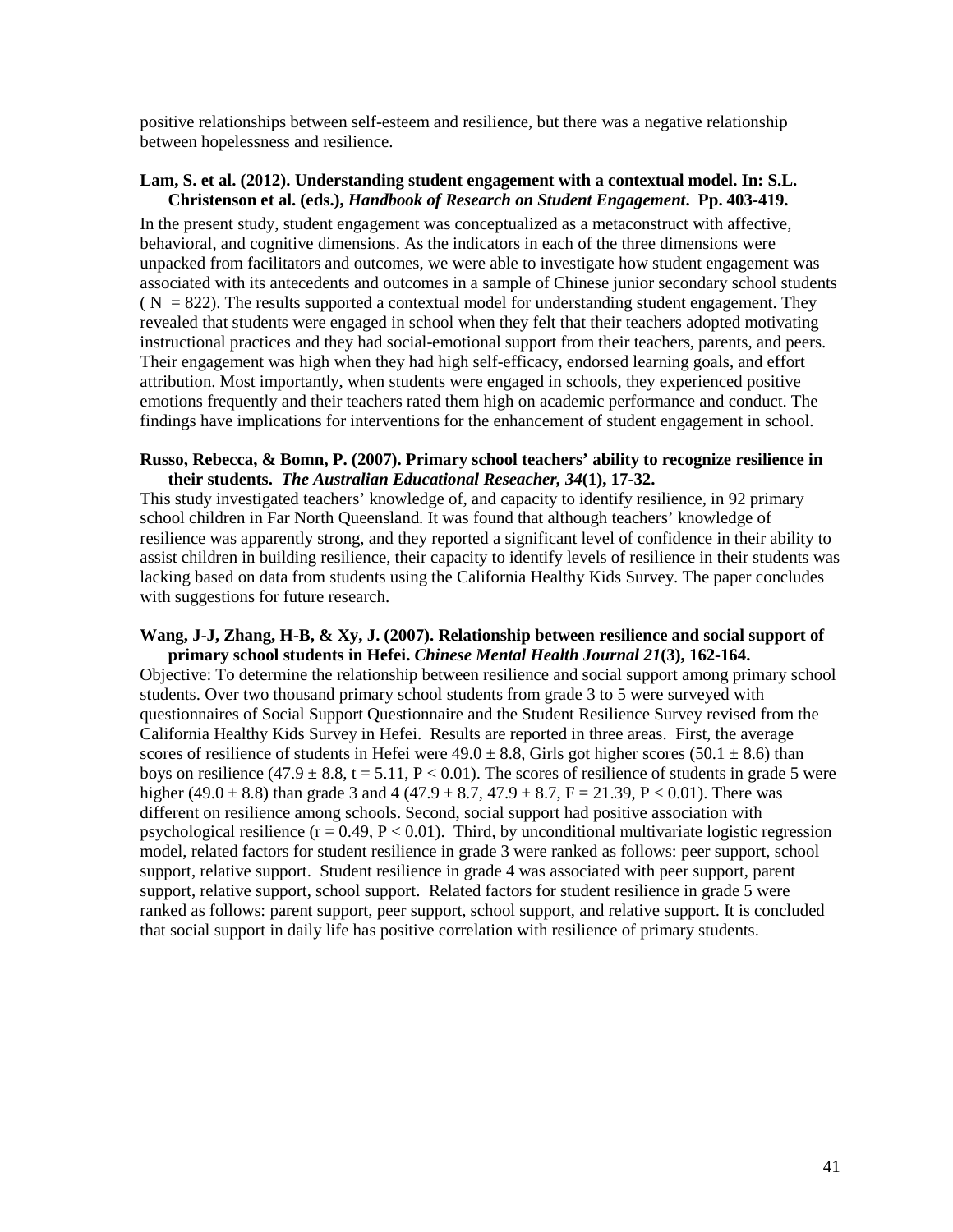# **IV. PSYCHOMETRIC STUDIES**

Since the CHKS was introduced in 1999, it has provided one of the few and richest sources in the nation for conducting psychometric research on strength-based assessment, resilience, and school connectedness and climate. Its scales assessing environmental developmental supports (assets or protective factors) and school connectedness have consistently been found to be robust and reliable for use among secondary students. The psychometric research has also supported its theoretical framework linking the school environment to student engagement and health-risk behaviors. This research guides improvements in the survey instruments.

#### **CalSCHLS Surveys (General)**

#### **Hanson, T., & Voight, A. (2014).** *The appropriateness of a California student and staff survey for measuring middle school climate* **(REL 2014–039). Washington, DC: U.S. Department of Education, Institute of Education Sciences, Nation-al Center for Education Evaluation and Regional Assistance, Regional Educational Laboratory West. Download from http://ies.ed.gov/ncee/edlabs, or relwest.wested.org/resources/51.**

The student and teacher surveys of the California School Climate, Health, and Learning Survey each measure six school climate domains reliably and validly. For the student survey, the domains are safety and connectedness, caring relationships with adults, meaningful participation, substance use at school, bullying and discrimination, and delinquency. For the teacher survey, the domains are support and safety, caring staff–student relationships, staff–peer relationships, student health and engagement, student delinquency, and resource provision. The study found that school-level scores from the teacher survey were more stable than those from the student survey. All of the school-level domain measures were associated in expected ways with school-level student academic performance and suspensions. Survey results can help educators identify school climate needs, target supports and reforms, and monitor progress in climate improvement efforts.

# **California Healthy Kids Survey**

#### **General**

#### **Bauhoff, S. (2011). Systematic self-report bias in health data: Impact on estimating crosssectional and treatment effects. Health Services and Outcomes Research Methodology, 11(1- 2), 44-53.**

This paper examines the effect of systematic self-report bias, the non-random deviation between the self-reported and true values of the same measure. This bias may be constant or variable, and can mislead empirical analyses based on descriptive statistics, program evaluation and instrumental variables estimation. I illustrate these issues with data on self-reported and measured overweight/obesity status, and BMI, height and weight z-scores of public school students in California from 2004 to 2006. The self-reported data come from the California Healthy Kids Survey. I find that the prevalence of overweight/obesity is 2.4–7.6% points lower in self-reported data relative to measured data in the cross-section. A school nutrition policy changed the bias differentially in the treatment and control groups so that program evaluations could find spurious positive or null impacts of the intervention. Potential channels for this effect include improved information and stigma.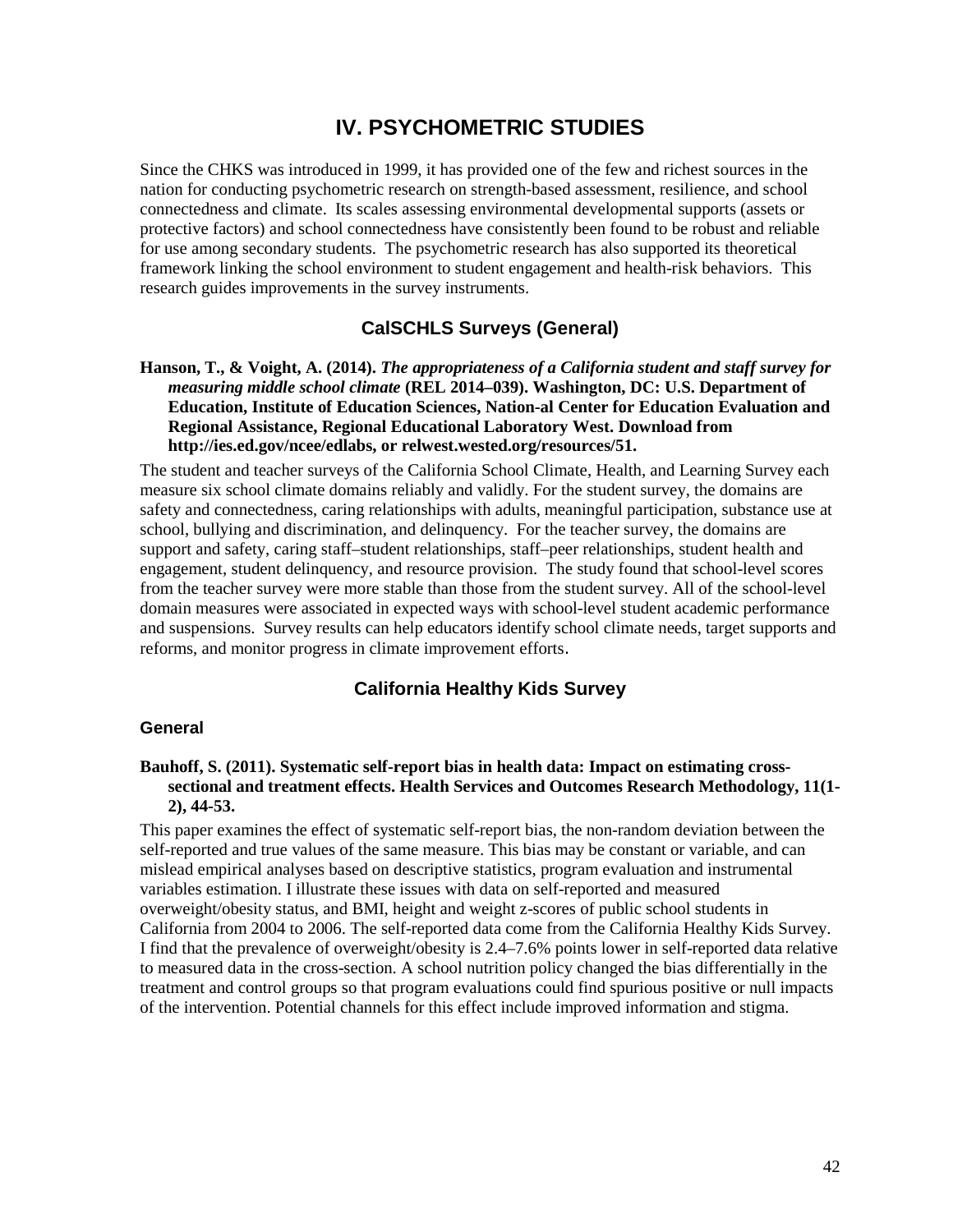#### **Bernaards, C., Berlin, T., & Schafer, J. (2007). Robustness of a multivariate normal approximation for imputation of incomplete binary data. Statistics in Medicine, 26(6), 1368-1382.**

Multiple imputation has become easier to perform with the advent of several software packages that provide imputations under a multivariate normal model, but imputation of missing binary data remains an important practical problem. Here, we explore three alternative methods for converting a multivariate normal imputed value into a binary imputed value: (1) simple rounding of the imputed value to the nearer of 0 or 1, (2) a Bernoulli draw based on a 'coin flip' where an imputed value between 0 and 1 is treated as the probability of drawing a 1, and (3) an adaptive rounding scheme where the cut-off value for determining whether to round to  $0$  or  $1$  is based on a normal approximation to the binomial distribution, making use of the marginal proportions of 0's and 1's on the variable. We perform simulation studies on a data set of 206 802 respondents to the California Healthy Kids Survey, where the fully observed data on 198 262 individuals defines the population, from which we repeatedly draw samples with missing data, impute, calculate statistics and confidence intervals, and compare bias and coverage against the true values. Frequently, we found satisfactory bias and coverage properties, suggesting that approaches such as these that are based on statistical approximations are preferable in applied research to either avoiding settings where missing data occur or relying on complete‐case analyses. Considering both the occurrence and extent of deficits in coverage, we found that adaptive rounding provided the best performance.

#### **Hanson, T. (2011, December).** *Measurement Analysis of CHKS Core and School Climate Modules items***. Paper prepared for the California Safe and Supportive Schools Project. San Francisco: WestEd. Download californiaS3.wested.org/tools/assessment-and-data. Or contact thanson@wested.org.**

A series of factor analyses using selected items from the Core module of the California Healthy Kids Survey (CHKS) and its supplementary School Climate Module (SCM) were conducted to determine the measurement structure of a selected subset of items included on the 2010-11 student surveys. The results of the analyses suggest that the items analyzed can be used to represent eight summary measures of school climate and student risk behavior. Each of the summary measures exhibits good internal consistency reliability, and each measure appears to represent a distinct dimension. The factor analyses also identified a latent factor for *racial/ethnic tension* (SCM), but this two-item measure exhibited too low a reliability to be recommended for future use.

This is the first analyses of School Climate Module data. Eleven of the sixteen items included on the module appear to measure a *positive learning environment* factor. A summative scale comprised of these eleven items has good psychometric qualities, with the highest internal consistency reliability of any other scale. A notable difference from recent analytic work with these items is that a distinct underlying factor for *harassment/bullying* was not detected. The items measuring harassment and bullying at school appear to measure the same underlying factor as the items asking about victimization in general.

It is concluded that these summary measures can be used as the basis for concise, short, userfriendly reports for schools and school districts. Reducing the data presented to a small number of summary measures will likely make the reports more accessible and useful for practitioners.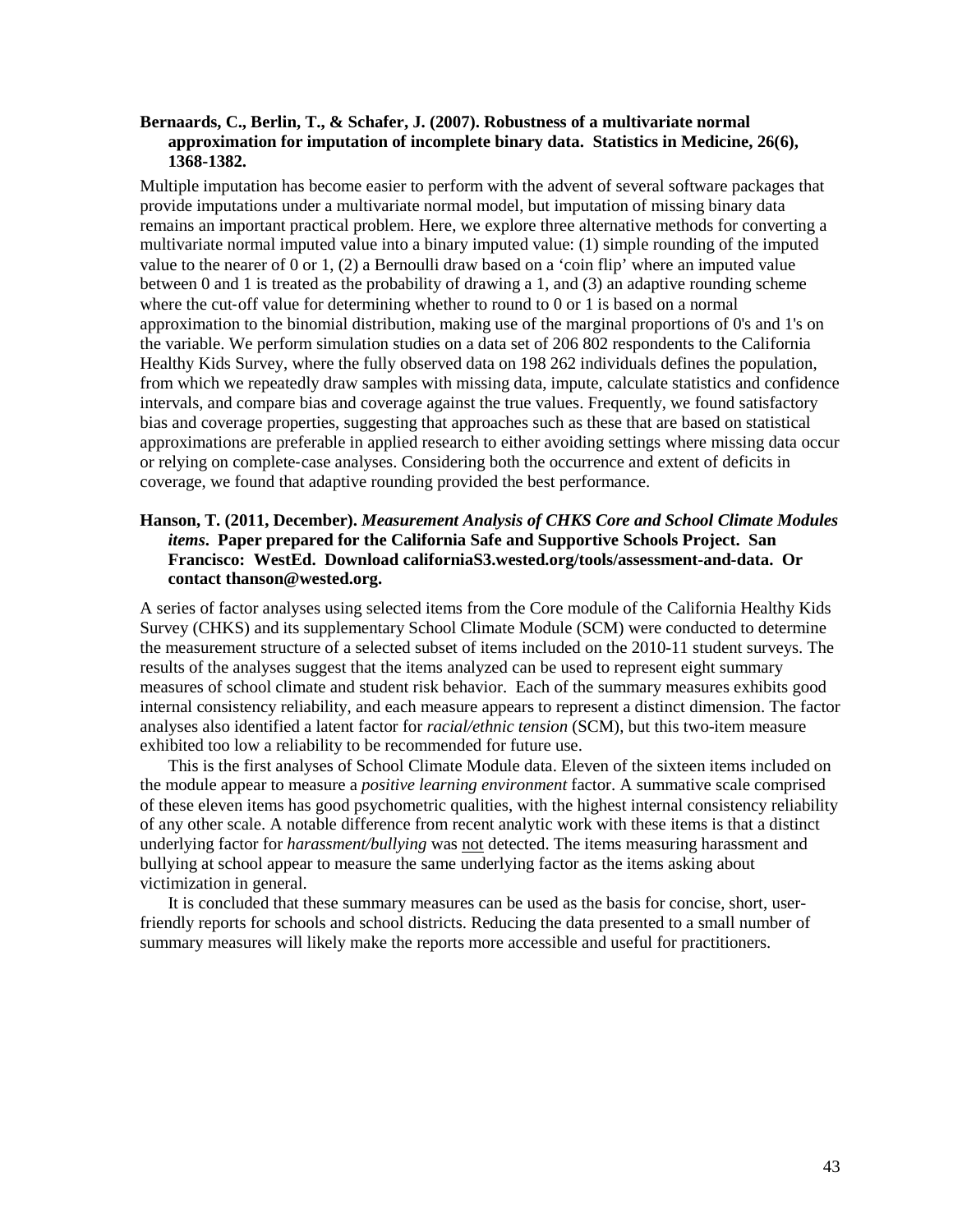#### **School Climate Index**

**Hanson, T. (2012, July). Construction of California's School Climate Index (S3) for High Schools Participating in the Safe and Supportive Schools Program. Paper prepared for the California Safe and Supportive Schools Project. San Francisco: WestEd. Download:**  calschls.org/site/assets/files/1036/sci\_methodology071712b.pdf

States that have been awarded Safe and Supportive Schools (S3) grants by the U.S. Department of Education are required to provide each participating school with a school safety score. California's school safety score is called the School Climate Index (SCI) and is based on California Healthy Kids Survey Data. The SCI was designed to facilitate school-toschool comparisons to identify schools most in need of programmatic interventions aimed at improving school climate. The SCI provides a state normed, school‐level description of several factors that are known to influence learning success in schools.

#### **School Connectedness Scale**

#### **Furlong, M., O'Brennan, L., & You, S. (2011). Psychometric properties of the Add Health School Connectedness Scale for 18 socio-cultural groups.** *Psychology in the Schools***,** *48***(10), 986-997.**

The School Connectedness Scale (SCS), originally derived from the National Longitudinal Study of Adolescent Health (Add Health), has been widely used in psychological and public health research, but has undergone limited psychometric analysis. The responses of 500,800 junior and senior high school students who completed the biennial California Healthy Kids Survey, which includes the SCS, were used in this study. The core psychometric properties of the SCS (reliability, concurrent validity, and latent structure) were very robust. The results showed that across 18 socio-cultural groups the SCS has acceptable reliability and concurrent validity. A series of multiple group analyses confirmed configural, metric, and scalar equivalence across groups. The findings lend confidence to the use of the 5-item SCS as a one-factor scale by researchers and practitioners working with diverse groups of students. It is appropriate to compare the effects of the SCS across these groups. The SCS appears to be a valid and reliable measurement instrument; however, further research is needed to examine its underlying latent construct.

Although the results of this study support the core psychometric properties of the SCS and its use across diverse socio-cultural groups, this analysis did not resolve the more fundamental conceptual issues raised by Libbey (2004) in her review of the terminology used for school connectedness related constructs. The SCS purports to measure student perceptions of adult caring relationships at school, however, based on face validity only one of the five items refers to specifically to adults (teachers). Conversely, the CHKS' School Support Scale (caring relationships and high expectations), which was used in the present study for concurrent validation purposes, also appears to have strong face validity given that it directly asks students about caring adults at their school. What is particularly salient when using the SSS in this analysis is that its prompting statement asks students to specifically consider their perceptions of their relationships with adults at school, which follows directly from the school connectedness definition (CDC, 2009).

In addition, the SCS-SSS correlation was significant but different enough that it can be concluded that these two scales do not measure the same exact construct. Consequentially, researchers may want to further examine the relations among scales that claim to measure aspects of school connectedness and school bonding because the nature of the construct being measured by these scales is not fully resolved. In the meantime, when conducting school connectedness related studies, researchers should carefully consider which trait is the most critical to the conceptual model being tested. If caring adult relationships is what is being tested, then using the SCS in combination with the SSS or similar measures might be considered.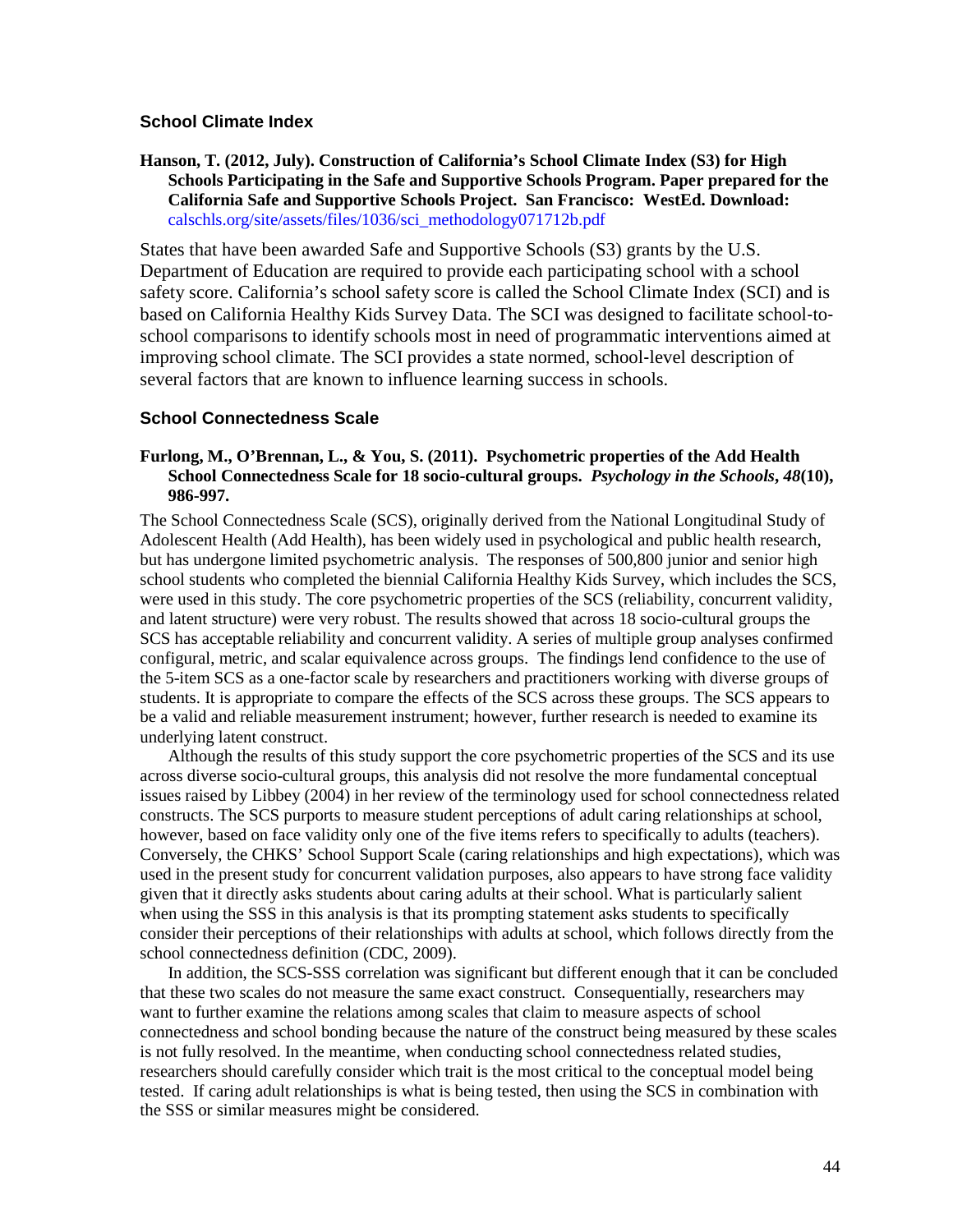The findings from the current study also have implications for school-based health practitioners working with diverse populations. Given the SCS' robust psychometric properties coupled with its relations with reduced at-risk behavior, it is an assessment tool that may have applications when used as part of comprehensive school health screenings and/or student well-being benchmarking assessments. For instance, school-based mental health professionals could administer the 5-item SCS multiple times a year to students as an efficient proxy measure for school climate. Such types of data may assist in implementing school-wide prevention and intervention strategies, as well as provide feedback to teachers and school staff about progress being made to sustain campus conditions that are conducive to learning. In sum, the current study provides evidence to support the use of the SCS as a reliable and valid measurement tool for both researchers and practitioners alike.

#### **Waters, S., & Cross, D. (2010). Measuring students' connectedness to school, teachers, and family: Validation of three scales.** *School Psychology Quarterly 25***(3), 164-177.**

This article describes the measurement properties of three composite scales of adolescent connectedness, adapted from the ADD Health study and the CHKS. These composite scales are created by either summing or taking the mean of all individual items, measured on an ordinal scale. This approach fails to account for the ordinal, non-normal nature of the data. The use of these shorter scales appear to be somewhat valid and reliable measures to determine the importance of teacher and family connectedness in improving health, academic and social outcomes for young people. Students' connectedness to school however requires further exploration as to the true factor structure of this composite score. Confirmatory factor analysis techniques in lisrel appear superior to exploratory factor analysis conducted using data analytic packages such as SPSS given their sensitivity to dealing with ordinal, skewed data

#### **Resilience/Youth Development Scales**

- **Constantine, N.A., Benard, B., & Diaz, M. (1999). Measuring Protective Factors and Resilience Traits in Youth: The Healthy Kids Resilience Assessment. Paper presented at the Seventh Annual Meeting of the Society for Prevention Research, New Orleans, LA. Download <http://citeseerx.ist.psu.edu/viewdoc/download?doi=10.1.1.524.3690&rep=rep1&type=pdf>**
- **Constantine, N.A. and Benard, B. (2001). California Healthy Kids Survey Resilience Assessment Module: Technical Report. Berkeley, CA: Public Health Institute. Download <http://crahd.phi.org/projects/hkratech.pdf>**

#### **Furlong, M., Ritchey, K., & O'Brennan, L. (2009). Developing norms for the California Resilience Youth Development Module: Internal assets and school resources subscales.** *The California School Psychologist. 14,* **99-114.**

Resilience and other positive psychological constructs are gaining attention among school psychologists. Theoretically, external assets (e.g., support from caring adults, participation in meaningful activities) help to meet youths' basic developmental needs, which, in turn, promote the growth of internal assets (e.g., ability to problem solve, empathize with others). Despite this knowledge, existing measures of resilience-building assets are underutilized. With the aim of facilitating broader access to and use of one strengths-based assessment tool, the current article attempts to further examine and increase the applicability of the Resilience Youth Development Module (RYDM) of the California Healthy Kids Survey (CHKS) for practicing school psychologists. The authors provide normative data on the internal assets and school-focused external resources subscales of the RYDM, while examining grade, ethnicity, and gender patterns. Although prior research has examined the general psychometric properties of the RYDM (Hanson & Kim, 2007), using their derived factor structure the current paper examined the applicability of this scale for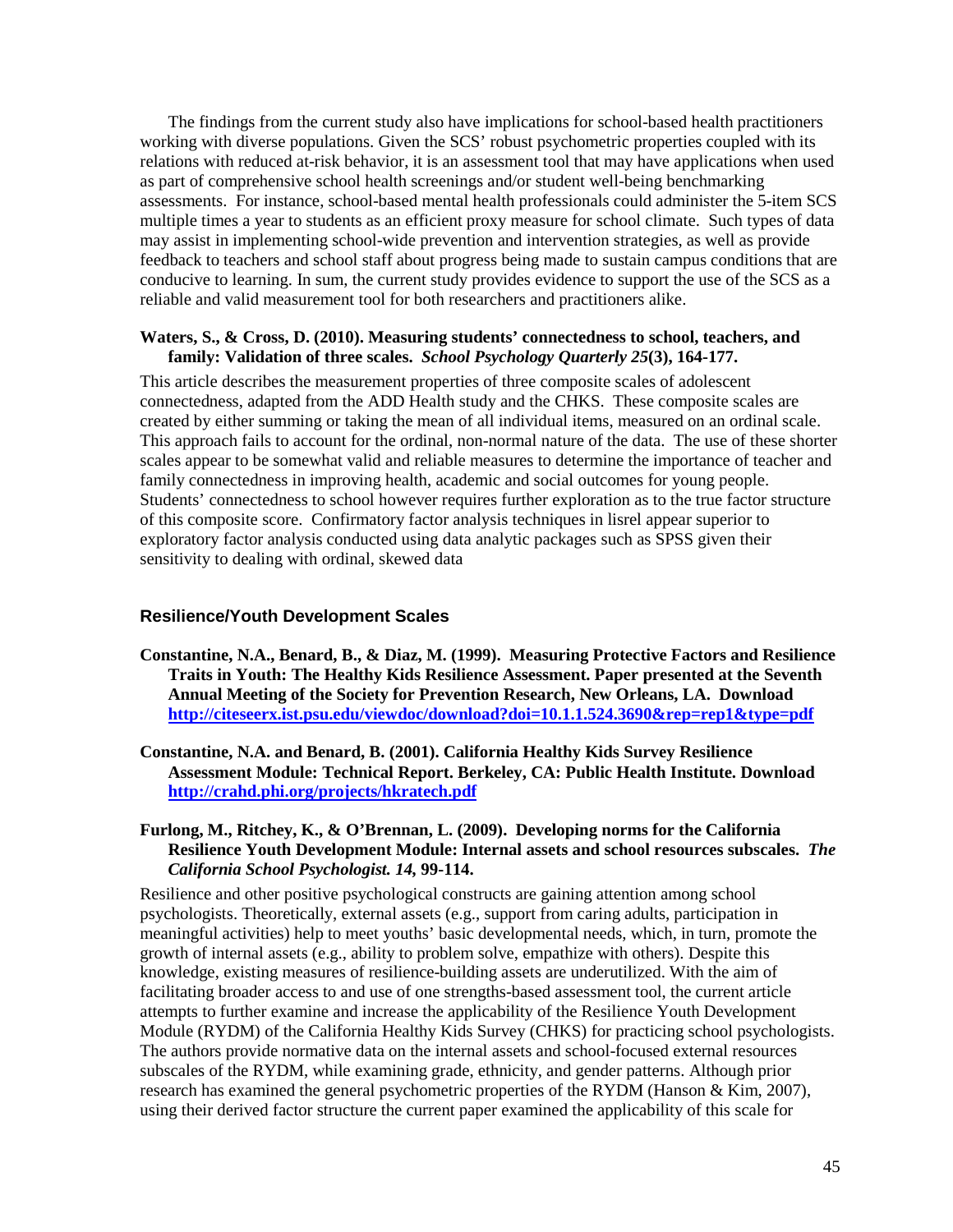practitioner use with individual students. The sample for this study came from CHKS data collected during the 2006-2007 and 2007-2008 school years from across schools in 50 of 58 California counties. The final sample included 141,004 students (55% female, 45% male) in grades 7 (34%), 9 (34%), and 11 (32%).

The results show moderate to high internal consistency reliabilities (alpha coefficients) for each of the RYDM subscales for both males (range .75–.93) and females (range .69–.91). As would be expected, the Total Internal Assets and the School Support scores, both of which have the most items, had the highest alpha coefficients. The variation of RYDM scores attributable to grade and ethnicity were small, less than 1%; there was more variance attributable to gender (2.3%), but the reliabilities of the scores were moderate to high for both males and females. Most of the variation in scores was related to individual differences across students. The results support school psychologists using the RYDM as part of social-emotional assessments with individual students. Other applications could include being used as a pretest-posttest evaluation of a discrete service, a school benchmarking assessment of students' flourishing administered periodically throughout the year, or as part of a multigating assessment coordinated with other more detailed resilience scales such as ClassMaps

The RYDM was developed as a population-based survey but because the RYDM is based in sound research and theory and is widely used throughout California schools, it offers school psychologists a viable, cost-effective measure with which to assess factors associated with youth resilience, a critical component of strength-based assessment. Given the resource constraints of California's current economic climate, expanding psychological assessment to include positive experiences and characteristics may not be considered a top priority. Fortunately, California already collects such information as part of the biennial CHKS survey, with the RYDM element including items that assess internal assets (personal strengths) and external resources (developmental supports and opportunities).

#### **Hanson, T., & Kim, J-O. (2007).** *Measuring the psychometric properties of the California Healthy Kids Resilience and Youth Development Module***. Regional Educational Laboratory West, Report REL 2007-No. 034. WestEd: San Francisco. Download**  [https://data.calschls.org/resources/REL\\_RYDM2007034.pdf](https://data.calschls.org/resources/REL_RYDM2007034.pdf)

Using HKS data processed for school districts by WestEd's Health and Human Development Program, staff in the Regional Educational Laboratory West analyzed the module's psychometric properties. This report describes the results of this analysis, provides recommendations on the proper use of the instrument, and suggests modifications to the module.

For the secondary school module, the results are consistent with the instrument's current use as an epidemiological tool and with its conceptual foundation. It provides comprehensive and balanced coverage of eight environmental resilience assets and four internal resilience assets; its subscales exhibit good internal consistency and are associated with student risk factors in expected ways. And, if certain items are dropped, the module also demonstrates measurement equivalence across racial/ethnic groups, males and females, and grades.

The secondary school RYDM scales exhibit low test-retest reliability, however, which suggests that the module is not well suited for examining student-level changes over time. The instrument was not designed to examine individual differences across students and should not be used this way. Moreover, two of the six internal assets that the secondary school module was designed to measure cooperation and goals/aspirations—could not be assessed validly. Several measures would benefit if additional items were included in derived scales to increase domain coverage.

The elementary school module was designed to assess seven environmental resilience assets and three internal resilience assets, but it can reliably assess only two environmental assets and one internal asset. Most of the scales measured by the elementary school instrument have poor psychometric properties. The elementary school instrument should thus be modified considerably to make it suitable for research.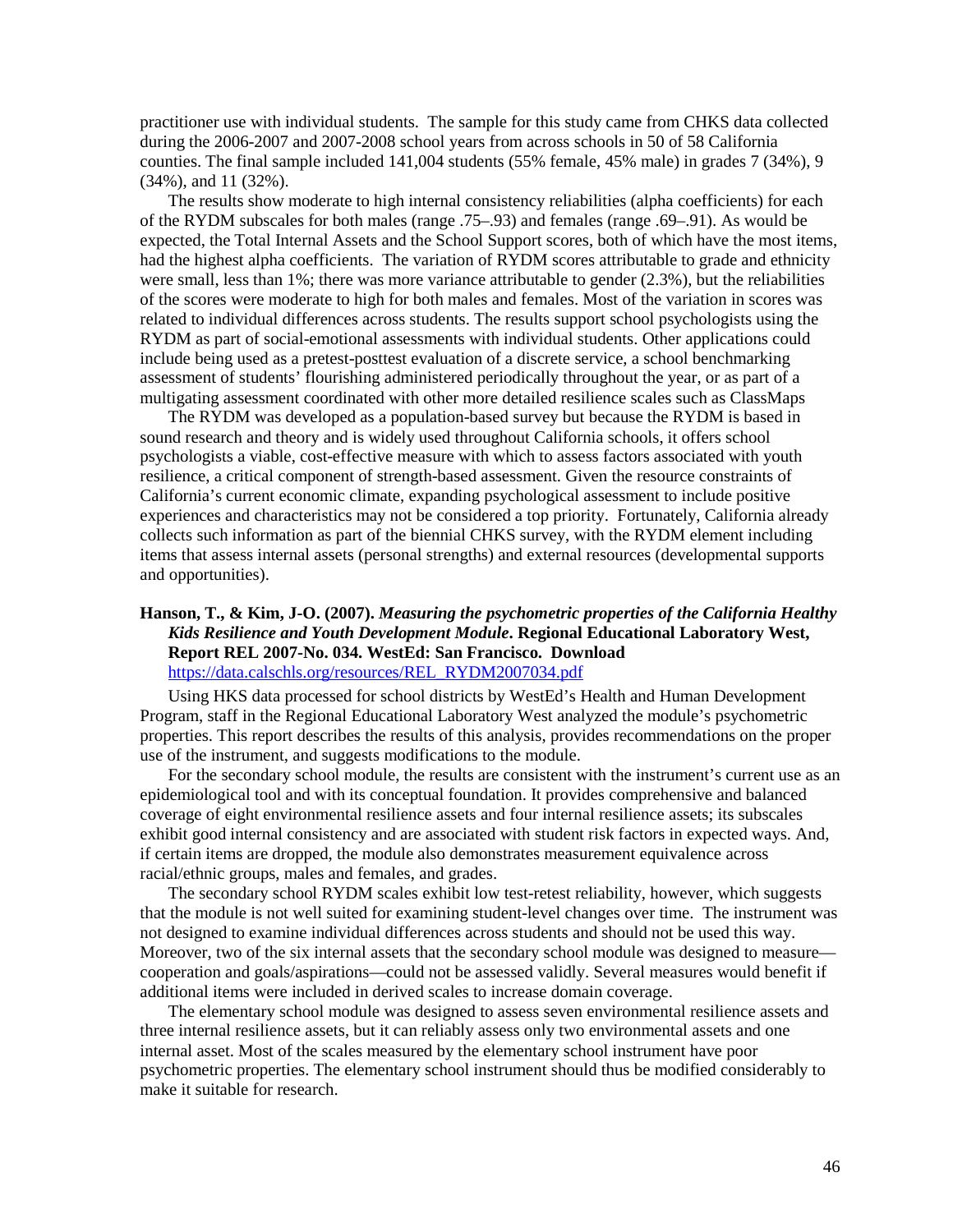#### **Rhee, Sabrina; Furlong, Michael; Turner, Joseph, & Harari, Itamar. (2001). Integrating strength-based perspectives in psychoeducational evaluations.** *The California School Psychologist, 6,* **pp. 5-17.**

Until recently, children's social/interpersonal strengths have not been systematically examined and there have been few standardized measures specifically designed to assess strengths. This article discusses the importance of a strength-based perspective by school psychologists when assessing students. A review of the literature is provided that focuses on positive youth development, resilience, and coping. These principles are emphasized by demonstrating the utility of two strength-based instruments: The Behavioral Emotional Rating Scale (BERS) and the California Healthy Kids Survey (CHKS) in school psychology research and practice. Recommendations are made for school psychologists on how to incorporate a strength-based perspective in assessment, consultation, collaboration, intervention and program evaluation.

Both the BERS and the CHKS measure individual strengths, yet each brings a unique perspective through their respective conceptualization, operationalization, and measurement of these constructs. Generally, both have strong psychometric properties and have been created for use within the school and research settings. School psychologists need to take active participation in wellness promotion and look more broadly at strength-based issues.

#### **Sharkey, Jill; You, S., & Schnoebelen, K. (2008). Relations among school assets, individual resilience, and student engagement for youth grouped by level of family functioning.**  *Psychology in the Schools 45***(5), 402-418.**

There has been recent interest in exploring factors related to student engagement due to increasing recognition that it is crucial to engage students for high levels of academic performance and to avoid negative outcomes such as delinquency, substance use, dropout, and teen pregnancy. Given this, research needs to investigate whether school-based assets promote student engagement beyond individual and family influences. Unfortunately, such research has been limited by a lack of valid instrumentation. The only large-scale school-based survey that has systematically included a resilience measure is the California Healthy Kids Survey, which includes a Resilience and Youth Development Module (RYDM). It is ideal for examining relations among various social supports, individual resilience, and student engagement in the most diverse population of students in the United States. Based on a theoretical model, it provides reliable measures of external (environmental) assets in the school as well as the community, home, and peer group, internal assets linked to resilience, and school connectedness, using a scale derived from the Add Health survey. After examining the psychometrics of the RYDM, the researchers used this risk and resilience instrument with a randomly selected sample of 10,000 diverse 7th-, 9th-, and 11th-grade students to test a model of relations between school assets, individual resilience, and student engagement for students grouped by level of family assets. School assets were associated with student engagement for all groups, even accounting for individual resilience. Direct effects were significant. An empirical validation found the RYDM a psychometrically sound, parsimonious measure of internal resilience. Factor analyses using a sample of a diverse group of adolescents suggest that a three-factor structure (Self-concept, Interpersonal Skills, Goals and Aspirations) best fits the internal resilience.

#### **Sun, Jing, & Stewart, D. (2007). Development of population-based resilience measures in the primary school setting.** *Health Education, 107***(6), 575.**

The purpose of this paper is to report on progress in formulating instruments to measure children's *resilience* and associated protective factors in family, primary school and community contexts. A total of 2,794 students, 1,558 parents/caregivers, and 465 staff were surveyed in October 2003. A cross-sectional research method was used for the data collection. Three surveys (student survey, parent/caregiver survey, and staff survey) were developed and modified to measure student *resilience* and associated protective factors. In total, 34 of the total 47 items in the student survey were from California Healthy Kids Survey (2004), while the remaining 13 items were developed from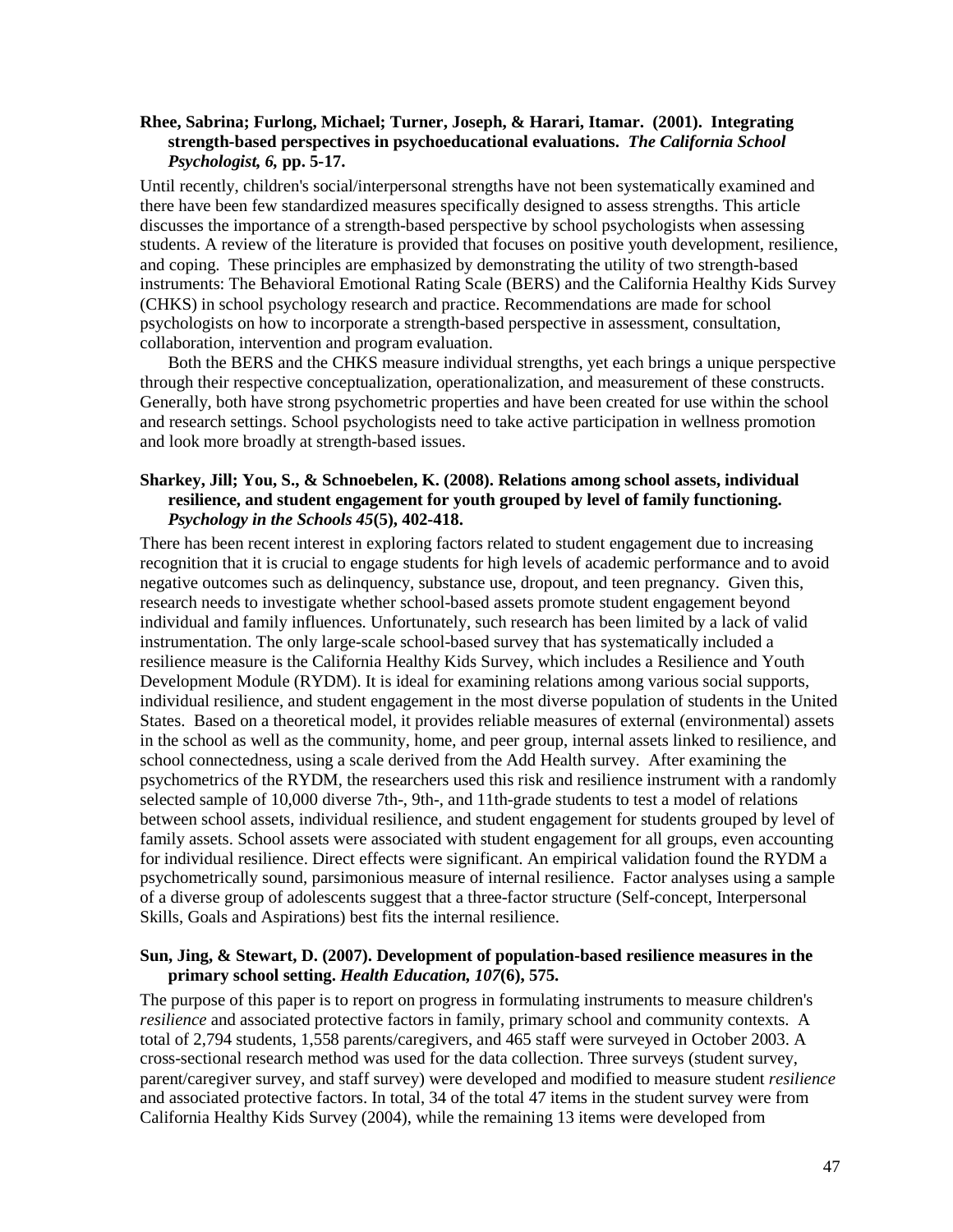Perceptions of Peer Support Scale. The items from the California Healthy Kids Survey were modified to make them more accessible to Australian primary school students. Exploratory factor analysis with Oblimin rotation and confirmatory factor analysis were used to analyze the reliability and validity of the scales of the three surveys.

The surveys in this paper find good construct validity and internal consistency for the social support scale of parent/caregiver survey, which had been modified from previous studies. Confirmatory factor analysis indicated a goodness of fit for the following scales: student *resilience* scale of the student survey; the school organization and climate scale and family functioning scale of the parent/caregiver survey; and the health-promoting school scale and social capital scale of the staff survey. The paper specifies aspects of the *resilience* concept within a holistic or socio-ecological setting. Measures of validity and reliability indicate that these instruments have the sensitivity to elucidate the complexity of both the *resilience* concept and the intricacy of working within the multilayered world of the school environment. This paper provides health educators and researchers with reliable and valid *resilience* measures, which can be used as guidelines in implementing evaluation programs for the health-promoting school project and the prevention of mental health problems in children.

#### **Waaktaar, T. & Torgersen, S. (2010). How resilient are resilience scales? The Big Five scales outperform resilience scales in predicting adjustment in adolescents.** *Scandinavian Journal of Psychology***,** *51***, 157–163.**

This study's aim was to determine whether resilience scales could predict adjustment over and above that predicted by the five-factor model (FFM). A sample of 1,345 adolescents completed paper-andpencil scales on FFM personality (Hierarchical Personality Inventory for Children), resilience (Ego-Resiliency Scale [ER89] by Block & Kremen, the Resilience Scale [RS] by Wagnild & Young) and adaptive behaviors (California Healthy Kids Survey, UCLA Loneliness Scale and three measures of school adaptation). The results showed that the FFM scales accounted for the highest proportion of variance in disturbance. For adaptation, the resilience scales contributed as much as the FFM. In no case did the resilience scales outperform the FFM by increasing the explained variance. The results challenge the validity of the resilience concept as an indicator of human adaptation and avoidance of disturbance, although the concept may have heuristic value in combining favorable aspects of a person's personality endowment.

#### **Social Emotional Health Module**

(Note: The SEHM is also available as an independent Social Emotional Health Survey)

#### **Furlong, M. J., You, S., Renshaw, T. L., Smith, D. C., & O'Malley, M. D. (2014). Preliminary development and validation of the Social and Emotional Health Survey for secondary students.** *Social Indicators Research, 117,* **1011–1032***.*

This study reports on the preliminary development of the Positive Experiences at School Scale (PEASS), which was developed to measure a new construct, student covitality conceptualized as the synergistic experience of well-being that results from the interactions of multiple school-grounded positive traits in youth. The PEASS is a brief, self-report, developmentally-appropriate assessment with subscales measuring four school-anchored positive-psychological traits that are linked with youth well-being and school engagement: gratitude, zest, optimism, and persistence. The composite score of the four PEASS subscales was hypothesized to represent student covitality. Construct validity was examined using confirmatory factor analyses, invariance analysis, and latent means analysis. Factor analysis results supported four first-order PEASS subscales; in addition, multigroup invariance testing showed that a measurement model including the secondorder covitality latent trait was a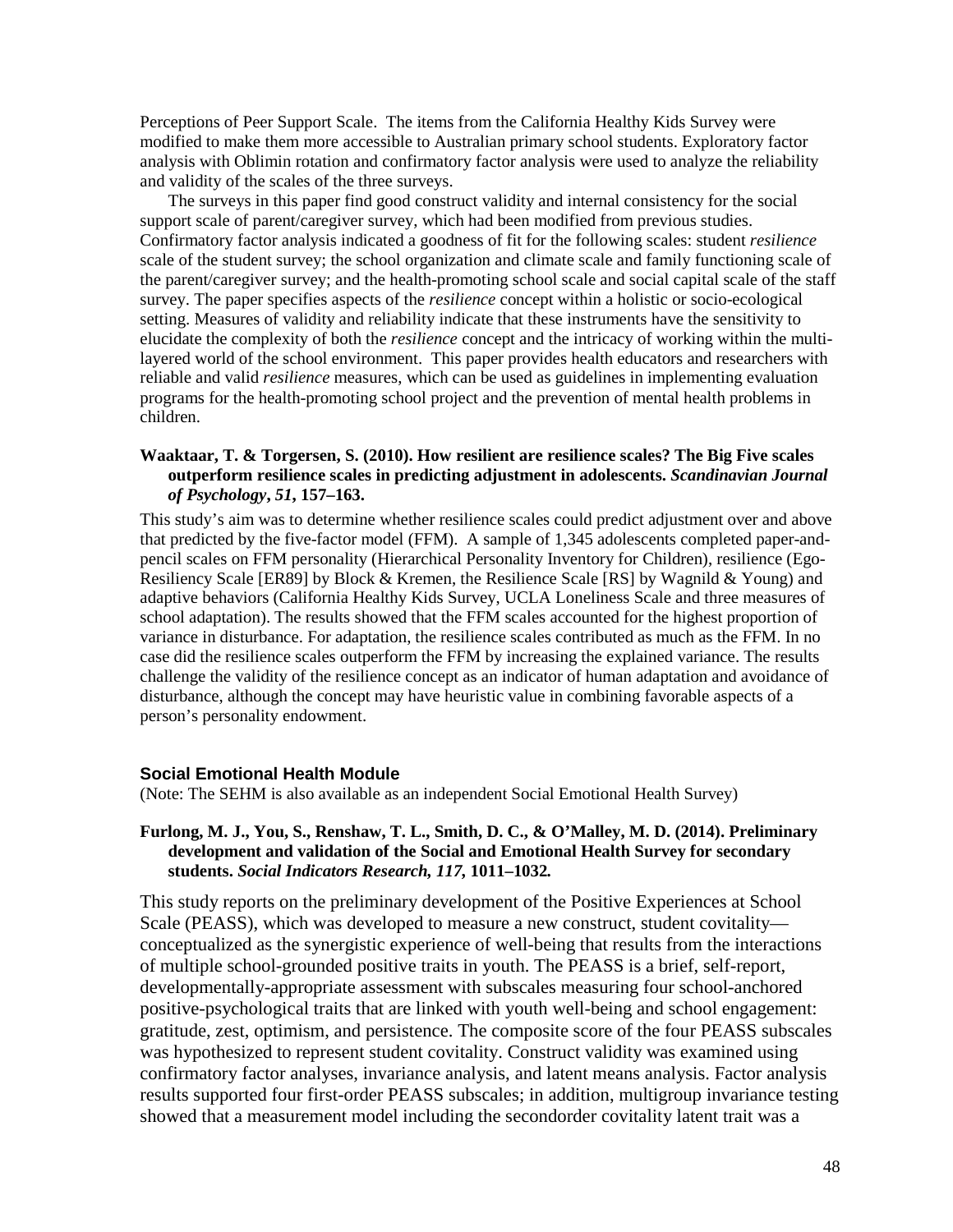good fit for both males, RMSEA=.040, 90 % CI [.033, .046], and females, RMSEA=.053, 90 % CI [.047, .059], providing support for student covitality as a parsimonious construct representing youths' global positive experiences at school. Additional concurrent validity analyses were conducted by examining the association between student covitality and other behavioral and psychological variables (i.e., feelings of school safety, bullying experiences, and responses to a school-anchored Prosocial Behavior scale and the Psychological Sense of School Membership scale). Implications for theory, practice, and future research are discussed.

#### **You, S., et al. (2014). Further validation of the Social and Emotional Health Survey for high school students.** *Applied Research in Quality of Life, 9***, 997–1015.**

The Social Emotional Health Survey (SEHS) was developed with the aim of assessing core cognitive dispositions associated with adolescents' positive psychosocial development. Using a new sample, the present study sought to extend previous SEHS research by co-administering it with the Behavioral Emotional Screening System (BESS). The sample included 2,240 students in Grades 9-12 from two comprehensive high schools located in a major west coast USA city. A majority of the students were of Latino/a heritage (72 %) and had experienced disadvantaged economic circumstances (80 % at school 1 and 68 % at school 2). Confirmatory factor analyses supported the original SEHS factor structure composed of the first-order constructs of belief-in-self, belief-in-others, emotional competence, and engaged living, which parsimoniously mapped on to a second-order "covitality" factor. Complete factorial invariance was found across four groups formed by crossing gender (male, female) and age (ages 13–15, ages 16–18). Latent means analysis found several small to moderate effects size differences, primarily for the belief-in-self and belief-in-others first-order latent traits. A SEM analysis found that the SEHS measurement model, including covitality was a significant negative predictor of psychological distress as measured by the BESS and was positively associated with students' end-of-semester grade point average. The discussion focuses on implications for conceptualizing the core psychological components of adolescents' positive quality of life and how schools can use the SEHS as part of a whole-school procedure to screen for students' complete mental health.

#### **You, S., et al. (2015). Validation of the Social and Emotional Health Survey for five sociocultural groups: Multigroup invariance and latent mean analyses.** *Psychology in the Schools***,** *52***(4), 349-362.**

Social-emotional health influences youth developmental trajectories and there is growing interest among educators to measure the social-emotional health of the students they serve. This study replicated the psychometric characteristics of the Social Emotional Health Survey (SEHS) with a diverse sample of high school students (Grades  $9-12$ ; N = 14,171), and determined whether the factor structure was invariant across sociocultural and gender groups. A confirmatory factor analysis (CFA) tested the fit of the previously known factor structure, and then structural equation modeling was used to test invariance across sociocultural and gender groups through multigroup CFAs. Results supported the SEHS measurement model, with full invariance of the SEHS higherorder structure for all five sociocultural groups. There were no moderate effect size or higher group differences on the overall index for sociocultural or gender groups, which lends support to the eventual development of common norms and universal interpretation guidelines.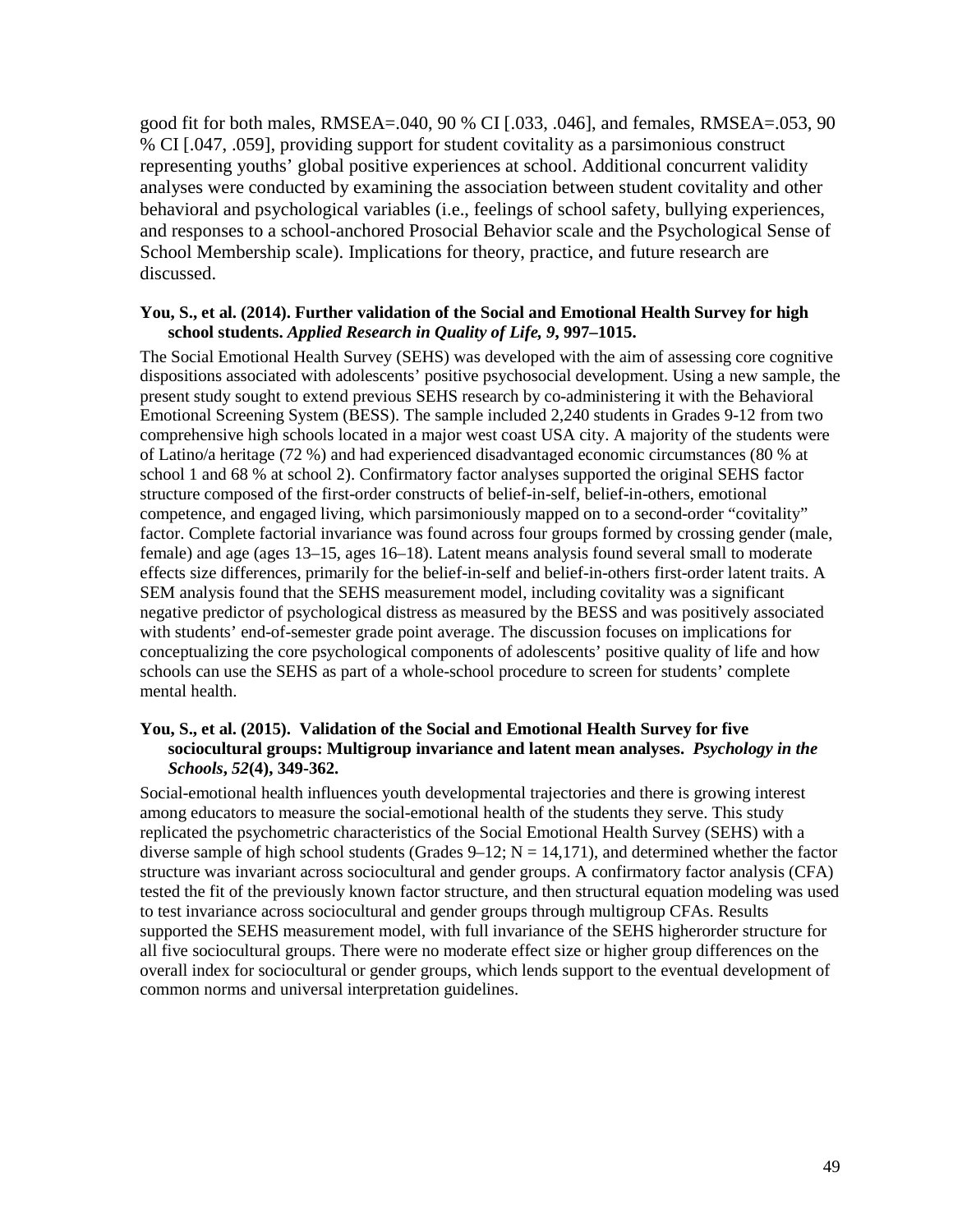#### **Military Connected Schools Module**

**Gilreath, T.D., Estrada, J., et al. (2014). Development and use of the California Health Kids Survey Military Module to support students in military-connected schools. Child & Schools, Advance Access, February 10, 2014, 1-7.**

This article describes the development and use of the California Healthy Kids Survey Military Module to provide data about military-connected (MC) students and potential differential educational experiences of military versus nonmilitary youths and their families. Three military modules were developed and pilot tested and are now available for use statewide. These modules elicited information from students, parents, and school staff. Inquiries focused on issues relevant to MC students and explored their behavioral health risks, perceptions of school climate and resources, and mobility and deployment experiences. The process of creating these modules incorporated feedback from each of the targeted populations and a review of what is currently known about schools that serve military families. Results of this large-scale epidemiological study provide impetus for further research to elucidate experiences of MC youths. The project identifies and provides an empirical base to drive decision making on appropriate supports for military students. Results are used to identify needs and resources and assist the districts and principals in understanding the characteristics of the students and families they serve to increase optimal programming implementation.

#### **Staff School Climate Survey**

#### **Hanson, T. (2011, December).** *Measurement of School Climate, Health, and Learning Survey for Staff***. Paper prepared for the California Safe and Supportive Schools Project. San Francisco: WestEd. Download:**

[https://data.calschls.org/resources/CSCS\\_MeasurementAnalysis.pdf](https://data.calschls.org/resources/CSCS_MeasurementAnalysis.pdf)

A series of factor analyses using items from the staff survey used in the California School Climate, Health, and Learning Survey System (Cal-SCHLS) was conducted to determine the measurement structure of items included on the 2010-11 staff surveys. The analysis included the items in Section 1, intended for all staff in schools, and the items in Section 2, targeted to staff with responsibilities for services or instruction related to health, prevention, discipline, counseling, and/or safety. The results of the analyses suggest that the items analyzed can be used to represent eight summary measures of school climate, student risk behavior, and health/prevention resources.

#### **You, Sukkyung, O'Malley, M., & Furlong, M. (Under review).** *Brief California School Climate Survey: Dimensionality and measurement invariance across teachers and administrators***. Submitted to** *Educational and Psychological Measurement***.**

This study used school climate data collected from teachers and administrators working in public elementary, middle, and high schools throughout California. A brief 15-item version of the California School Climate Scale (B-CSCS) was evaluated and further analyses examined the invariance of the scale across teachers and administrators. Confirmatory factor analyses indicated that school climate could be measured as a multidimensional construct. Support was found for a higher order measurement model in which general school climate is a second-order latent factor that influences organizational and relational supports in schools. Results from a series of multiple group analyses indicated that the higher order measurement model exhibits measurement invariance of factor loadings across both teachers and administrators. Additional analyses revealed that administrators hold more positive perceptions of school climate than teachers, with this difference increasing from elementary through high school.

The B-CSCS is an efficient measure of essential dimensions of school climate. As such, it may be a useful tool for use in ongoing data gathering and progress monitoring toward the goal of achieving and maintaining positive school climates. By providing support for the measurement of school